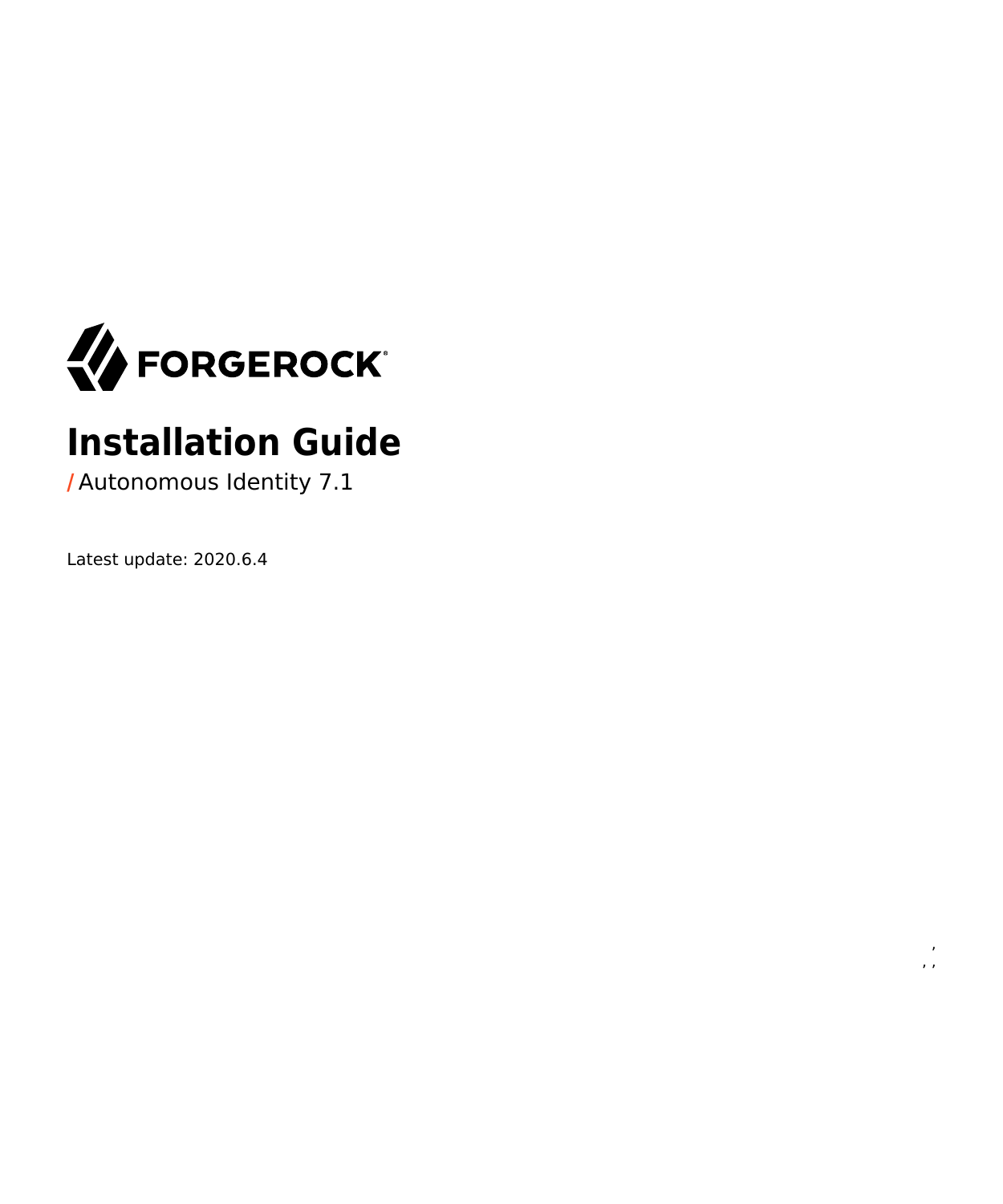#### Copyright © 2020 ForgeRock AS.

#### **Abstract**

Guide to installing, and uninstalling ForgeRock® Autonomous Identity software. This software provides the entitlement analytics for your Identity and Access Management (IAM) systems.



This work is licensed under the [Creative Commons Attribution-NonCommercial-NoDerivs 3.0 Unported License.](https://creativecommons.org/licenses/by-nc-nd/3.0/)

To view a copy of this license, visit <https://creativecommons.org/licenses/by-nc-nd/3.0/> or send a letter to Creative Commons, 444 Castro Street, Suite 900, Mountain View, California, 94041, USA.

© Copyright 2010–2020 ForgeRock, Inc. All rights reserved. ForgeRock is a registered trademark of ForgeRock, Inc. Other marks appearing herein may be trademarks of their respective owners.

This product or document is protected by copyright and distributed under licenses restricting its use, copying, and distribution. No part of this product or document may be reproduced in any form by any means without prior

DOCUMENTATION IS PROVIDED "AS IS" AND ALL EXPRESSED OR IMPLIED CONDITIONE REPRESENTATIONS, AND WARREANTY OF MERCHOLONENT MERCHANTABILITY, FITNESS FOR A<br>PARTICULAR PURPOSE OR NON-INFRINGEMENT, ARE DISCLAIMED, EXCEPT TO THE

DejaVu Fonts

Bitstream Vera Fonts Copyright

Copyright (c) 2003 by Bitstream, Inc. All Rights Reserved. Bitstream Vera is a trademark of Bitstream, Inc.

Permission is hereby granted, free of charge, to any person obtaining a copy of the fonts accompanying this license ("Fonts") and associated documentation files (the "Font Software"), to reproduce and distribute the Font Software, including without limitation the rights to use, copy, merge, publish, distribute, and/or sell copies of the Font Software, and to permit persons to whom the Font Software is furnished to do so, subject to the fol condition

The above copyright and trademark notices and this permission notice shall be included in all copies of one or more of the Font Software typefaces.

The Font Software may be modified, altered, or added to, and in particular the designs of glyphs or characters in the Fonts may be modified and additional glyphs or characters may be added to the Fonts, only if the fonts a

This License becomes null and void to the extent applicable to Fonts or Font Software that has been modified and is distributed under the "Bitstream Vera" names.

The Font Software may be sold as part of a larger software package but no copy of one or more of the Font Software typefaces may be sold by itself.

THE FONT SOFTWARE IS PROVIDED "AS IS", WITHOUT WARRANTY OF ANY KIND, EXPRESS OR IMPLIED, INCLUDING BUT NOT LIMITED TO ANY WARRANTIES OF MERCHANTABILITY, FITNESS FOR A PARTICULAR PURPOSE AND NONINFRINGEMENT OF COPYRIGHT, PATENT, TRADEMARK, OR OTHER RIGHT. IN NO EVENT SHALL BITSTREAM OR THE GNOME FOUNDATION BE LIABLE FOR ANY CLAIM, DAMAGES OR OTHER<br>LIABILITY, INCLUDING ANY GENERAL, SPECIAL, INDIRECT

Except as contained in this notice, the annes of Gnome, the Gnome Foundation, and Bitstream Inc., shall not be used in advertising or othervise to promote the sale, use or other dealings in this Font Software without prior

Arev Fonts Copyright

Copyright (c) 2006 by Tavmjong Bah. All Rights Reserved.

Permission is hereby granted, free of charge, to any person obtaining a copy of the fonts accompanying this license ("FontS") and associated documentation files (the "Font Software"), to reproduce and distribute the modifi

The above copyright and trademark notices and this permission notice shall be included in all copies of one or more of the Font Software typefaces.

The Font Software may be modified, altered, or added to, and in particular the designs of glyphs or characters in the Fonts may be modified and additional glyphs or characters may be added to the Fonts, only if the fonts a

This License becomes null and void to the extent applicable to Fonts or Font Software that has been modified and is distributed under the "Tavmjong Bah Arev" names.

The Font Software may be sold as part of a larger software package but no copy of one or more of the Font Software typefaces may be sold by itself.

THE FONT SOFTWARE IS PROVIDED "AS IS", WITHOUT WARRANTY OF ANY KIND, EXPRESS OR IMPLIED, INCLUDING BUT NOT LIMIT<br>PURPOSE AND NONINFRINGEMENT OF COPYRIGHT. PATENT. TRADEMARK. OR OTHER RIGHT. IN NO EVENT SHALL TANMONG BAH BE PURPOSE AND NONINFRINGEMENT OF COPYRIGHT, TRADEMARK, OR OTHER RIGHT. IN NO EVENT SHAL TAVMJONG BAH BE LIABLE FOR ANY CLAIM, DAMAGES OR OTHER LIABILITY, INCLUDING ANY MALTY, INCLUDING ANY ORDER IN SABILITY TO USE THE FONT<br>G SOFTWARE OR FROM OTHER DEALINGS IN THE FONT SOFTWARE.

Except as contained in this notice, the name of Taymjong Bah shall not be used in advertising or otherwise to promote the sale, use or other dealings in this Font Software without prior written authorization from Taymjong For further information, contact: tavmjong @ free . fr.

FontAwesome Copyright

Copyright (c) 2017 by Dave Gandy, [https://fontawesome.com/.](https://fontawesome.com/)

This Font Software is licensed under the SIL Open Font License, Version 1.1. See<https://opensource.org/licenses/OFL-1.1>.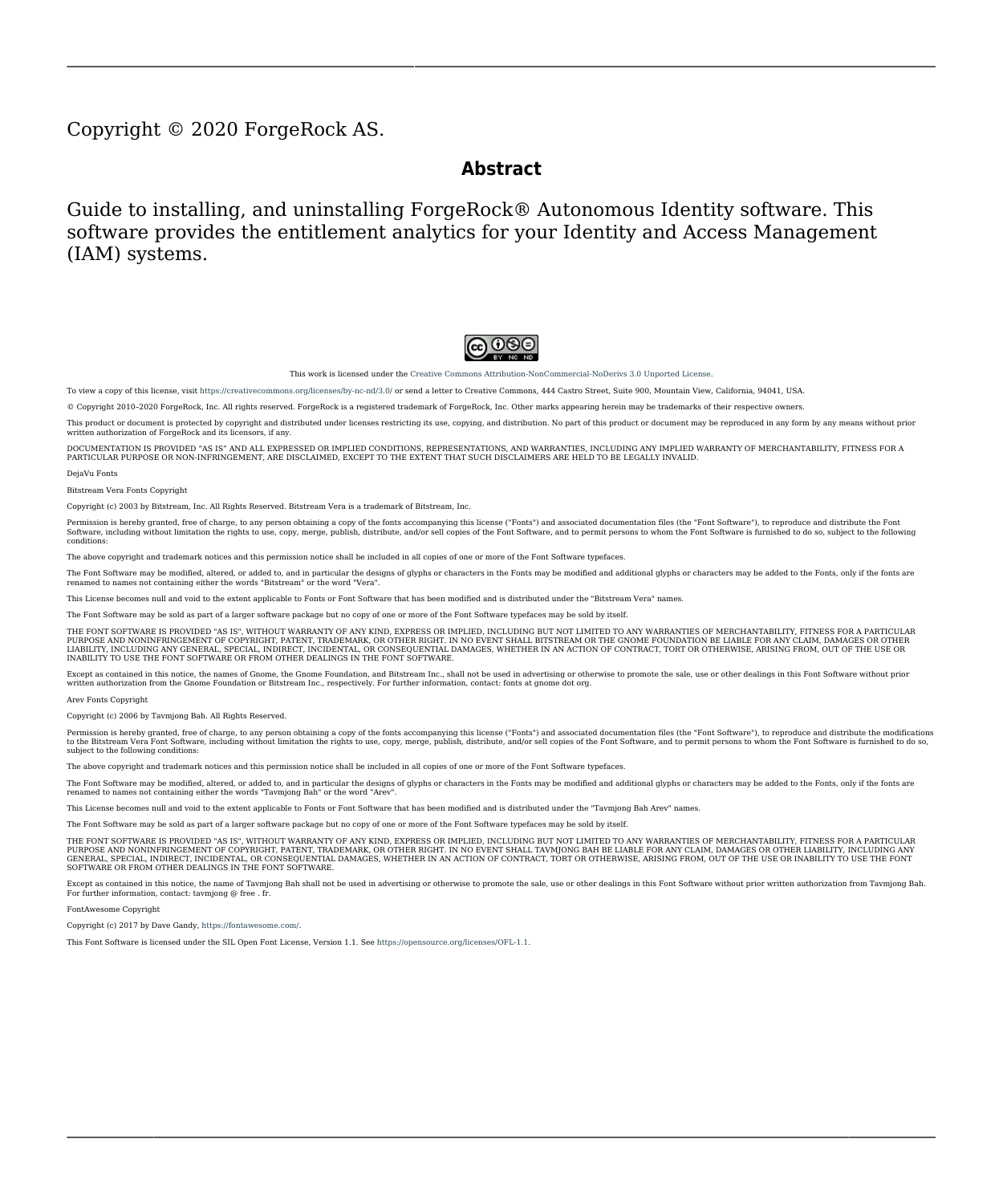## **Table of Contents**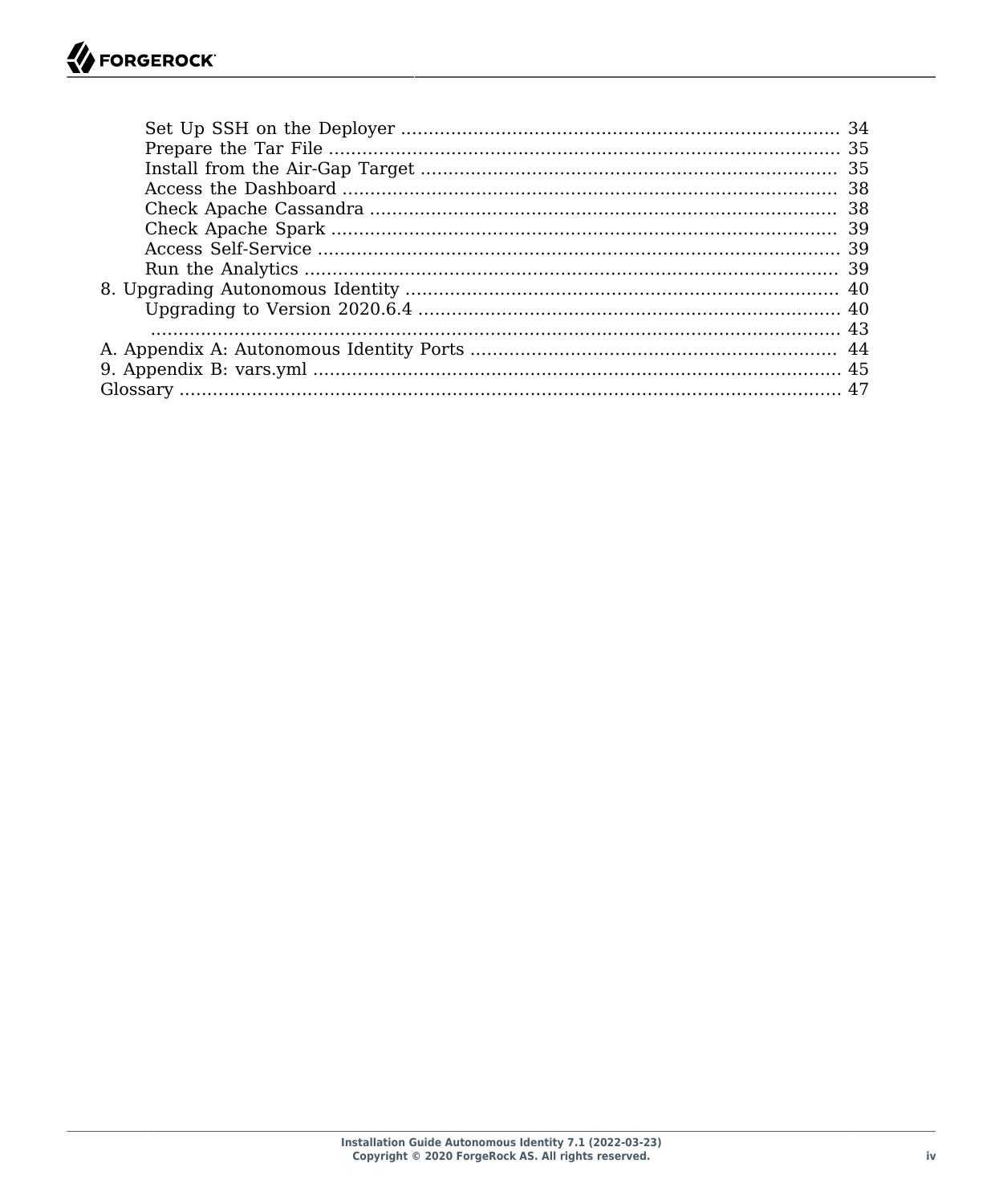# <span id="page-4-0"></span>**Overview**

This guide shows you how to install and deploy Autonomous Identity for intelligent entitlements and role management in production environments. For hardware and software requirements, see the Release Notes.

ForgeRock® Autonomous Identity is an entitlements analytics system that lets you fully manage your company's access to your data.

An entitlement refers to the rights or privileges assigned to a user or thing for access to specific resources. A company can have millions of entitlements without a clear picture of what they are, what they do, and who they are assigned to. Autonomous Identity solves this problem by using advanced artificial intelligence (AI) and automation technology to determine the full entitlements landscape for your company. The system also detects potential risks arising from incorrect or over-provisioned entitlements that lead to policy violations. Autonomous Identity eliminates the manual re-certification of entitlements and provides a centralized, transparent, and contextual view of all access points within your company.

*Quick Start*

|                                                                       | QUICK STATT                                               |                                                                  |
|-----------------------------------------------------------------------|-----------------------------------------------------------|------------------------------------------------------------------|
| W                                                                     |                                                           | <b>TI</b>                                                        |
| Architecture in Brief                                                 | Deployment Architectures                                  | Install a Single-Node Target                                     |
| Learn about the Autonomous<br>Identity architecture.                  | Learn about the different<br>deployment architectures.    | Install a single-node Autonomous<br>Identity installation.       |
|                                                                       |                                                           |                                                                  |
| Install a Single-Node Air-Gapped                                      | Install a Multi-Node                                      | Install a Multi-Node Air-Gapped                                  |
| Install a single-node air-gapped<br>Autonomous Identity installation. | Install a multi-node Autonomous<br>Identity installation. | Install a multi-node Autonomous<br>Identity airgap installation. |

For a description of the Autonomous Identity UI console, see the [Installation Guide.](#page-0-0)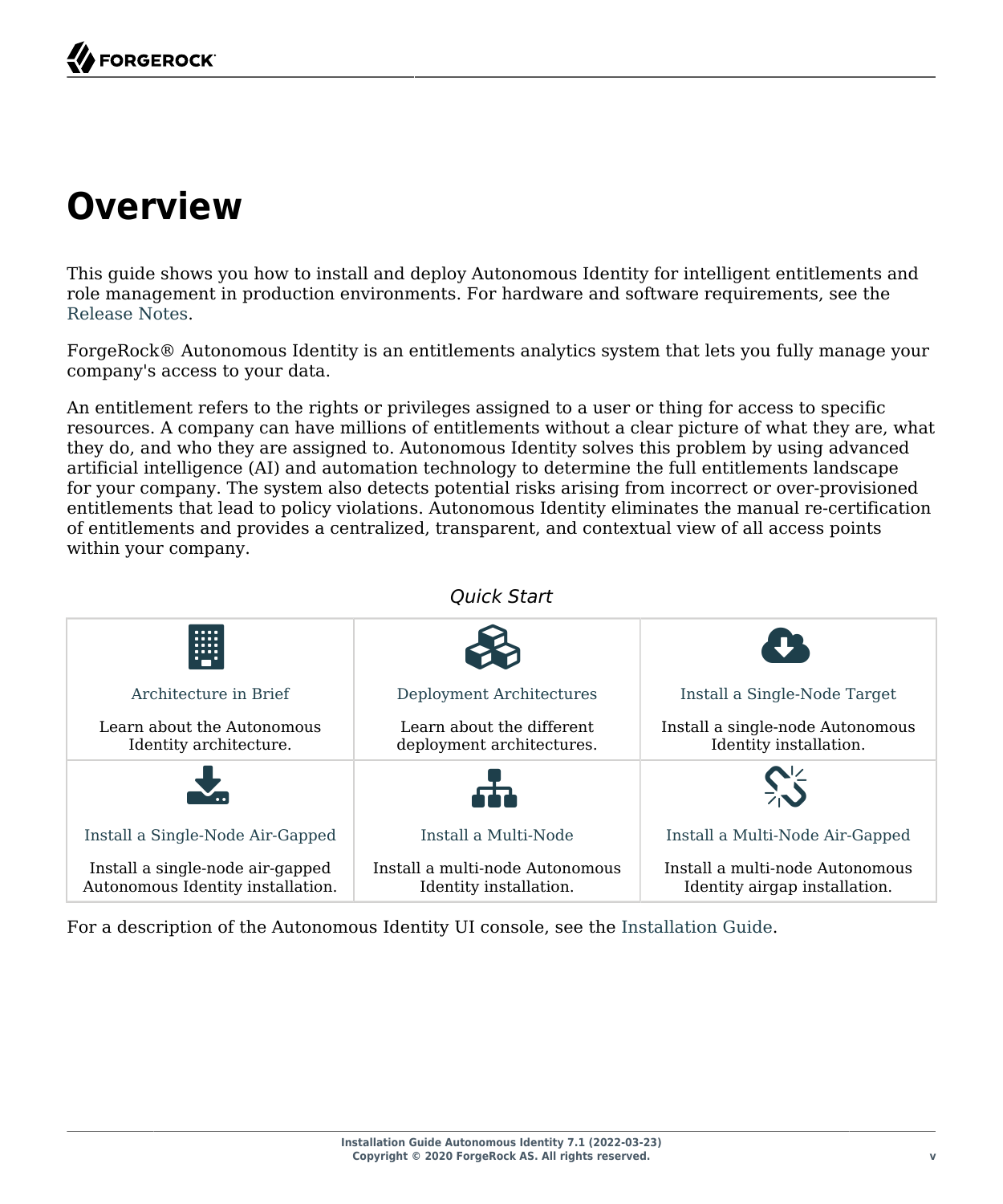#### <span id="page-5-0"></span>**Chapter 1** Features

Autonomous Identity provides the following features:

- **Broad Support for Major Identity Governance and Administration (IGA) Providers**. Autonomous Identity supports a wide variety of Identity as a Service (IDaaS) and Identity Management (IDM) data including but not limited to comma-separated values (CSV), Lightweight Directory Access Protocol (LDAP), human resources (HR), database, and IGA solutions.
- **Highly-Scalable Architecture**. Autonomous Identity deploys using a microservices architecture, either on-prem, cloud, or hybrid-cloud environments. Autonomous Identity's architecture scales linearly as the load increases.
- **Powerful UI dashboard**. Autonomous Identity displays your company's entitlements graphically on its UI console. You can immediately investigate those entitlement outliers that could potentially be a security risk. The UI also lets you quickly identify the entitlements that are good candidates for automated low-risk approvals or re-certifications. Users can also view a trend-line indicating how well they are managing their entitlements.
- **Automated Workflows**. Autonomous Identity reduces the burden on managers who must manually approve new entitlements, for example assigning access for new hires, by auto-approving high confidence, low-risk access requests and automate the re-certification of entitlements. Predictive recommendations lends itself well to automation, which saves time and cost.
- **Powerful Analytics Engine**. Autonomous Identity's analytics engine is capable of processing millions of access points within a short period of time. Autonomous Identity lets you configure the machine learning process and prune less productive rules. Customers can run analyses, predictions, and recommendations frequently to improve the machine learning process.
- **Powerful Explainable AI Algorithms**. The Analytics Engine provides transparent and explainable results that lets business users get insight into why the end-user has the access they have, or what access they should have.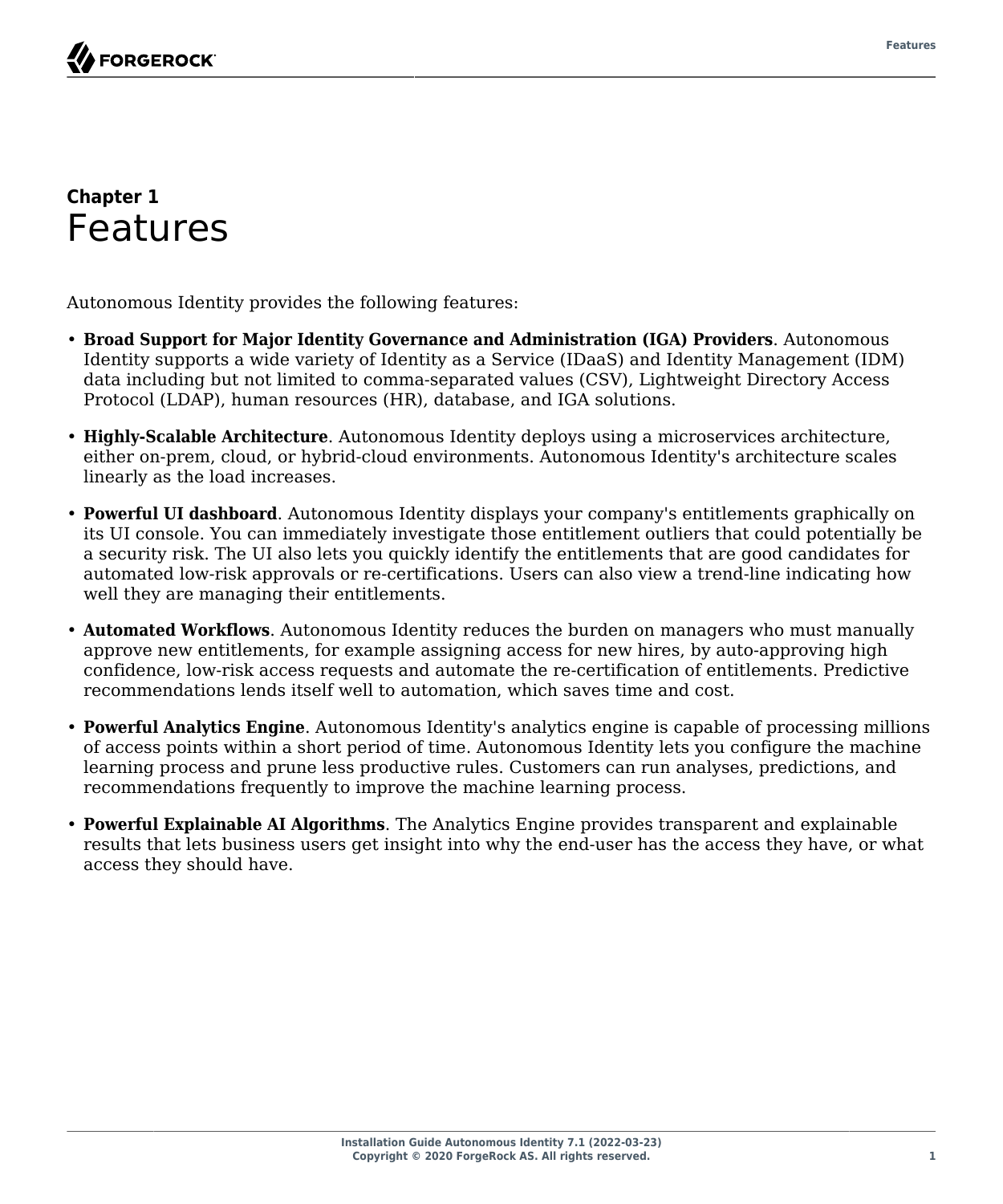**FORGEROCK** 

### <span id="page-6-0"></span>**Chapter 2** Architecture in Brief

The Autonomous Identity architecture has a simple three-layer conceptual model:

- **Application Layer**. Autonomous Identity implements a flexible Docker Swarm microservices architecture, where multiple applications run together in containers. The microservices component provides flexible configuration and end-user interaction to the deployment. The microservices components are the following:
	- **Autonomous Identity UI**. Autonomous Identity supports a dynamic UI that displays the entitlements, confidence scores, and recommendations.
	- **Autonomous Identity API**. Autonomous Identity provides an API that can access endpoints using REST. This allows easy scripting and programming for your system.
	- **Self-Service Tool**. The self-service tool lets users reset their Autonomous Identity passwords.
	- **Backend Repository**. The backend repository stores Autonomous Identity user information. To interface with the backend repository, you can use the **phpldapadmin** tool to enter and manage users.
	- **Configuration Service**. Autonomous Identity supports a configuration service that allows you to set parameters for your system and processes.
	- **Command-Line Interface**. Autonomous Identity supports a command-line interface for easy scripting and automation.
	- **Nginx**. Nginx is a popular HTTP server and reverse proxy for routing HTTPS traffic.
	- **Hashicorp Consul**. Consul is a third-party system for service discovery and configuration.
- **Data Layer**. Autonomous Identity uses a Apache Cassandra NoSQL database to serve predictions, confidence scores, and prediction data to the end user. Apache Cassandra is a distributed and linearly scalable database with no single point of failure.
- **Analytics and Administration Layer**. Autonomous Identity uses a multi-source Apache Spark analytics engine to generate the predictions and confidence scores. Apache Spark is a distributed, cluster-computing framework for AI machine learning for large datasets. Autonomous Identity also uses a deployer wrapper script to launch Ansible playbooks for easy and quick deployment of the components.

Figure 1: A Conceptual Image of the Autonomous Identity Architecture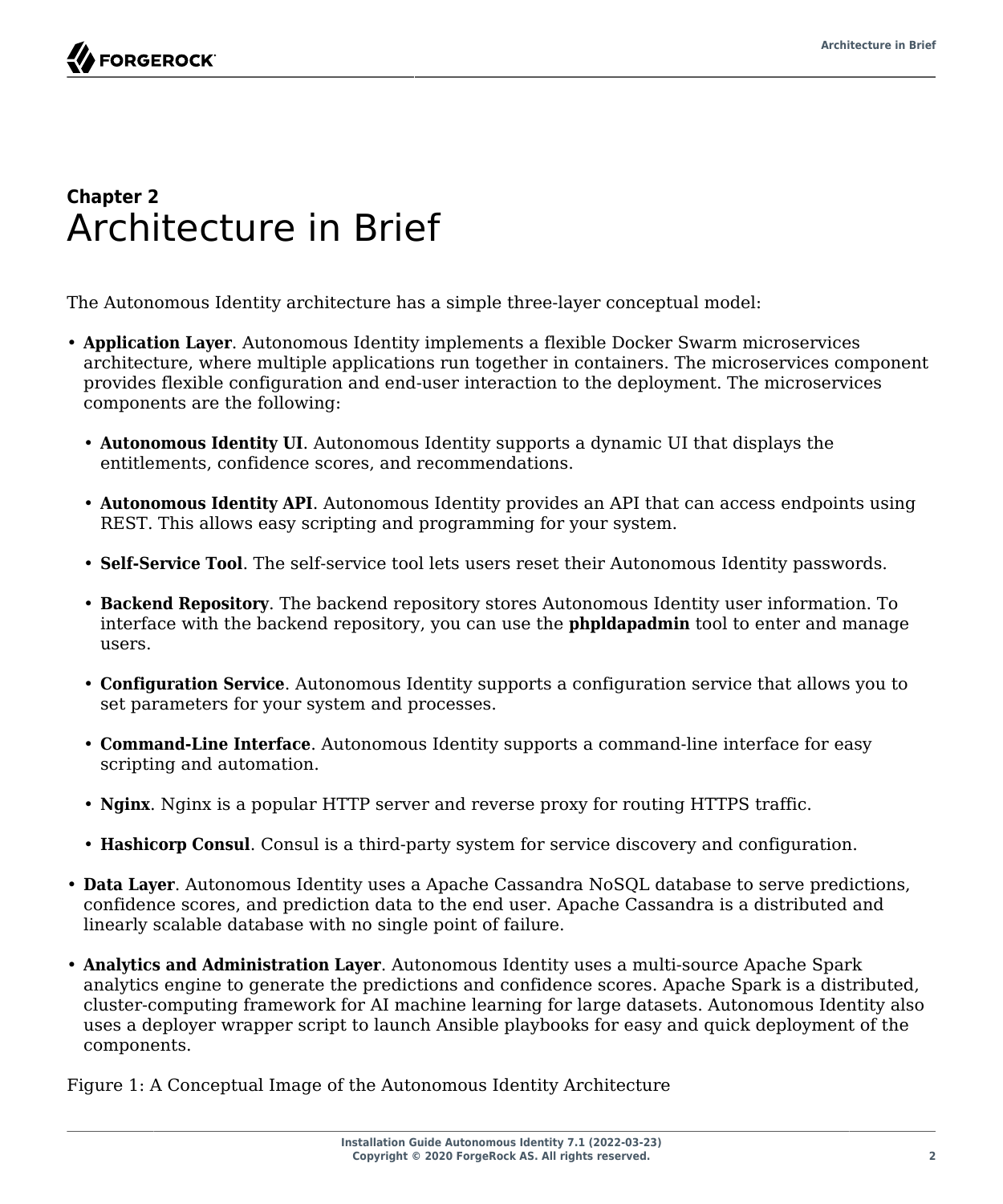

Autonomous Identity's flexible architecture can deploy in any number of ways: single-node or multinode configurations across on-prem, cloud, hybrid, or multi-cloud environments. For example, you can configure a two-server deployment with the minimum hardware and software requirements as shown below. Note that the example architecture is typically used for pilot deployments.

Figure 2: An Image of a Two-Server Autonomous Identity Pilot Architecture

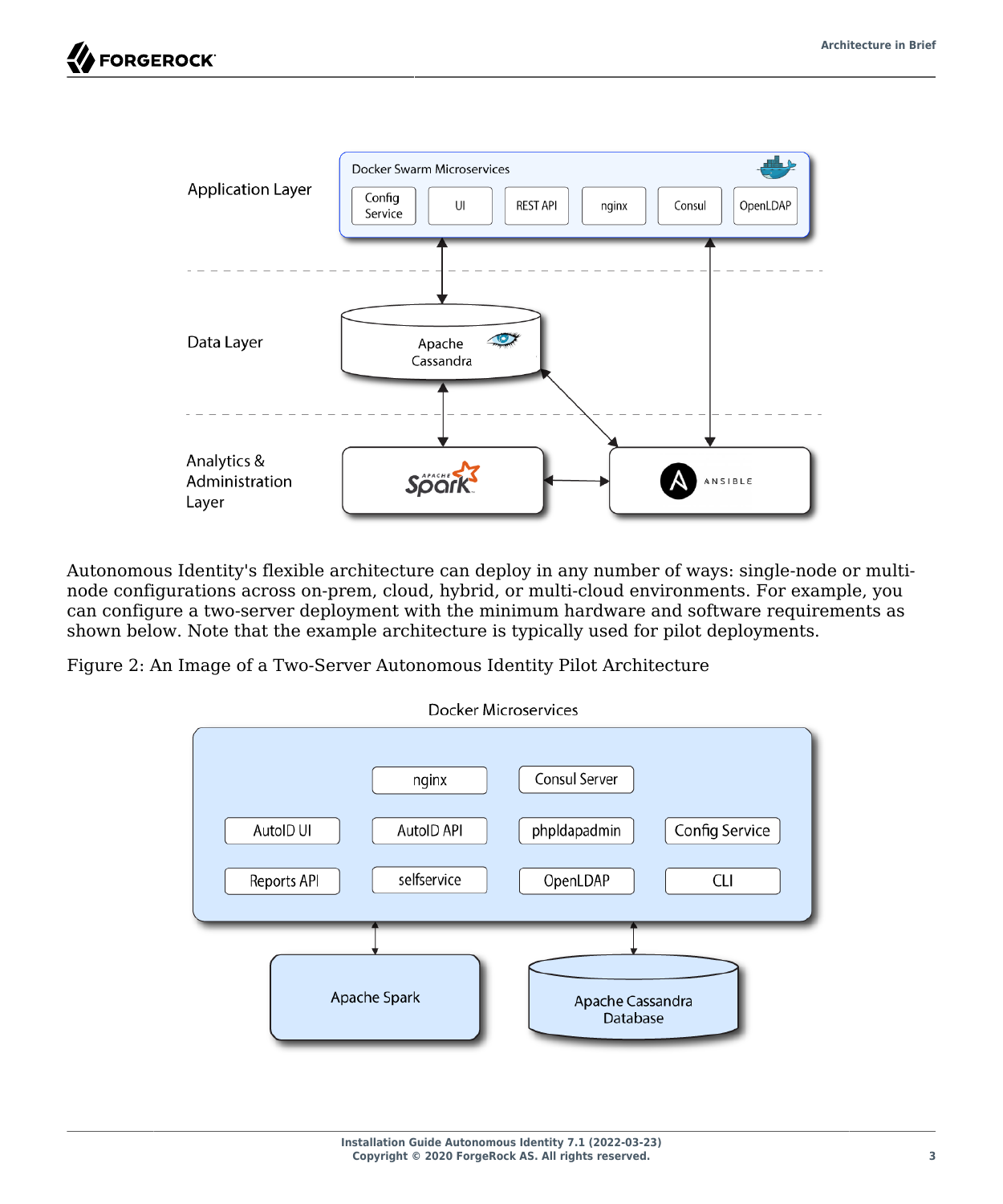### <span id="page-8-0"></span>**Chapter 3** Deployment Architectures

To simplify your deployments, ForgeRock provides a deployer script to install Autonomous Identity on a target node. The deployer pulls in an image from the ForgeRock Google Cloud Repository (gcr.io) and uses it to deploy the the microservices, analytics machine, and database for Autonomous Identity on a target machine. The target machine only requires the base operating system, CentOS 7 or later.

There are five basic deployments, all of them similar, but in slightly different configurations:

• **Lightweight Single-Node Target Deployment**. Deploy Autonomous Identity on a single target machine without the analytics pipeline. This alleviates any direct data load on your target machine, which can be memory intensive. You can deploy this configuration on a 2-core 8 GB virtual machine on a cloud service, such as Google Cloud Platform (GCP), Amazon Web Services (AWS), or others. This configuration is only for evaluation purposes and is outlined in Getting Started.

Figure 3: A lightweight single-node target deployment.

• **Single-Node Target Deployment**. Deploy Autonomous Identity on a single Internet-connected target machine. The deployer script lets you deploy the system from a local laptop or machine or from the target machine itself. The target machine can be on on-prem or on a cloud service, such as Google Cloud Platform (GCP), Amazon Web Services (AWS), Microsoft Azure or others. For installation instructions, see "*[Install a Single Node Target](#page-11-0)*".

Figure 4: A single-node target deployment.

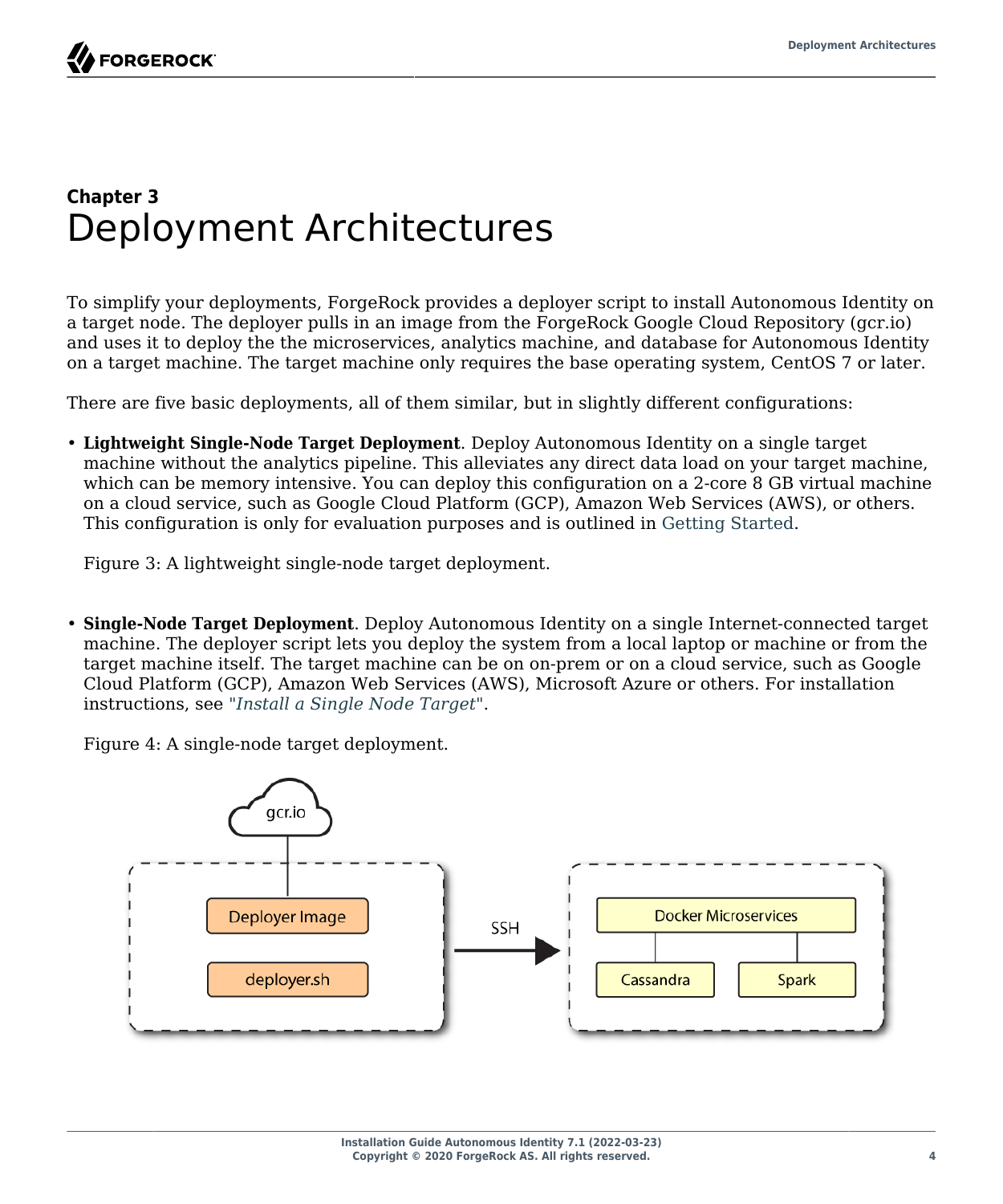• **Single-Node Air-Gapped Target Deployment**. Deploy Autonomous Identity on a single-node target machine that resides in an air-gapped environment. In an air-gapped environment, the target machine is placed in an enhanced security environment where external Internet access is not available. You transfer the deployer and image to the target machine using media, such as a USB stick or portable drive. Then, run the deployment within the air-gapped environment. For installation instruction, see "*[Install a Single Node Air-Gap Target](#page-20-0)*".



Figure 5: An air-gapped environment.

• **Multi-Node Deployment**. Deploy Autonomous Identity on multi-node deployment to distribute the process load on the servers. For installation instruction, see "*[Install a Multi-Node Deployment](#page-28-0)*"

Figure 6: A multi-node target environment.



• **Multi-Node Air-Gapped Deployment**. Deploy Autonomous Identity a multi-node configuration in an air-gap network. The multinode network has no external Internet connection. For installation instruction, see "*[Install a Multi-Node Air-Gapped Deployment](#page-36-0)*".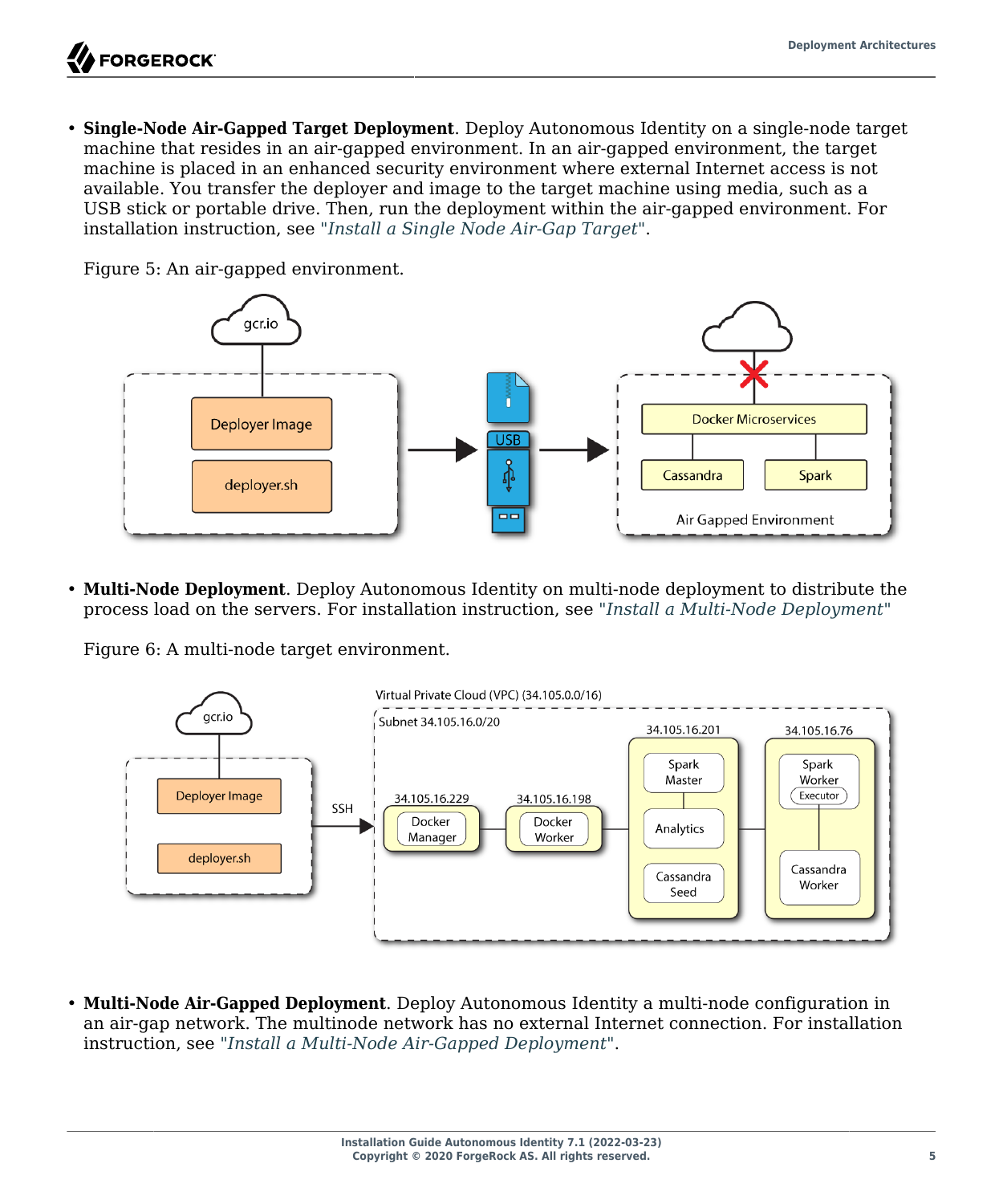

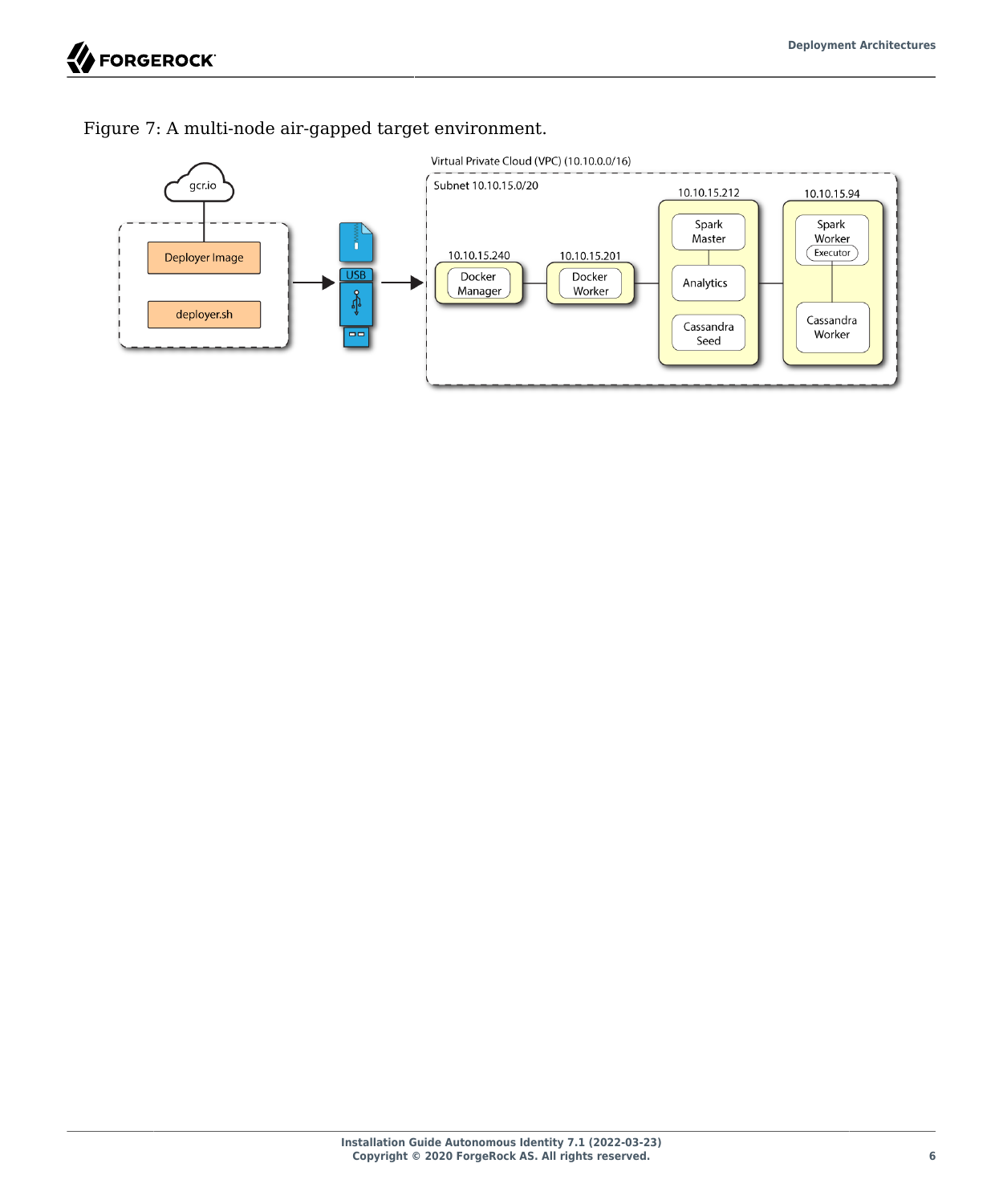## <span id="page-11-0"></span>**Chapter 4** Install a Single Node Target

This chapter presents instructions on deploying Autonomous Identity in a single-target machine that has Internet connectivity. ForgeRock provides a deployer script that pulls a Docker container image from ForgeRock's Google Cloud Registry (gcr.io) repository. The image contains the microservices, analytics, and backend databases needed for the system.

This installation assumes that you set up the deployer script on a separate machine from the target. This lets you launch a build from a laptop or local server.

Figure 8: A single-node target deployment.



<span id="page-11-1"></span>Let's deploy Autonomous Identity on a single-node target on CentOS 7. The following are prequisites:

- **Operating System**. The target machine requires CentOS 7. The deployer machine can use any operating system as long as Docker is installed. For this guide, we use CentOS 7 as its base operating system.
- **Memory Requirements**. Make sure you have enough free disk space on the deployer machine before running the deployer.sh commands. We recommend at least a 40GB/partition with 14GB used and 27GB free after running the commands.
- **Default Shell**. The default shell for the autoid user must be bash.
- **Deployment Requirements**. Autonomous Identity provides a Docker image that creates a deployer.sh script. The script downloads additional images necessary for the installation. To download the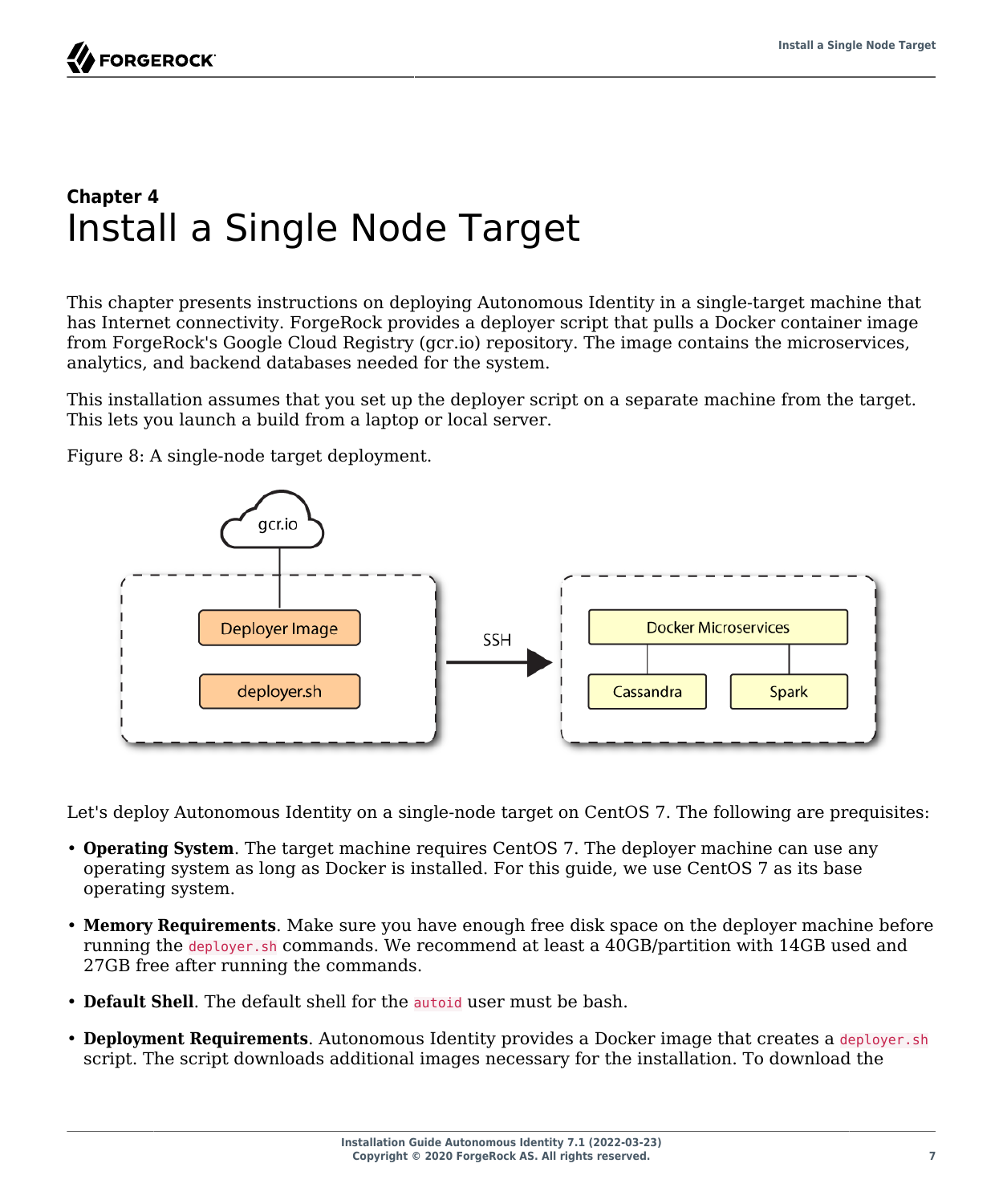deployment images, you must first obtain a registry key to log into the [ForgeRock Google Cloud](https://gcr.io/forgerock-autoid/deployer:2020.6.4) [Registry](https://gcr.io/forgerock-autoid/deployer:2020.6.4) (gcr.io). The registry key is only available to ForgeRock Autonomous Identity customers. For specific instructions on obtaining the registry key, see [How To Configure Service Credentials](https://backstage.forgerock.com/knowledge/backstagehelp/article/a92326771) [\(Push Auth, Docker\) in Backstage.](https://backstage.forgerock.com/knowledge/backstagehelp/article/a92326771)

### <span id="page-12-0"></span>Set Up the Target Machine

1. The install assumes that you have CentOS 7 as your operating system. Check your CentOS 7 version.

\$ **sudo cat /etc/centos-release**

2. Set the user for the target machine to a username of your choice. For example, autoid.

```
$ sudo adduser autoid
```
3. Set the password for the user you created in the previous step.

```
$ sudo passwd autoid
```
4. Configure the user for passwordless sudo.

```
$ echo "autoid ALL=(ALL) NOPASSWD:ALL" | sudo tee /etc/sudoers.d/autoid
```
5. Add administrator privileges to the user.

```
$ sudo usermod -aG wheel autoid
```
6. Change to the user account.

```
$ su - autoid
```
7. Install yum-utils package on the deployer machine. yum-utils is a utilities manager for the Yum RPM package repository. The repository compresses software packages for Linux distributions.

\$ **sudo yum install -y yum-utils**

## <span id="page-12-1"></span>Set Up the Deployer Machine

Set up another machine as a deployer node. You can use any OS-based machine for the deployer as long as it has Docker installed. For this example, we use CentOS 7.

1. The install assumes that you have CentOS 7 as your operating system. Check your CentOS 7 version.

\$ **sudo cat /etc/centos-release**

2. Set the user for the target machine to a username of your choice. For example, autoid.

```
# sudo adduser autoid
```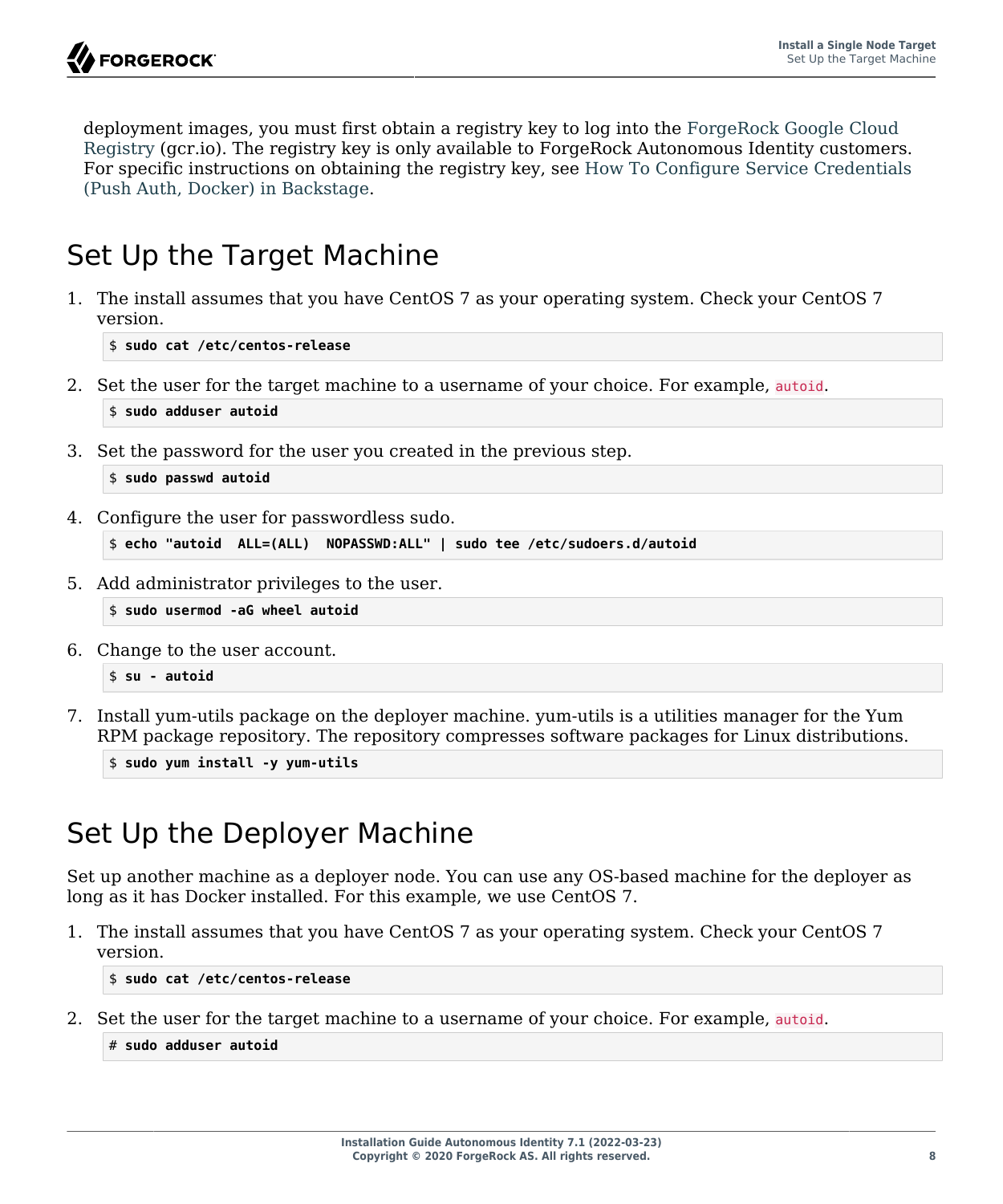3. Set the password for the user you created in the previous step.

\$ **sudo passwd autoid**

4. Configure the user for passwordless sudo.

```
$ echo "autoid ALL=(ALL) NOPASSWD:ALL" | sudo tee /etc/sudoers.d/autoid
```
5. Add administrator privileges to the user.

\$ **sudo usermod -aG wheel autoid**

6. Change to the user account.

\$ **su - autoid**

7. Install yum-utils package on the deployer machine. yum-utils is a utilities manager for the Yum RPM package repository. The repository compresses software packages for Linux distributions.

\$ **sudo yum install -y yum-utils**

8. Create the installation directory. Note that you can use any install directory for your system as long as your run the **deployer.sh** script from there. Also, the disk volume where you have the install directory must have at least 8GB free space for the installation.

\$ **mkdir ~/autoid-config**

### <span id="page-13-0"></span>Install Docker on the Deployer Machine

Install Docker on the deployer machine. We run commands from this machine to install Autonomous Identity on the target machine. In this example, we use CentOS 7.

1. On the target machine, set up the Docker-CE repository.

```
$ sudo yum-config-manager \
      --add-repo https://download.docker.com/linux/centos/docker-ce.repo
```
2. Install the latest version of the Docker CE, the command-line interface, and containerd.io, a containerized website.

\$ **sudo yum install -y docker-ce docker-ce-cli containerd.io**

3. Enable Docker to start at boot.

\$ **sudo systemctl enable docker**

4. Start Docker.

\$ **sudo systemctl start docker**

5. Check that Docker is running.

```
$ systemctl status docker
```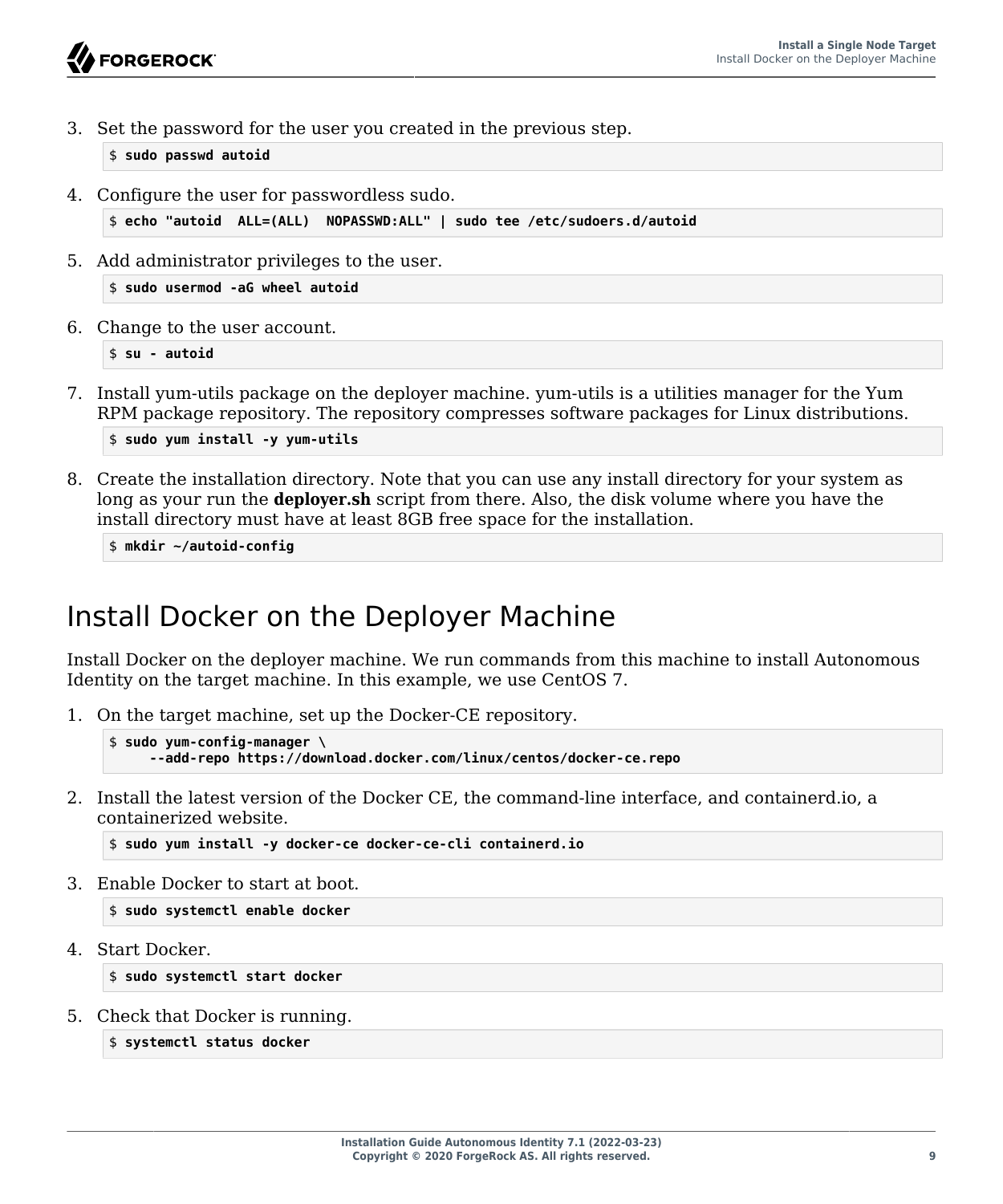6. Add the user to the Docker group.

```
$ sudo usermod -aG docker ${USER}
```
## <span id="page-14-0"></span>Set Up SSH on the Deployer

1. On the deployer machine, change to the SSH directory.

```
$ cd ~/.ssh
```
2. On the deployer machine, run **ssh-keygen** to generate an RSA keypair, and then click Enter. You can use the default filename. Enter a password for protecting your private key.

```
$ ssh-keygen -t rsa -C "autoid"
```
The public and private rsa key pair is stored in home-directory/.ssh/id rsa and home-directory/.ssh/ id\_rsa.pub.

3. Copy the SSH key to the autoid-config directory.

```
 $ cp ~/.ssh/id_rsa ~/autoid-config
```
4. Change the privileges and owner to the file.

```
$ chmod 400 ~/autoid-config/id_rsa
```
5. Copy your public SSH key, id rsa.pub, to the target machine's  $\sim$ /.ssh/authorized keys file. If your system does not have an */authorized keys directory, create it using* **mkdir -p ~/.ssh/authorized keys.** 

```
$ ssh-copy-id -i id_rsa.pub autoid@<Target IP Address>
```
6. On the deployer machine, test your SSH connection to the target machine. This is a critical step. Make sure the connection works before proceeding with the installation.

```
$ ssh -i ~/.ssh/id_rsa <username>@34.70.190.144
Last login: Sun Jun 14 23:23:36 2020 from 74.125.45.78
```
- 7. On the target machine, set the privileges on your  $\sim$ /.ssh and  $\sim$ /.ssh/authorized keys. \$ **chmod 700 ~/.ssh && chmod 600 ~/.ssh/authorized\_keys**
- <span id="page-14-1"></span>8. If you successfully accessed the remote server, enter **exit** to end your SSH session.

## Install Autonomous Identity

- 1. On the deployer machine, change to the installation directory. \$ **cd ~/autoid-config**
- 2. Log in to the ForgeRock Google Cloud Registry (gcr.io) using the registry key. The registry key is only available to ForgeRock Autonomous Identity customers. For specific instructions on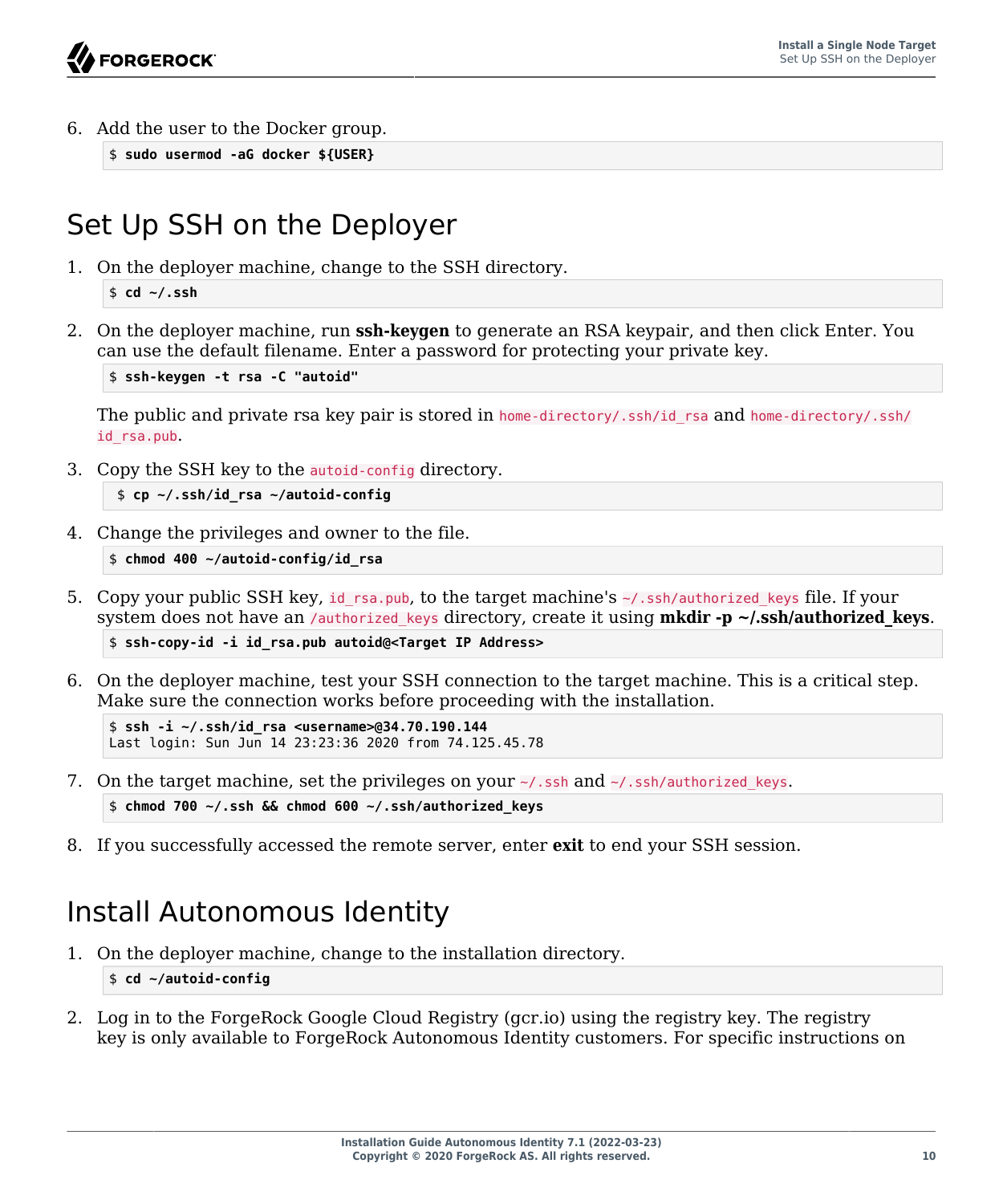

...

obtaining the registry key, see [How To Configure Service Credentials \(Push Auth, Docker\) in](https://backstage.forgerock.com/knowledge/backstagehelp/article/a92326771) [Backstage](https://backstage.forgerock.com/knowledge/backstagehelp/article/a92326771).

\$ **docker login -u \_json\_key -p "\$(cat autoid\_registry\_key.json)" https://gcr.io/forgerock-autoid**

3. Run the **create-template** command to generate the deployer.sh script wrapper. Note that the command sets the configuration directory on the target node to /config. Note that the **--user** parameter eliminates the need to use **sudo** while editing the hosts file and other configuration files.

```
$ docker run --user=$(id -u) -v ~/autoid-config:/config -it gcr.io/forgerock-autoid/deployer:2020.6.4
 create-template
```

```
d6c7c6f3303e: Pull complete
Digest: sha256:15225be65417f8bfb111adea37c83eb5e0d87140ed498bfb624a358f43fb48bf
Status: Downloaded newer image for gcr.io/forgerock-autoid/autoid/dev-compact/
deployer@sha256:15225be65417f8bfb111a
dea37c83eb5e0d87140ed498bfb624a358f43fb48bf
Config template is copied to host machine directory mapped to /config
```
4. Make the script executable.

```
$ chmod +x deployer.sh
```
5. To see the list of commands, enter deployer.sh.

```
$ ./deployer.sh
Usage: deployer <command>
Commands:
   create-template
   download-images
   import-deployer
   encrypt-vault
   decrypt-vault
   run
   create-tar
   install-docker
   install-dbutils
```
6. The **create-template** command creates a number of configuration files, including ansible.cfg. Open a text editor and edit the ansible.cfg to set up the remote user and SSH private key file location on the target node. Make sure that the remote user exists on the target node and that the deployer machine can ssh to the target node as the user specified in the id rsa file.

```
[defaults]
host_key_checking = False
remote_user = autoid
private_key_file = id_rsa
```
7. Open a text editor and enter the target host's public IP addresses in the ~/autoid-config/hosts file. Make sure the target machine's external IP address is accessible from the deployer machine. The following is an example of the  $\sim$ /autoid-config/hosts file for a single-node target deployment: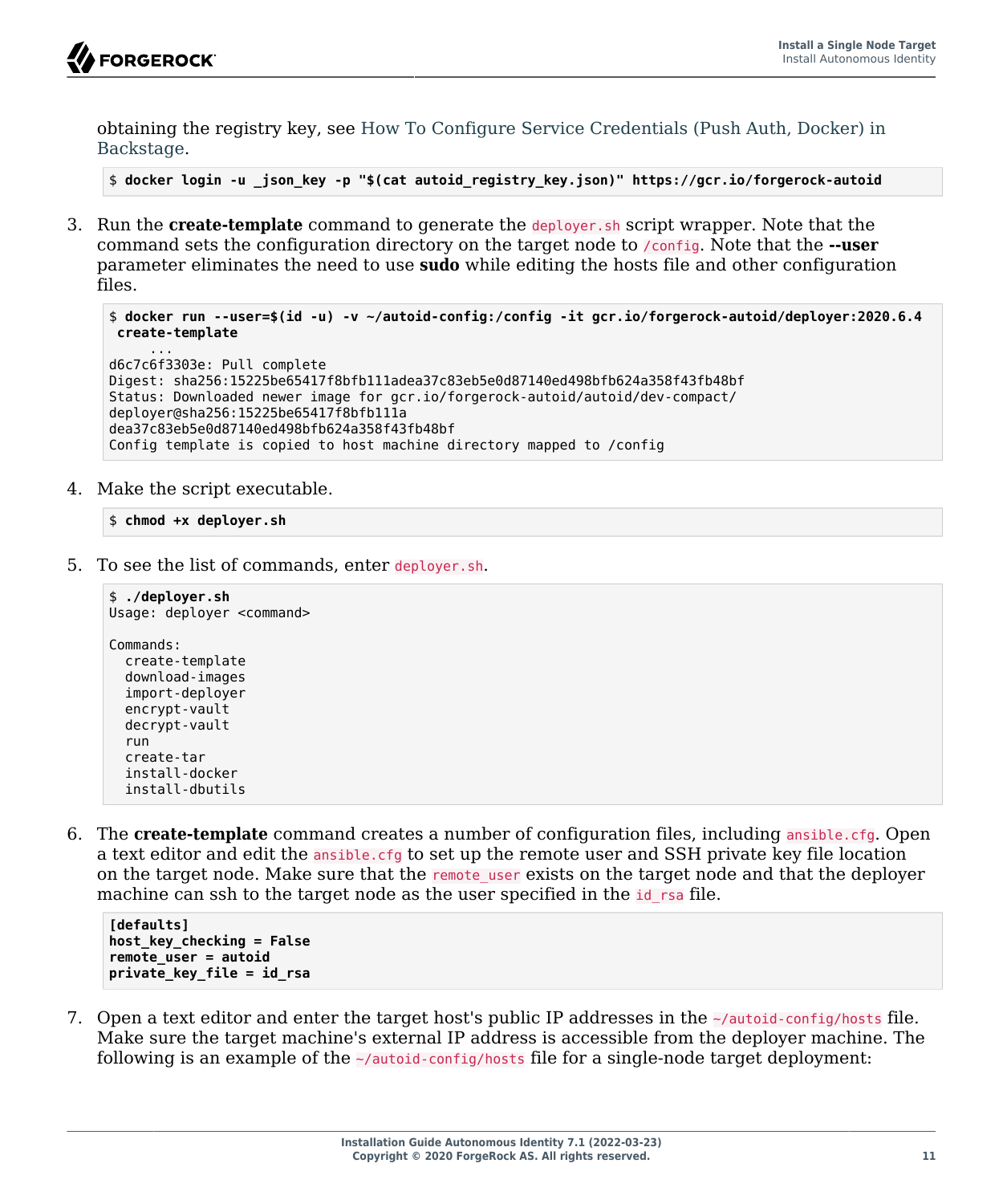**[docker-managers] 34.70.190.144 [docker-workers] 34.70.190.144 [docker:children] docker-managers docker-workers [cassandra-seeds] 34.70.190.144 [cassandra-workers] 34.70.190.144 [spark-master] 34.70.190.144 [spark-workers] 34.70.190.144 [analytics] 34.70.190.144**

8. If your external and internal IP addresses are different, for example, when deploying the target host in a cloud, define a mapping between the external IP address and the private IP address in the ~/autoid-config/vars.yml file.

If your external and internal IP addresses are the same, you can skip this step.

On the deployer node, add the private ip address mapping property in the -/autoid-config/vars.yml file. You can look up the private IP on the cloud console, or run **sudo ifconfig** on the target host. Make sure the values are within double quotes. The key should not be in double quotes and should have two spaces preceding the IP address.

```
private_ip_address_mapping:
   external_ip: "internal_ip"
```
For example:

```
private_ip_address_mapping:
   34.72.28.214: "10.128.0.52"
```
- 9. Edit other properties in the ~/autoid-config/vars.yml file, specific to your deployment, such as the following:
	- **Domain name**. For information, see "*Customize the Domain and Namespace*" in the *Admin Guide*.
	- **UI Theme**. Autonomous Identity provides a dark theme mode for its UI. Set the enable dark theme to true to enable it.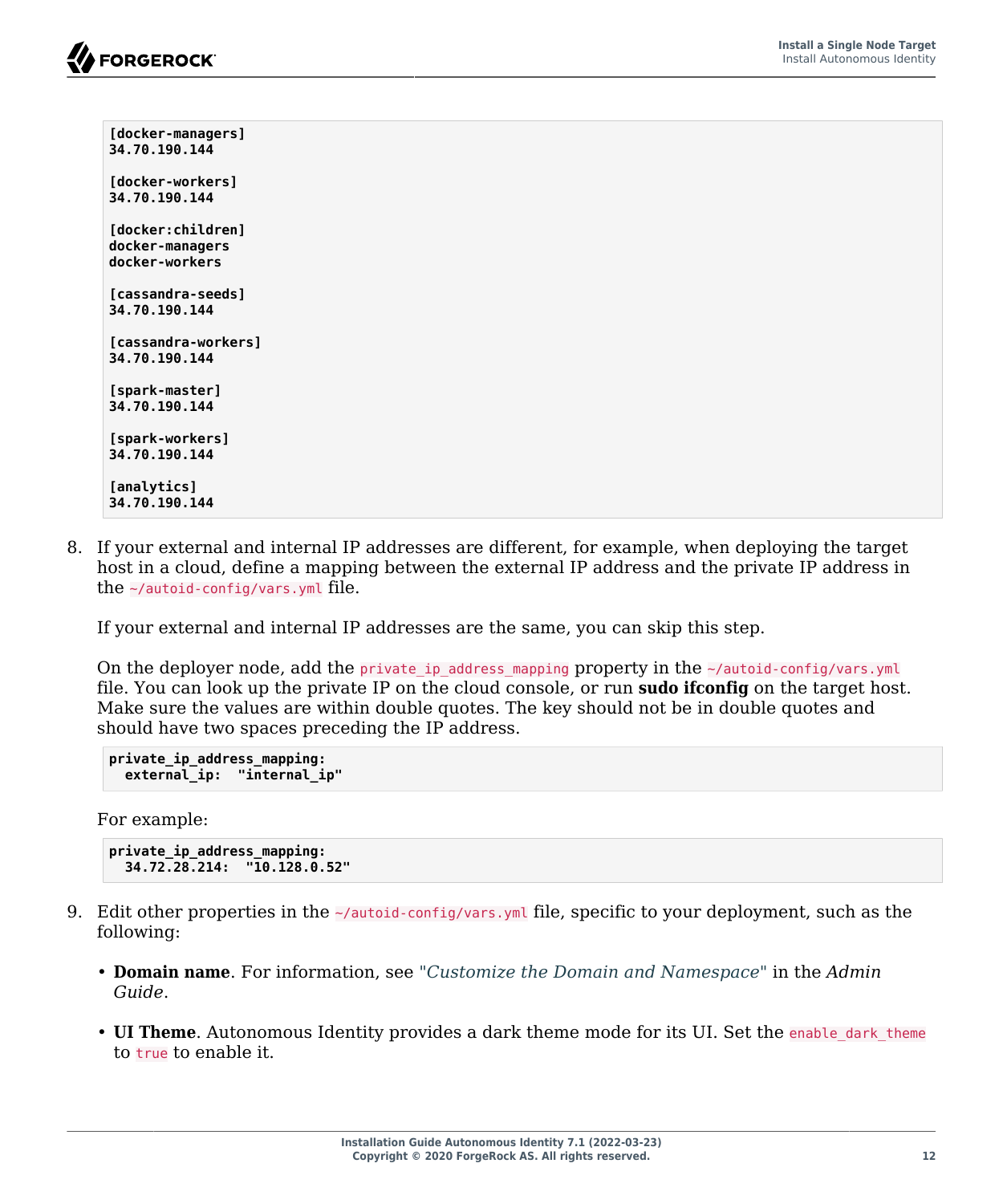- **Session Duration**. The default session duration is set to 30 minutes. You can alter this value by editing the jwt expiry property to a time value in minutes of your choice.
- **SSO**. Autonomous Identity provides a single sign-on (SSO) feature that you can configure with an OIDC IdP provider. For information, see "*Set Up Single Sign-On*" in the *Admin Guide*.
- 10. The default Autonomous Identity URL will be: https://autoid-ui.forgerock.com. To customize your domain name and target environment, see "*Customize the Domain and Namespace*" in the *Admin Guide*.
- 11. Open a text editor and set the Autonomous Identity passwords for the configuration service, LDAP backend, and Cassandra database. The vault passwords file is located at ~/autoid-config/vault.yml.

```
Note
Do not include special characters & or \frac{1}{2} in vault.yml passwords as it will result in a failed deployer
process.
```

```
configuration_service_vault:
  basic_auth_password: Welcome123
```
**openldap\_vault: openldap\_password: Welcome123**

```
cassandra_vault:
  cassandra_password: Welcome123
  cassandra_admin_password: Welcome123
```
12. Encrypt the vault file that stores the Autonomous Identity passwords, located at ~/autoid-config/ vault.yml. The encrypted passwords will be saved to /config/.autoid vault\_password. The /config/ mount is internal to the deployer container.

```
$ ./deployer.sh encrypt-vault
```
13. Download the images. This step downloads software dependencies needed for the deployment and places them in the autoid-packages directory.

```
$ ./deployer.sh download-images
```
14. Run the deployment.

```
$ ./deployer.sh run
```
## <span id="page-17-0"></span>Resolve Hostname

After installing Autonomous Identity, set up the hostname resolution for your deployment.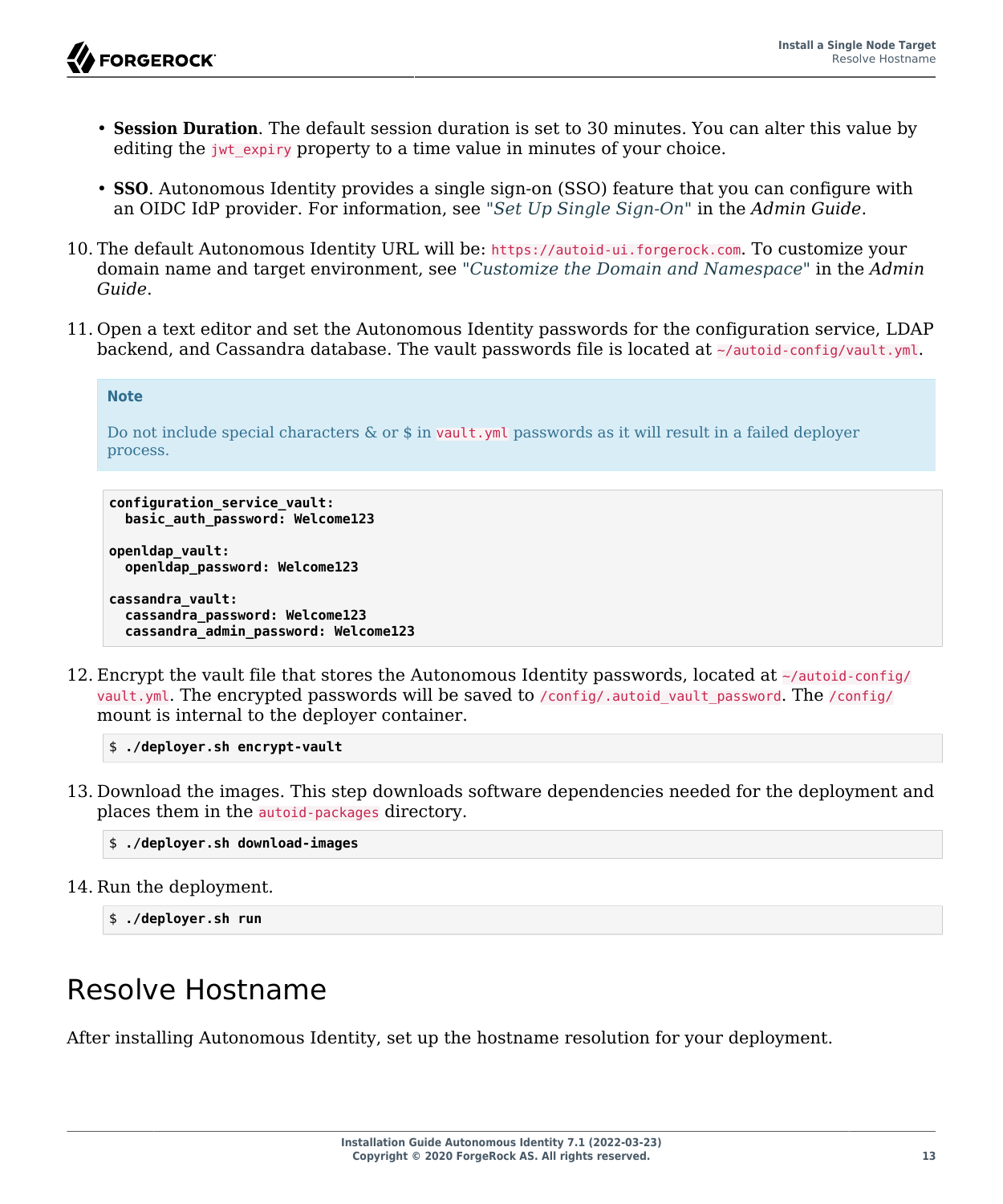- 1. Configure your DNS servers to access Autonomous Identity dashboard and self-service applications on the target node. The following domain names must resolve to the IP address of the target node: <target-environment>-ui.<domain-name> and <target-environment>-selfservice.<domain-name>.
- 2. If DNS cannot resolve target node hostname, edit it locally on the machine that you want to access Autonomous Identity using a browser. Open a text editor and add an entry in the /etc/hosts file for the self-service and UI services for each managed target node.

**target-ip-address <target-environment>-ui.<domain-name> <target-environment>-serlfservice.<domainname>**

For example:

**34.72.28.214 autoid-ui.forgerock.com autoid-selfservice.forgerock.com**

3. If you set up a custom domain name and target environment, add the entries in /etc/hosts. For example:

**34.72.28.214 myid-ui.abc.com myid-selfservice.abc.com**

For more information on customizing your domain name, see "*Customize the Domain and Namespace*" in the *Admin Guide*.

### <span id="page-18-0"></span>Access the Dashboard

You can now access the Autonomous Identity console UI.

- 1. Open a browser, and point it to https://autoid-ui.forgerock.com/ (or your customized URL: https:// myid-ui.abc.com).
- <span id="page-18-1"></span>2. Log in as a test user: **bob.rodgers@forgerock.com**. Enter the password: **Welcome123**.

#### Check Apache Cassandra

On the target node, check the status of Apache Cassandra.

\$ **/opt/autoid/apache-cassandra-3.11.2/bin/nodetool status**

An example output is as follows:

```
Datacenter: datacenter1
=======================
Status=Up/Down
|/ State=Normal/Leaving/Joining/Moving
-- Address Load Tokens Owns (effective) Host ID Rack
                        UN 34.70.190.144 1.33 MiB 256 100.0% a10a91a4-96e83dd-85a2-4f90d19224d9 rack1
```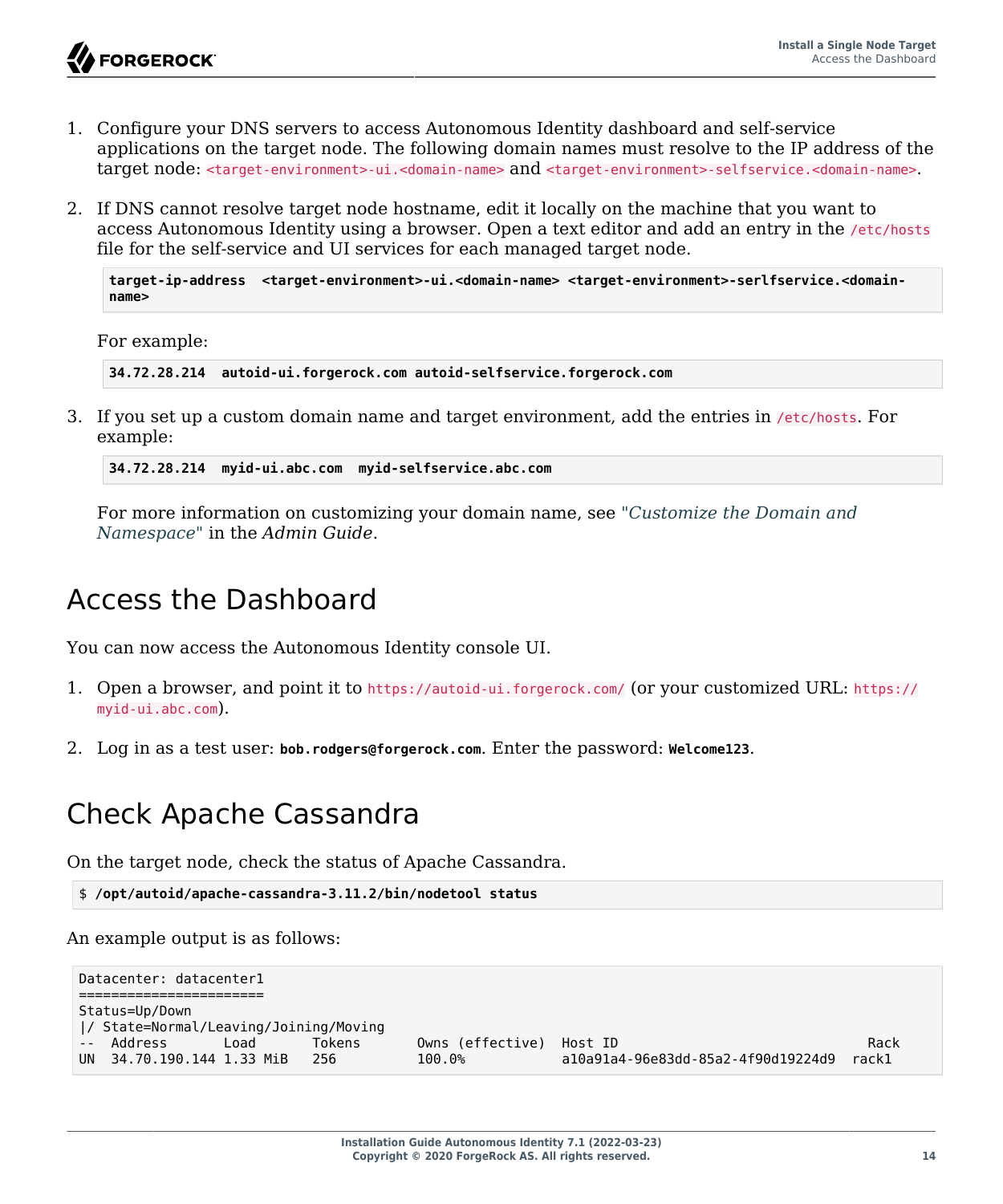## <span id="page-19-0"></span>Check Apache Spark

• SSH to the target node and open Spark dashboard using the bundled text-mode web browser \$ **elinks http://localhost:8080**

<span id="page-19-1"></span>You should see Spark Master status as ALIVE and worker(s) with State ALIVE

## Access Self-Service

The self-service feature lets Autonomous Identity users change their own passwords.

<span id="page-19-2"></span>• Open a browser and point it to: https://autoid-selfservice.forgerock.com/.

### Run the Analytics

If the previous steps all check out successfully, you can start an analytics pipeline run, where association rules, confidence scores, predications, and recommendations are determined. Autonomous Identity provides a small demo data set that lets you run the analytics pipeline on. Note for production runs, prepare your company's dataset as outlined in "*Data Preparation*" in the *Admin Guide*.

- 1. SSH to the target node.
- 2. Check that the analytics service is running.

```
$ docker ps | grep analytics
```
3. If the previous step returns blank, start the analytics. For more information, see "*Data Preparation*" in the *Admin Guide*.

\$ **docker start analytics**

4. Once you have verified that the analytics service has started, you can run the analytics commands. For more information, see "*Run the Analytics Pipeline*" in the *Admin Guide*.

If your analytics pipeline run completes successfully, you have finished your Autonomous Identity installation.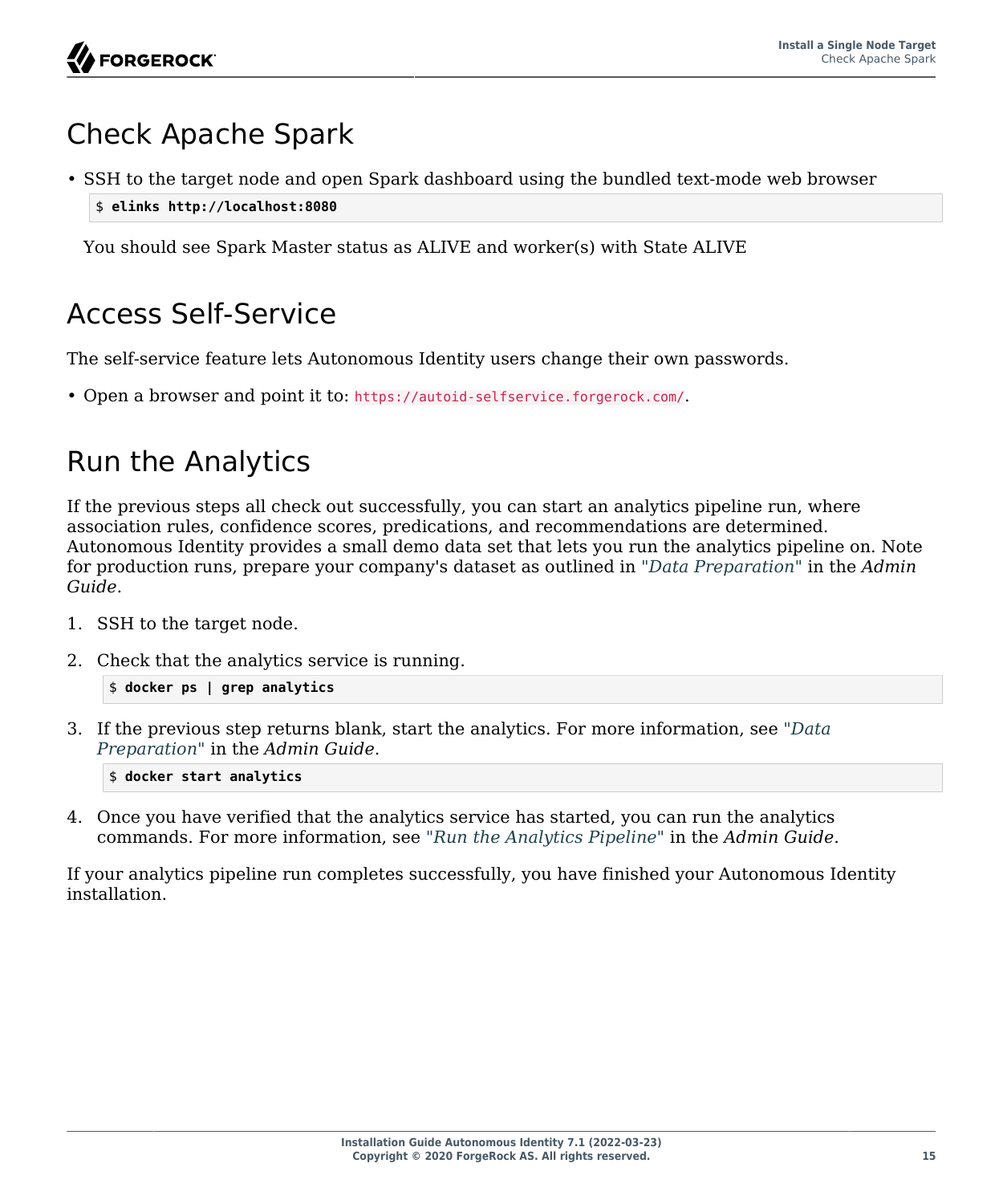## <span id="page-20-0"></span>**Chapter 5** Install a Single Node Air-Gap Target

This chapter presents instructions on deploying Autonomous Identity in a single-node target machine that has no Internet connectivity. This type of configuration, called an *air-gap* or *offline* deployment, provides enhanced security by isolating itself from outside Internet or network access.

The air-gap installation is similar to that of the single-node target deployment with Internet connectivity, except that the image and deployer script must be saved on a portable media, such as USB drive or drive, and copied to the air-gapped target machine.



Figure 9: A single-node air-gapped target deployment.

<span id="page-20-1"></span>Let's deploy Autonomous Identity on a single-node air-gapped target on CentOS 7. The following are prequisites:

- **Operating System**. The target machine requires CentOS 7. The deployer machine can use any operating system as long as Docker is installed. For this guide, we use CentOS 7 as its base operating system.
- **Memory Requirements**. Make sure you have enough free disk space on the deployer machine before running the deployer.sh commands. We recommend at least a 40GB/partition with 14GB used and 27GB free after running the commands.
- **Default Shell**. The default shell for the autoid user must be bash.
- **Deployment Requirements**. Autonomous Identity provides a Docker image that creates a deployer.sh script. The script downloads additional images necessary for the installation. To download the deployment images, you must first obtain a registry key to log into the [ForgeRock Google Cloud](https://gcr.io/forgerock-autoid/deployer:2020.6.4)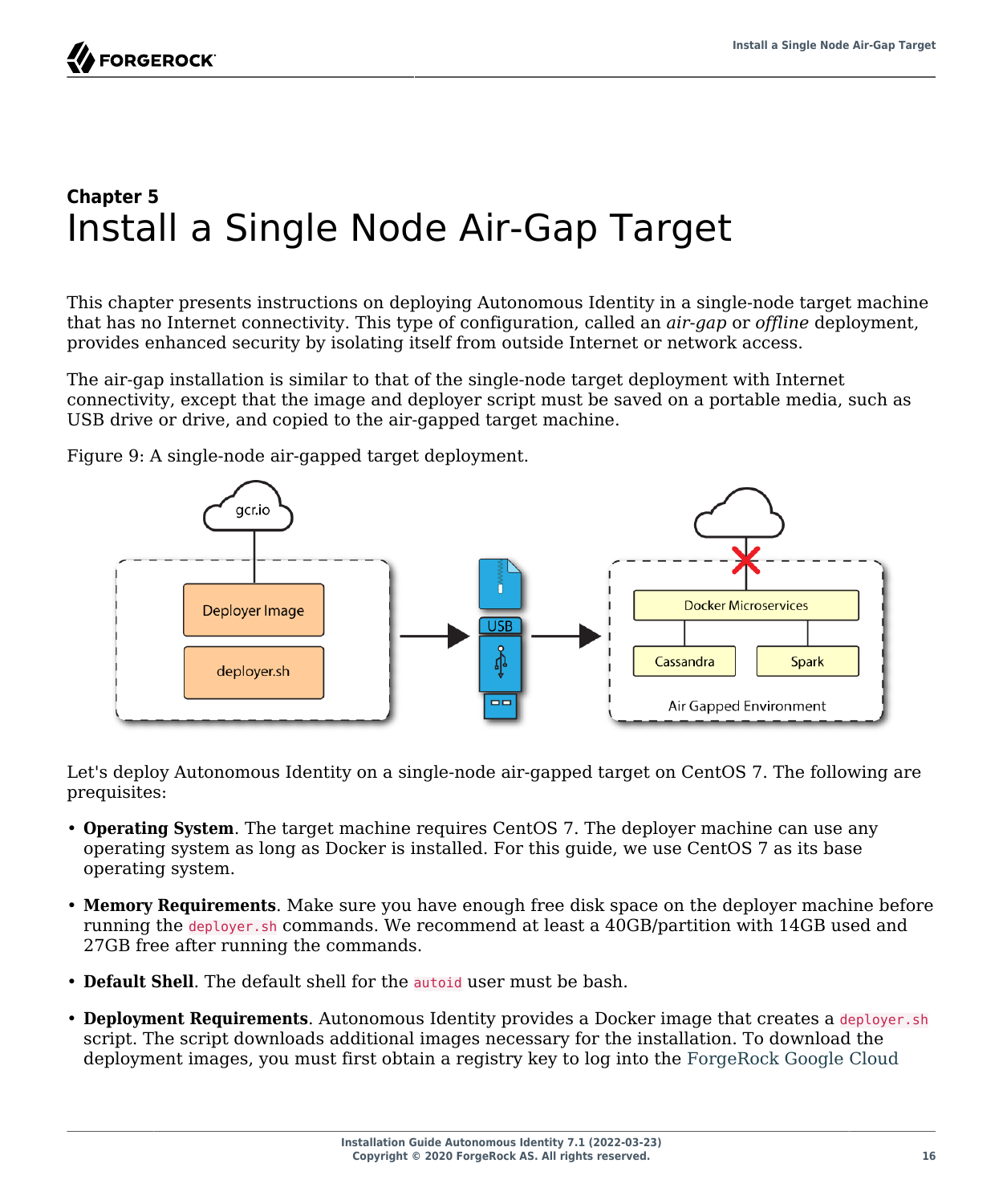[Registry](https://gcr.io/forgerock-autoid/deployer:2020.6.4) (gcr.io). The registry key is only available to ForgeRock Autonomous Identity customers. For specific instructions on obtaining the registry key, see [How To Configure Service Credentials](https://backstage.forgerock.com/knowledge/backstagehelp/article/a92326771) [\(Push Auth, Docker\) in Backstage.](https://backstage.forgerock.com/knowledge/backstagehelp/article/a92326771)

### <span id="page-21-0"></span>Set Up the Deployer Machine

Set up the deployer on an Internet-connect machine.

1. The install assumes that you have CentOS 7 as your operating system. Check your CentOS 7 version.

\$ **sudo cat /etc/centos-release**

2. Set the user for the target machine to a username of your choice. For example, autoid.

```
$ sudo adduser autoid
```
3. Set the password for the user you created in the previous step.

```
$ sudo passwd autoid
```
4. Configure the user for passwordless sudo.

```
$ echo "autoid ALL=(ALL) NOPASSWD:ALL" | sudo tee /etc/sudoers.d/autoid
```
5. Add administrator privileges to the user.

```
$ sudo usermod -aG wheel autoid
```
6. Change to the user account.

```
$ su - autoid
```
7. Install yum-utils package on the deployer machine. yum-utils is a utilities manager for the Yum RPM package repository. The repository compresses software packages for Linux distributions.

\$ **sudo yum install -y yum-utils**

8. Create the installation directory. Note that you can use any install directory for your system as long as your run the **deployer.sh** script from there. Also, the disk volume where you have the install directory must have at least 8GB free space for the installation.

\$ **mkdir ~/autoid-config**

## <span id="page-21-1"></span>Install Docker on the Deployer Machine

1. On the target machine, set up the Docker-CE repository.

```
$ sudo yum-config-manager \
      --add-repo https://download.docker.com/linux/centos/docker-ce.repo
```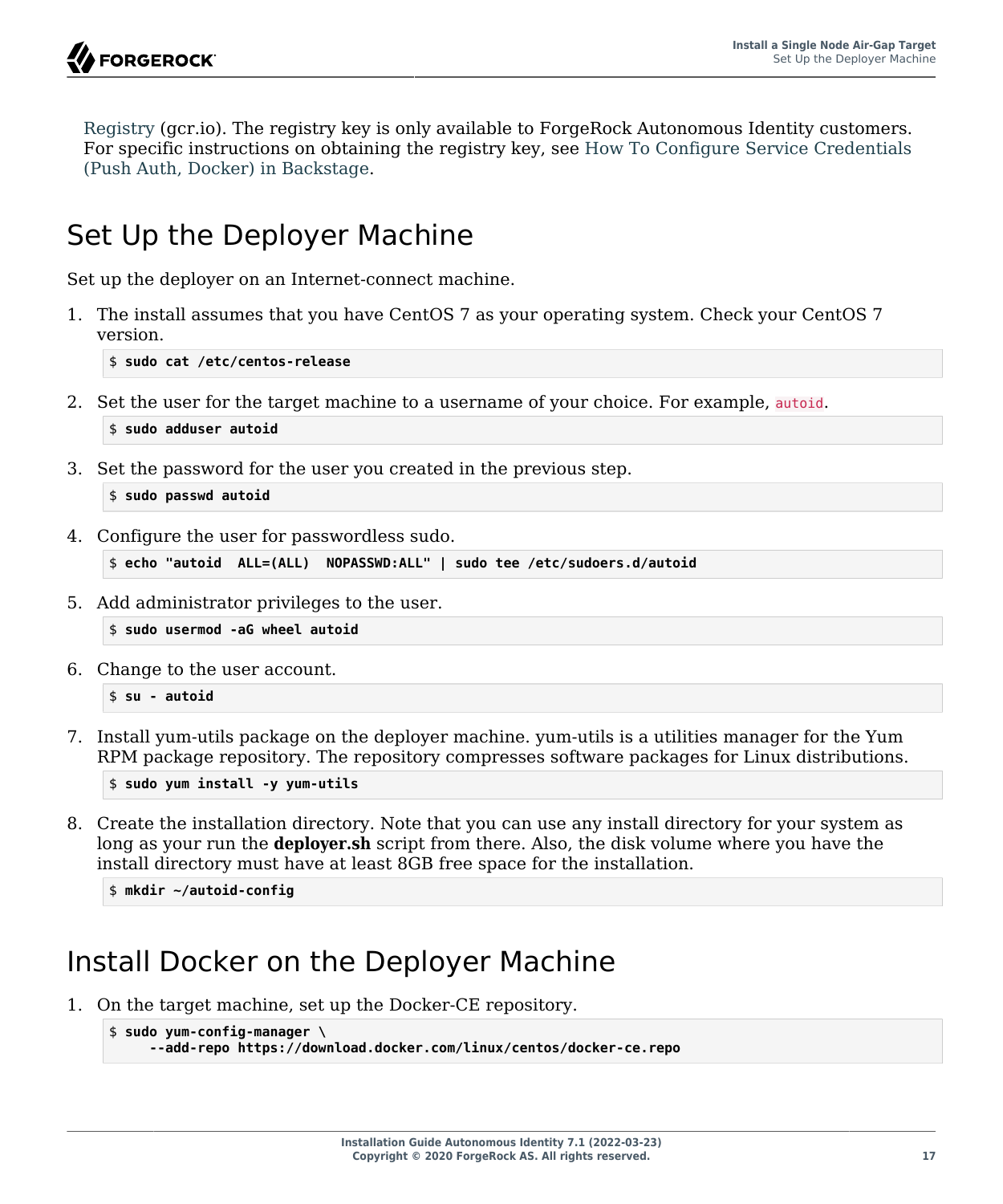2. Install the latest version of the Docker CE, the command-line interface, and containerd.io, a containerized website.

```
$ sudo yum install -y docker-ce docker-ce-cli containerd.io
```
## <span id="page-22-0"></span>Set Up SSH on the Deployer

While SSH is not necessary to connect the deployer to the target node as the machines are isolated from one another. You still need SSH on the deployer so that it can communicate with itself.

1. On the deployer machine, run **ssh-keygen** to generate an RSA keypair, and then click Enter. You can use the default filename. Enter a password for protecting your private key.

\$ **ssh-keygen -t rsa -C "autoid"**

The public and private rsa key pair is stored in home-directory/.ssh/id rsa and home-directory/.ssh/ id\_rsa.pub.

2. Copy the SSH key to the ~/autoid-config directory.

```
 $ cp ~/.ssh/id_rsa ~/autoid-config
```
3. Change the privileges to the file.

```
$ chmod 400 ~/autoid-config/id_rsa
```
### <span id="page-22-1"></span>Prepare the Tar File

Run the following steps on an Internet-connect host machine:

1. On the deployer machine, change to the installation directory.

\$ **cd ~/autoid-config/**

2. Log in to the ForgeRock Google Cloud Registry (gcr.io) using the registry key. The registry key is only available to ForgeRock Autonomous Identity customers. For specific instructions on obtaining the registry key, see [How To Configure Service Credentials \(Push Auth, Docker\) in](https://backstage.forgerock.com/knowledge/backstagehelp/article/a92326771) [Backstage](https://backstage.forgerock.com/knowledge/backstagehelp/article/a92326771).

```
$ docker login -u _json_key -p "$(cat autoid_registry_key.json)" https://gcr.io/forgerock-autoid
```
3. Run the **create-template** command to generate the deployer.sh script wrapper. Note that the command sets the configuration directory on the target node to /config. Note that the **--user** parameter eliminates the need to use **sudo** while editing the hosts file and other configuration files.

```
$ docker run --user=`id -u` -v ~/autoid-config:/config -it gcr.io/forgerock-autoid/deployer:2020.6.4
 create-template
```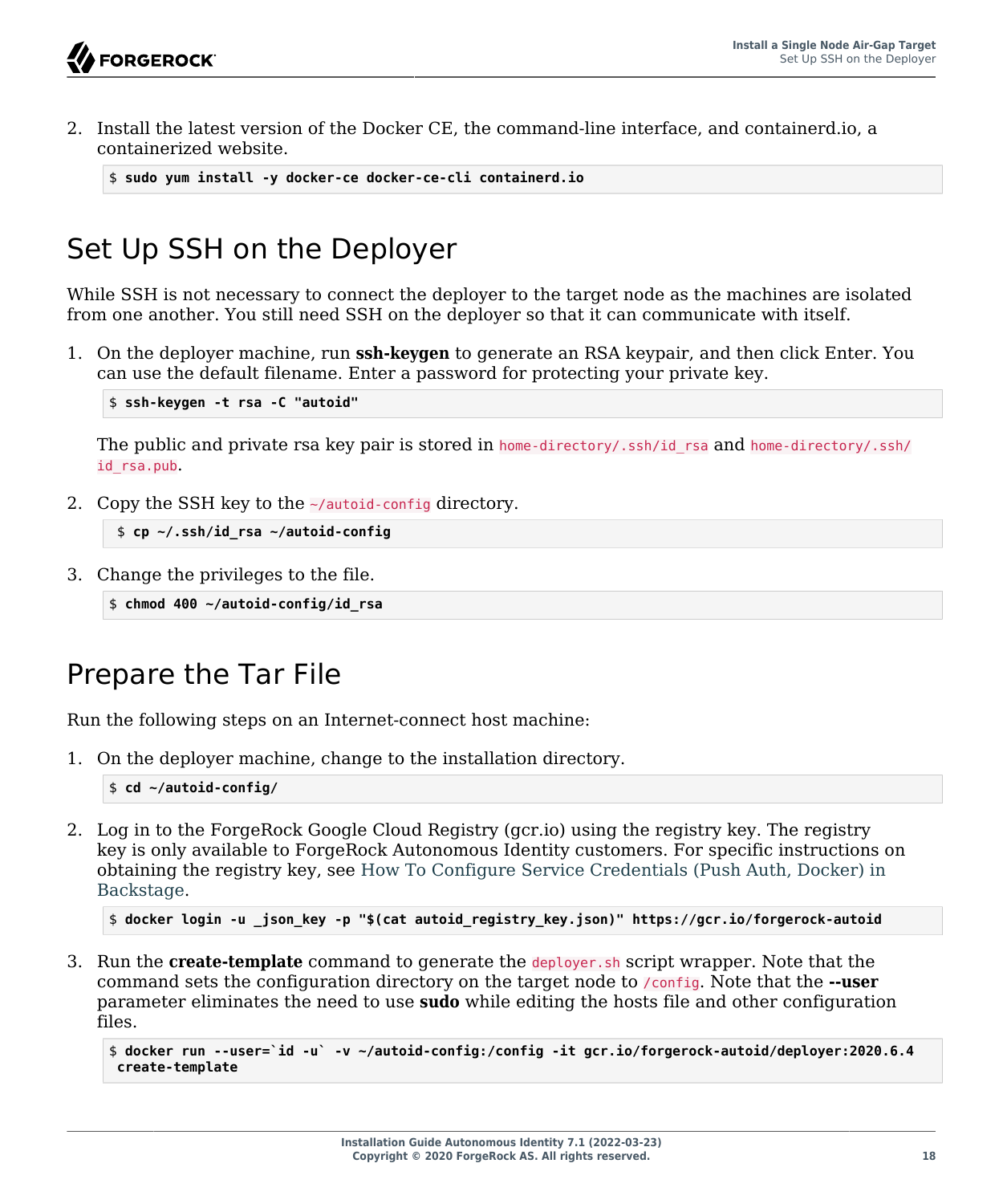4. Make the script executable.

\$ **chmod +x deployer.sh**

5. Download the Docker images. This step downloads software dependencies needed for the deployment and places them in the autoid-packages directory.

\$ **sudo ./deployer.sh download-images**

6. Create a tar file containing all of the Autonomous Identity binaries.

```
$ tar czf deployer.sh autoid-packages.tgz autoid-packages/*
```
<span id="page-23-0"></span>7. Copy the autoid-packages.tgz to a USB drive or portable hard drive.

## Install from the Air-Gap Target

Before you begin, make sure you have CentOS 7 installed on your air-gapped target machine.

1. Create the ~/autoid-config directory if you haven't already.

\$ **mkdir ~/autoid-config**

- 2. Copy the autoid-package.tgz tar file from the portable storage device.
- 3. Unpack the tar file.

```
$ tar xf autoid-packages.tgz -C ~/autoid-config
```
4. On the air-gap host node, copy the SSH key to the ~/autoid-config directory.

```
 $ cp ~/.ssh/id_rsa ~/autoid-config
```
5. Change the privileges to the file.

\$ **chmod 400 ~/autoid-config/id\_rsa**

6. Change to the configuration directory.

```
$ cd ~/autoid-config
```
7. Install Docker.

\$ **sudo ./deployer.sh install-docker**

- 8. Log out and back in.
- 9. Change to the configuration directory.

```
$ cd ~/autoid-config
```
10. Import the deployer image.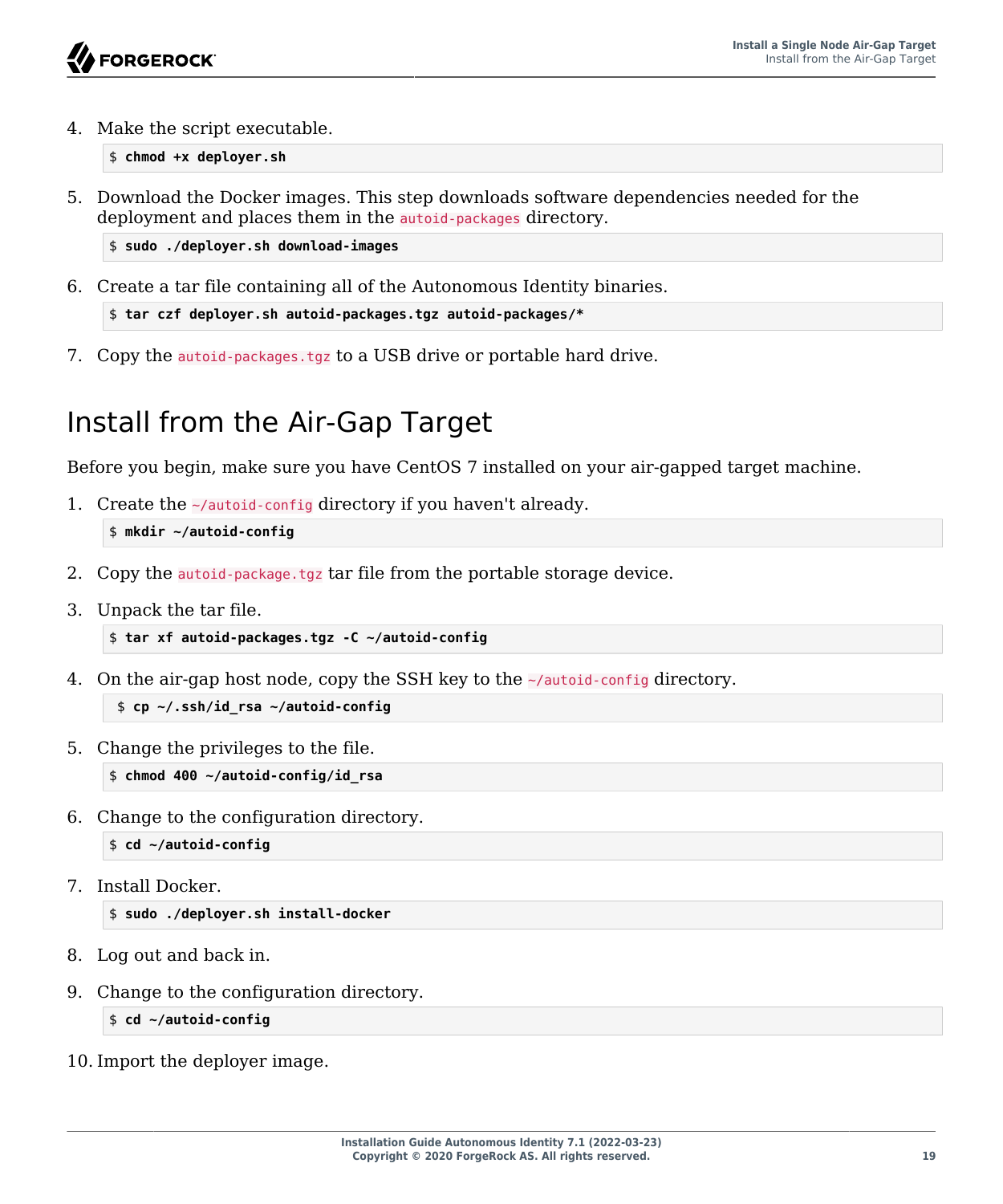

\$ **./deployer.sh import-deployer**

11. Create the configuration template using he **create-template** command. This command creates a configuration file, ansible.cfg.

```
$ ./deployer.sh create-template
```
12. Open a text editor and edit the ansible.cfg to set up the target machine user and SSH private key file location on the target node. Make sure that the remote user exists on the target node and that the deployer machine can ssh to the target node as the user specified in the id rsa file.

```
[defaults]
host_key_checking = False
remote_user = autoid
private_key_file = id_rsa
```
13. Open a text editor and enter the target host's private IP addresses in the ~/autoid-config/hosts file. The following is an example of the  $\sim$ /autoid-config/hosts file:

```
[docker-managers]
10.128.0.34
[docker-workers]
10.128.0.34
[docker:children]
docker-managers
docker-workers
[cassandra-seeds]
10.128.0.34
[cassandra-workers]
10.128.0.34
[spark-master]
10.128.0.34
[spark-workers]
10.128.0.34
[analytics]
10.128.0.34
```
14. An air-gap deployment has no external IP addresses, but you may still need to define a mapping if your internal IP address differs from an external IP, say in a virtual air-gapped configuration.

If the IP addresses are the same, you can skip this step.

On the target machine, add the private ip address mapping property in the  $\sim$ /autoid-config/vars.yml file. Make sure the values are within double quotes. The key should not be in double quotes and should have two spaces preceding the IP address.

```
private_ip_address_mapping:
   34.70.190.144: "10.128.0.34"
```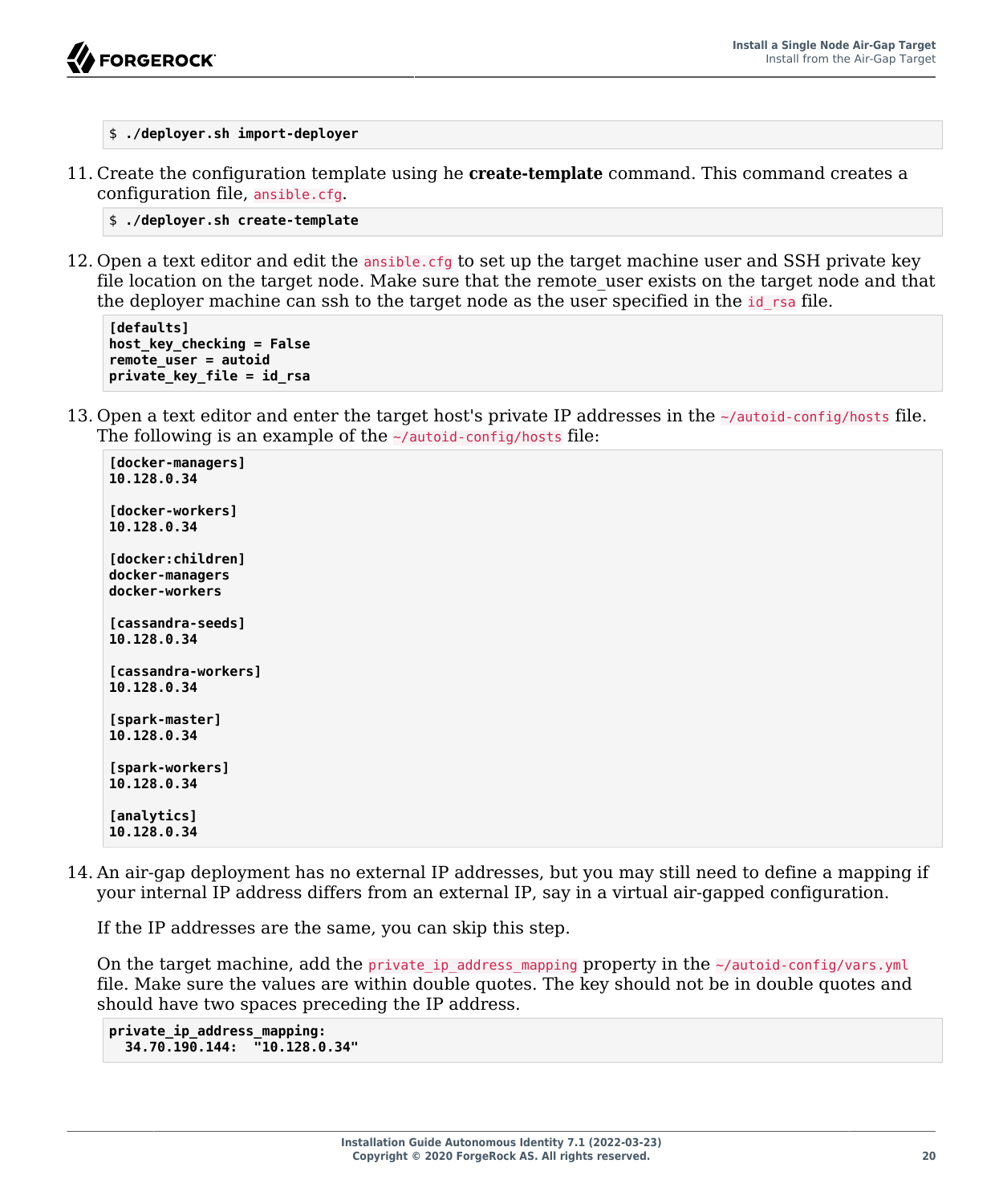

- 15. Edit other properties in the ~/autoid-config/vars.yml file, specific to your deployment, such as the following:
	- **Domain name**. For information, see "*Customize the Domain and Namespace*" in the *Admin Guide*.
	- **UI Theme**. Autonomous Identity provides a dark theme mode for its UI. Set the enable dark theme to true to enable it.
	- **Session Duration**. The default session duration is set to 30 minutes. You can alter this value by editing the jwt expiry property to a time value in minutes of your choice.
	- **SSO**. Autonomous Identity provides a single sign-on (SSO) feature that you can configure with an OIDC IdP provider. For information, see "*Set Up Single Sign-On*" in the *Admin Guide*.
- 16. The default Autonomous Identity URL will be: https://autoid-ui.forgerock.com. To customize your domain name and target environment, see "*Customize the Domain and Namespace*" in the *Admin Guide*.
- 17. Set the Autonomous Identity passwords, located at ~/autoid-config/vault.yml.

#### **Note**

Do not include special characters & or \$ in vault.yml passwords as it will result in a failed deployer process.

```
configuration_service_vault:
  basic_auth_password: Welcome123
```

```
openldap_vault:
   openldap_password: Welcome123
```

```
cassandra_vault:
  cassandra_password: Welcome123
  cassandra_admin_password: Welcome123
```
18. Encrypt the vault file that stores the Autonomous Identity passwords, located at ~/autoid-config/ vault.yml. The encrypted passwords will be saved to /config/.autoid vault password. The /config/ mount is internal to the deployer container.

```
$ ./deployer.sh encrypt-vault
```
19. Run the deployment.

\$ **./deployer.sh run**

## <span id="page-25-0"></span>Access the Dashboard

You can now access the Autonomous Identity console UI.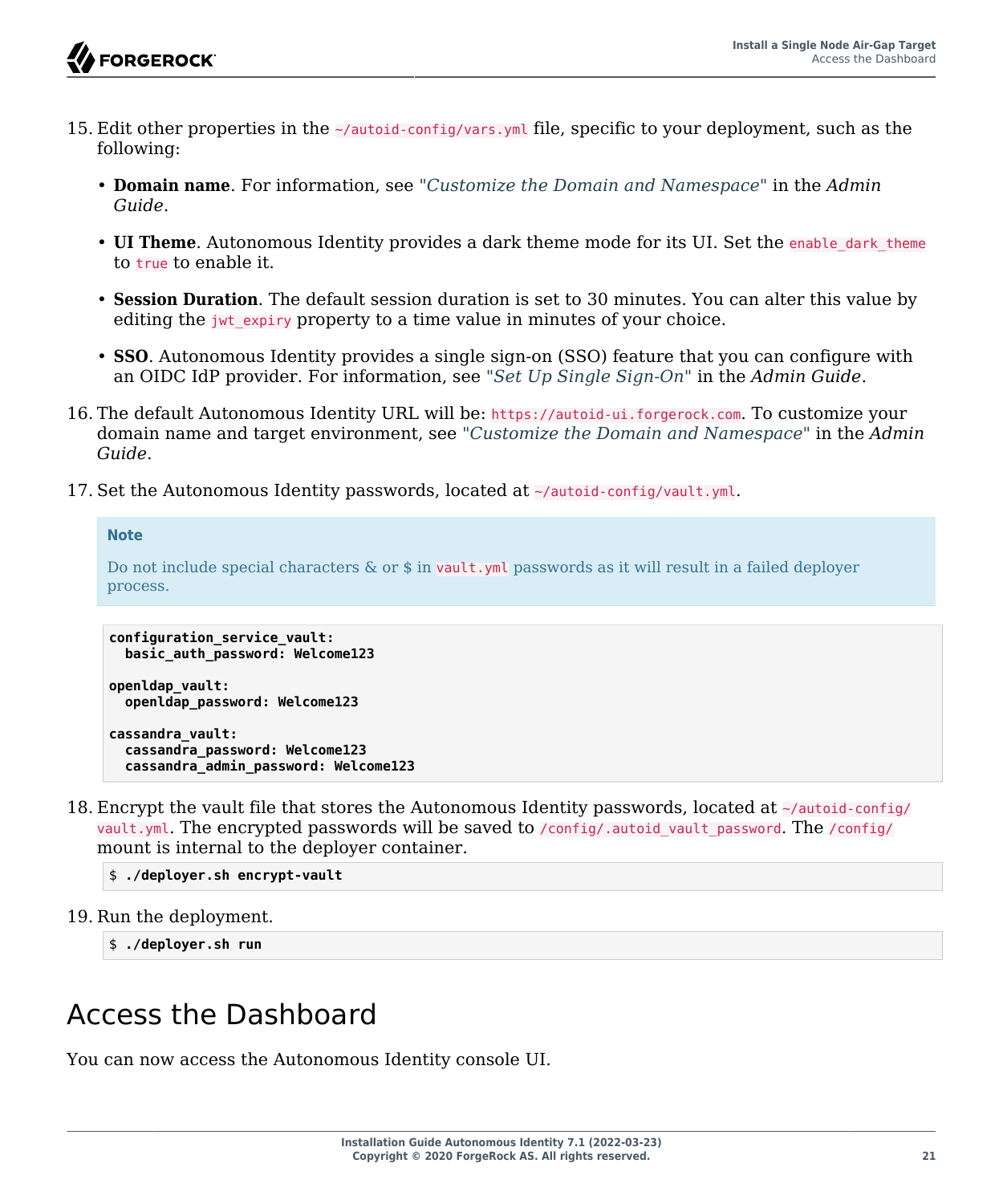- 1. Open a browser, and point it to https://autoid-ui.forgerock.com/ (or your customized URL: https:// myid-ui.abc.com).
- <span id="page-26-0"></span>2. Log in as a test user: **bob.rodgers@forgerock.com**. Enter the password: **Welcome123**.

## Check Apache Cassandra

On the target node, check the status of Apache Cassandra.

```
$ /opt/autoid/apache-cassandra-3.11.2/bin/nodetool status
```
An example output is as follows:

```
Datacenter: datacenter1
======================
Status=Up/Down
|/ State=Normal/Leaving/Joining/Moving
-- Address Load Tokens Owns (effective) Host ID Rack
                     256 100.0% a10a91a4-96e83dd-85a2-4f90d19224d9
```
## <span id="page-26-1"></span>Check Apache Spark

• SSH to the target node and open Spark dashboard using the bundled text-mode web browser

```
$ elinks http://localhost:8080
```
<span id="page-26-2"></span>You should see Spark Master status as ALIVE and worker(s) with State ALIVE

## Access Self-Service

The self-service feature lets Autonomous Identity users change their own passwords.

<span id="page-26-3"></span>• Open a browser and point it to: https://autoid-selfservice.forgerock.com/.

## Run the Analytics

If the previous steps all check out successfully, you can start an analytics pipeline run, where association rules, confidence scores, predications, and recommendations are determined. Autonomous Identity provides a small demo data set that lets you run the analytics pipeline on. Note for production runs, prepare your company's dataset as outlined in "*Data Preparation*" in the *Admin Guide*.

1. SSH to the target node.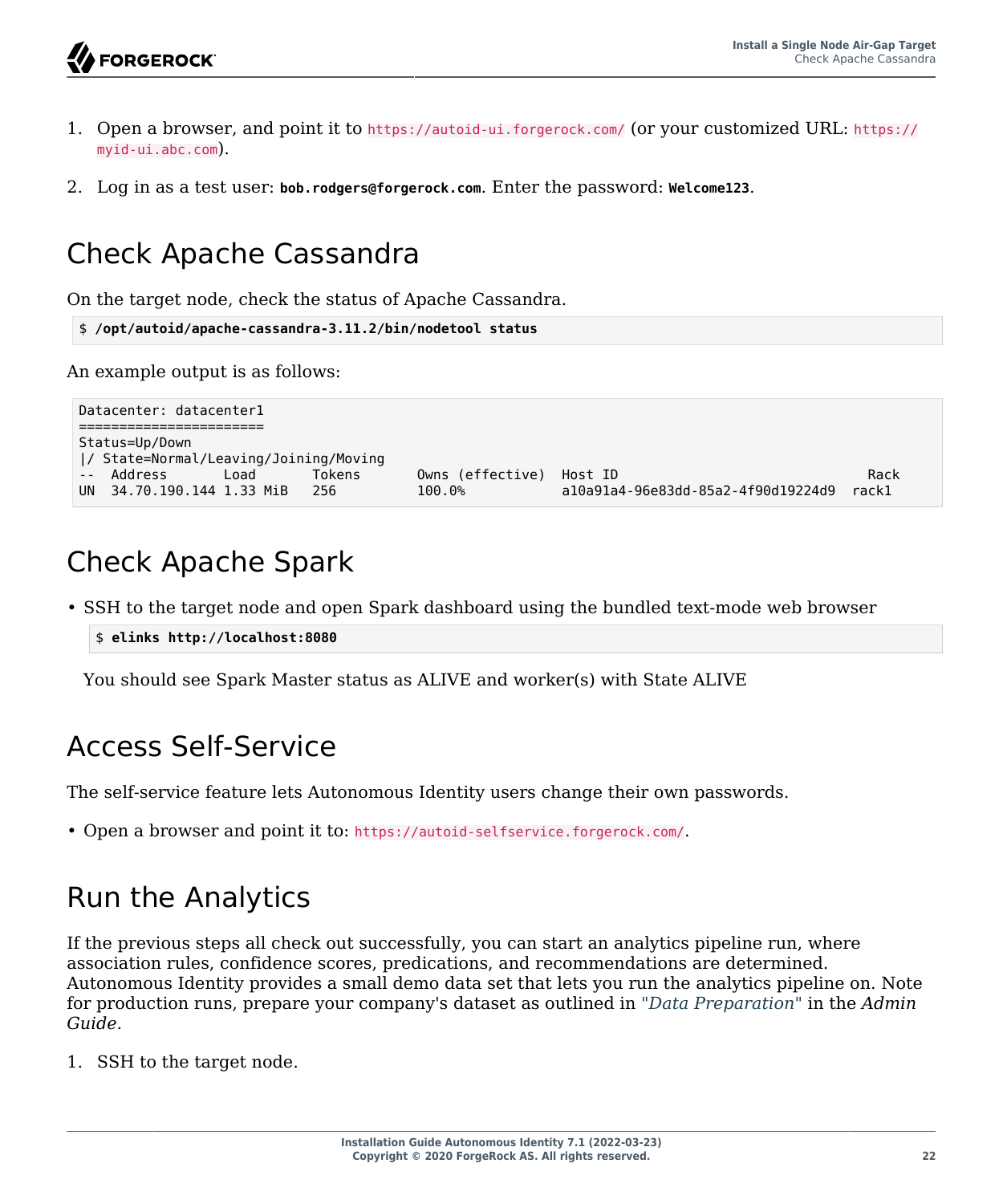2. Check that the analytics service is running.

```
$ docker ps | grep analytics
```
3. If the previous step returns blank, start the analytics. For more information, see "*Data Preparation*" in the *Admin Guide*.

```
$ docker start analytics
```
4. Once you have verified that the analytics service has started, you can run the analytics commands. For more information, see "*Run the Analytics Pipeline*" in the *Admin Guide*.

If your analytics pipeline run completes successfully, you have finished your Autonomous Identity installation.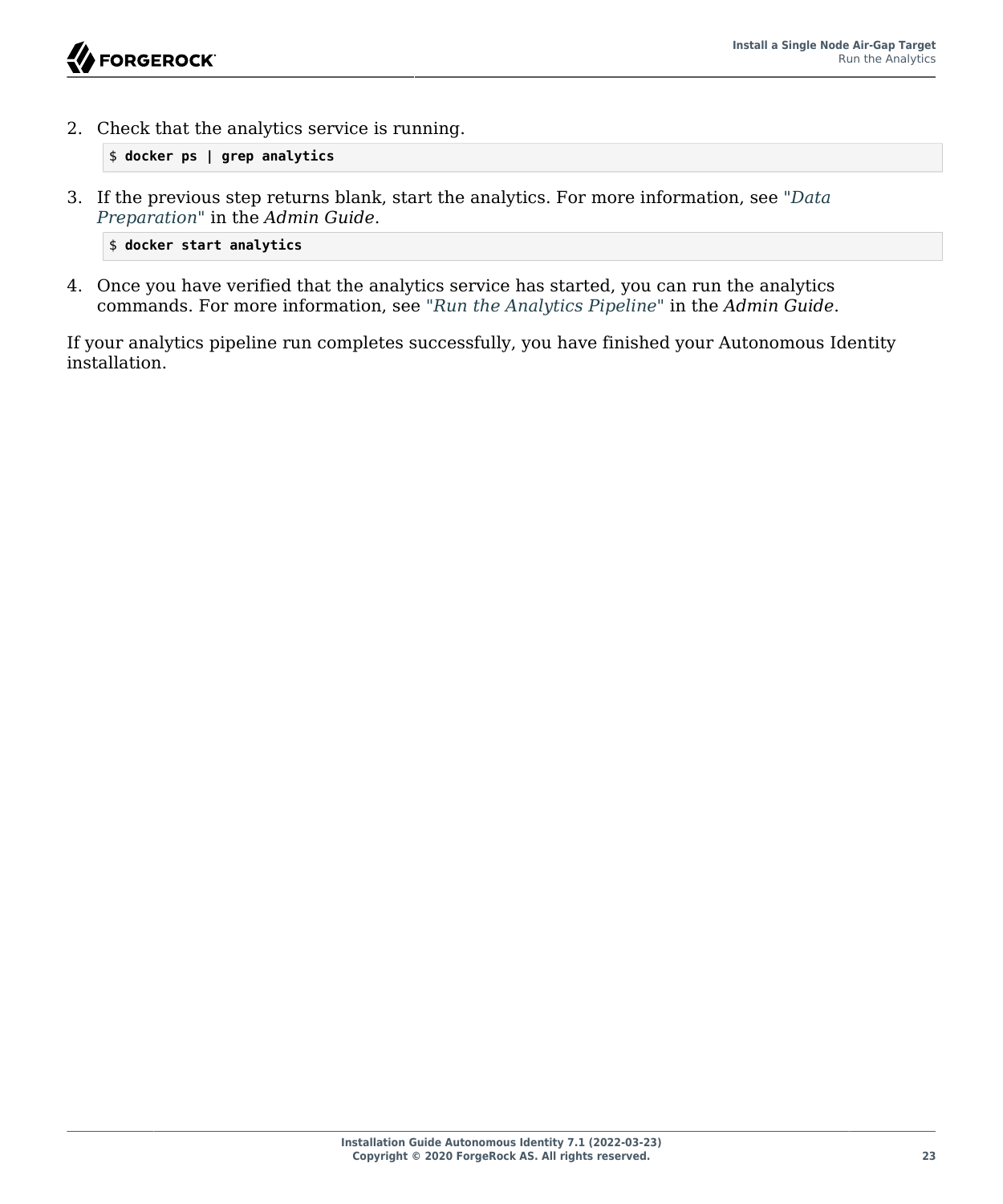## <span id="page-28-0"></span>**Chapter 6** Install a Multi-Node Deployment

This chapter presents instructions on deploying Autonomous Identity in a multi-node target deployment that has Internet connectivity. ForgeRock provides a deployer script that pulls a Docker container image from ForgeRock's Google Cloud Registry (gcr.io) repository. The image contains the microservices, analytics, and backend databases needed for the system.

This installation assumes that you set up the deployer on a separate machine from the target.

The deployment depends on how the network is configured. You could have a Docker cluster with multiple Spark nodes and/or Cassandra nodes. The key is to determine the IP addresses of each node.

Figure 10: A multi-node deployment.



<span id="page-28-1"></span>Let's deploy Autonomous Identity on a multi-node target on CentOS 7. The following are prequisites:

- **Operating System**. The target machine requires CentOS 7. The deployer machine can use any operating system as long as Docker is installed. For this guide, we use CentOS 7 as its base operating system.
- **Memory Requirements**. Make sure you have enough free disk space on the deployer machine before running the deployer.sh commands. We recommend at least a 40GB/partition with 14GB used and 27GB free after running the commands.
- **Default Shell**. The default shell for the autoid user must be bash.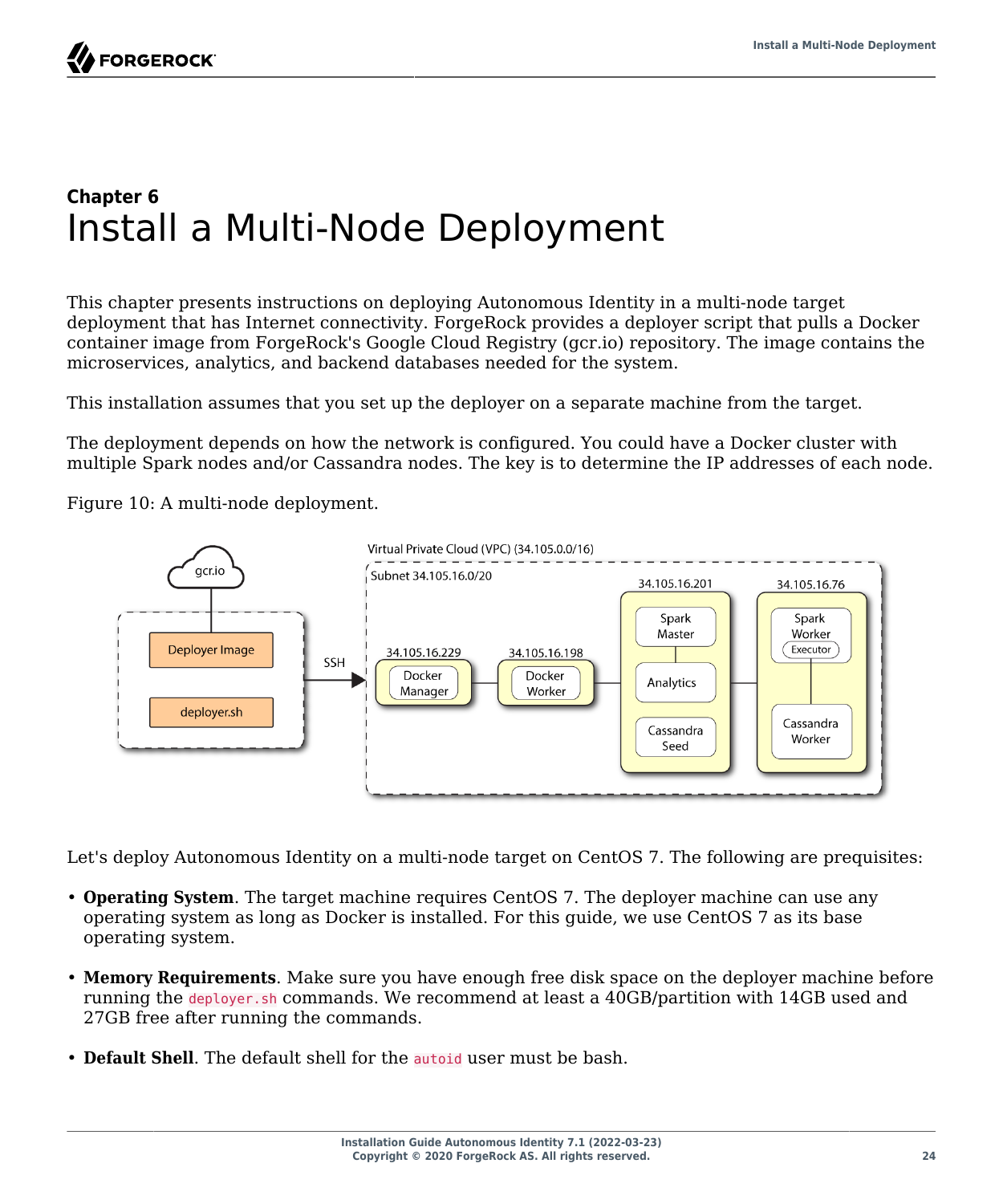• **Subnet Requirements**. We recommend deploying your multinode instances within the same subnet. Ports must be open for the installation to succeed. Each instance should be able to communicate to the other instances.

#### **Important**

If any hosts used for the Docker cluster (docker-managers, docker-workers) have an IP address in the range of 10.0.x.x/16, they will conflict with the Swarm network. As a result, the services in the cluster will not connect to the Cassandra database or Elasticsearch backend.

The Docker cluster hosts must be in a subnet that provides IP addresses 10.10.1.x or higher.

- **Deployment Requirements**. Autonomous Identity provides a Docker image that creates a deployer.sh script. The script downloads additional images necessary for the installation. To download the deployment images, you must first obtain a registry key to log into the [ForgeRock Google Cloud](https://gcr.io/forgerock-autoid/deployer:2020.6.4) [Registry](https://gcr.io/forgerock-autoid/deployer:2020.6.4) (gcr.io). The registry key is only available to ForgeRock Autonomous Identity customers. For specific instructions on obtaining the registry key, see [How To Configure Service Credentials](https://backstage.forgerock.com/knowledge/backstagehelp/article/a92326771) [\(Push Auth, Docker\) in Backstage.](https://backstage.forgerock.com/knowledge/backstagehelp/article/a92326771)
- **Filesystem Requirements**. Autonomous Identity requires a shared filesystem accessible from the Spark master, Spark worker, and analytics hosts. The shared filesystem should be mounted at the same mount directory on all of those hosts. If the mount directory for the shared filesystem is different from the default, /data, update the /autoid-config/vars.yml file to point to the correct directories:

```
analytics_data_dir: /data
analytics_conf_dif: /data/conf
```
• **Architecture Requirements**. Make sure that the analytics server is on the same node as the Spark master.

### <span id="page-29-0"></span>Set Up the Deployer Machine

Set up another machine as a deployer node. You can use any OS-based machine for the deployer as long as it has Docker installed. For this example, we use CentOS 7.

1. The install assumes that you have CentOS 7 as your operating system. Check your CentOS 7 version.

```
$ sudo cat /etc/centos-release
```
2. Set the user for the target machine to a username of your choice. For example, autoid.

```
$ sudo adduser autoid
```
3. Set the password for the user you created in the previous step.

```
$ sudo passwd autoid
```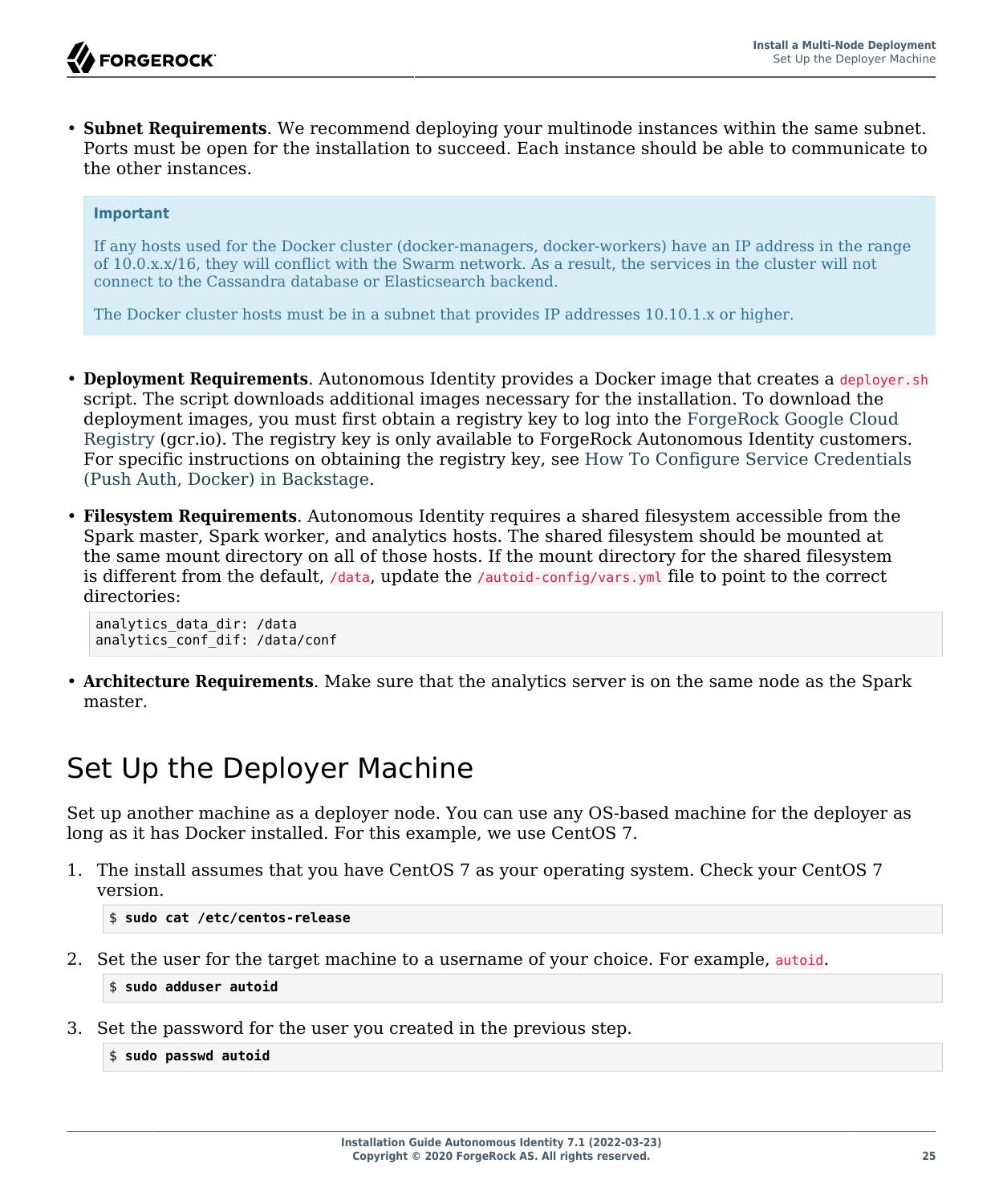4. Configure the user for passwordless sudo.

\$ **echo "autoid ALL=(ALL) NOPASSWD:ALL" | sudo tee /etc/sudoers.d/autoid**

5. Add administrator privileges to the user.

```
$ sudo usermod -aG wheel autoid
```
6. Change to the user account.

```
$ su - autoid
```
7. Install yum-utils package on the deployer machine. yum-utils is a utilities manager for the Yum RPM package repository. The repository compresses software packages for Linux distributions.

```
$ sudo yum install -y yum-utils
```
8. Create the installation directory. Note that you can use any install directory for your system as long as your run the **deployer.sh** script from there. Also, the disk volume where you have the install directory must have at least 8GB free space for the installation.

```
$ mkdir ~/autoid-config
```
## <span id="page-30-0"></span>Install Docker on the Deployer Machine

Install Docker on the deployer machine. We run commands from this machine to install Autonomous Identity on the target machine. In this example, we use CentOS 7.

1. On the target machine, set up the Docker-CE repository.

```
$ sudo yum-config-manager \
      --add-repo https://download.docker.com/linux/centos/docker-ce.repo
```
2. Install the latest version of the Docker CE, the command-line interface, and containerd.io, a containerized website.

\$ **sudo yum install -y docker-ce docker-ce-cli containerd.io**

3. Enable Docker to start at boot.

\$ **sudo systemctl enable docker**

4. Start Docker.

\$ **sudo systemctl start docker**

5. Check that Docker is running.

```
$ systemctl status docker
```
6. Add the user to the Docker group.

```
$ sudo usermod -aG docker ${USER}
```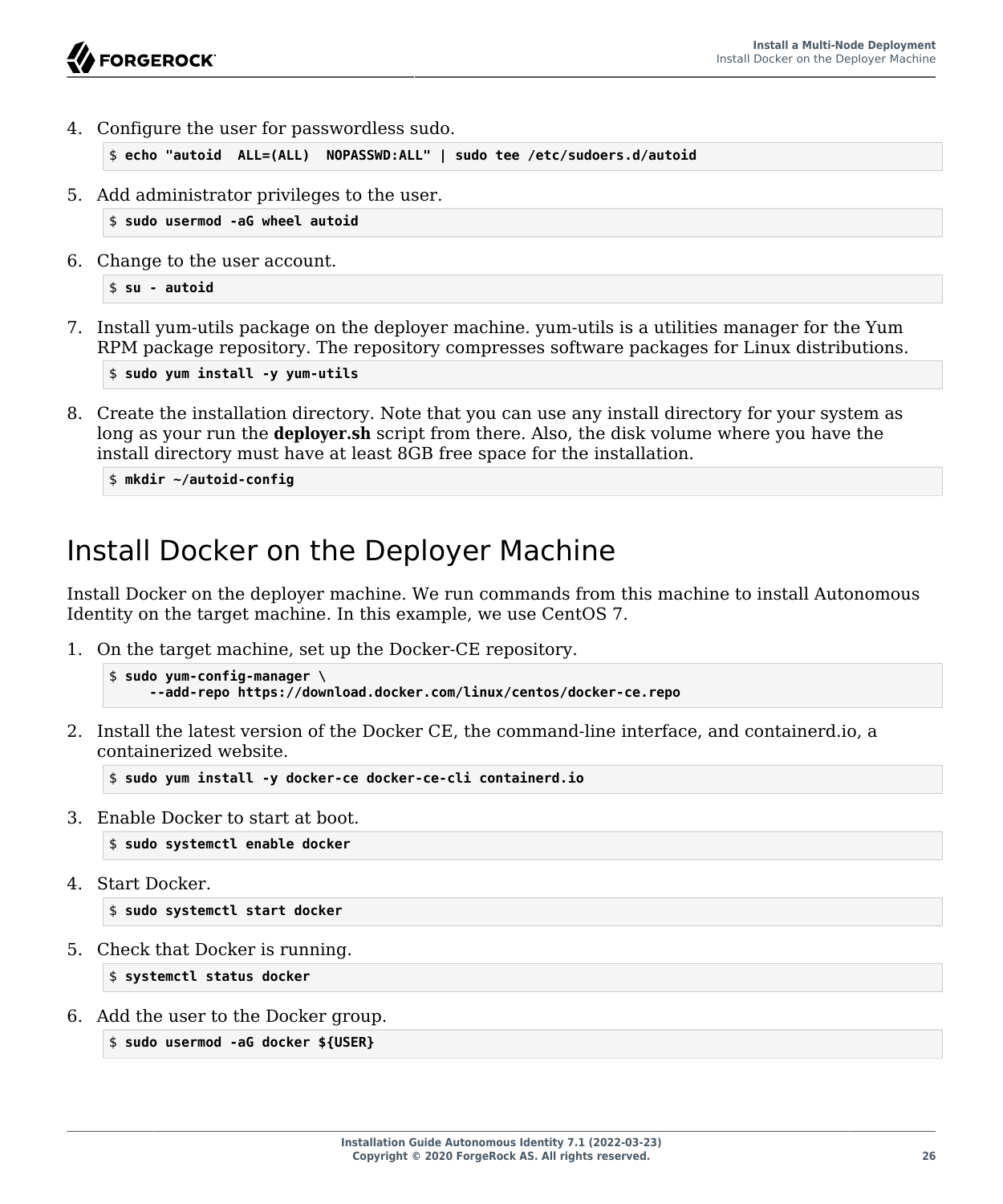## <span id="page-31-0"></span>Set Up SSH on the Deployer

1. On the deployer machine, run **ssh-keygen** to generate an RSA keypair, and then click Enter. You can use the default filename. Enter a password for protecting your private key.

\$ **ssh-keygen -t rsa -C "autoid"**

The public and private rsa key pair is stored in home-directory/.ssh/id rsa and home-directory/.ssh/ id\_rsa.pub.

2. Copy the SSH key to the autoid-config directory.

```
$ cp ~/.ssh/id_rsa ~/autoid-config
```
3. Change the privileges to the file.

```
$ chmod 400 ~/autoid-config/id_rsa
```
- 4. Copy your public SSH key to the target machine's -/.ssh/authorized keys file. If your system does not have an */authorized keys directory, create it using mkdir -p ~/.ssh/authorized keys.*
- 5. On the target machine, set the privileges on your  $\sim$ /.ssh and  $\sim$ /.ssh/authorized keys.

```
$ chmod 700 ~/.ssh && chmod 600 ~/.ssh/authorized_keys
```
6. On the deployer machine, test your SSH connection to the target machine. This is a critical step. Make sure the connection works before proceeding with the installation.

\$ **ssh -i ~/.ssh/id\_rsa <username>@34.70.190.144** Last login: Sun Jun 14 23:23:36 2020 from 74.125.45.78

<span id="page-31-1"></span>7. If you successfully accessed the remote server, enter **exit** to end your SSH session.

## Install on the Target Machine

Before you begin, make sure you have CentOS 7 installed on your air-gapped target machine.

1. On the deployer machine, change to the installation directory.

\$ **cd ~/autoid-config/**

2. Log in to the ForgeRock Google Cloud Registry (gcr.io) using the registry key. The registry key is only available to ForgeRock Autonomous Identity customers. For specific instructions on obtaining the registry key, see [How To Configure Service Credentials \(Push Auth, Docker\) in](https://backstage.forgerock.com/knowledge/backstagehelp/article/a92326771) [Backstage](https://backstage.forgerock.com/knowledge/backstagehelp/article/a92326771).

\$ **docker login -u \_json\_key -p "\$(cat autoid\_registry\_key.json)" https://gcr.io/forgerock-autoid**

3. Run the **create-template** command to generate the deployer.sh script wrapper. Note that the command sets the configuration directory on the target node to /config. Note that the **--user**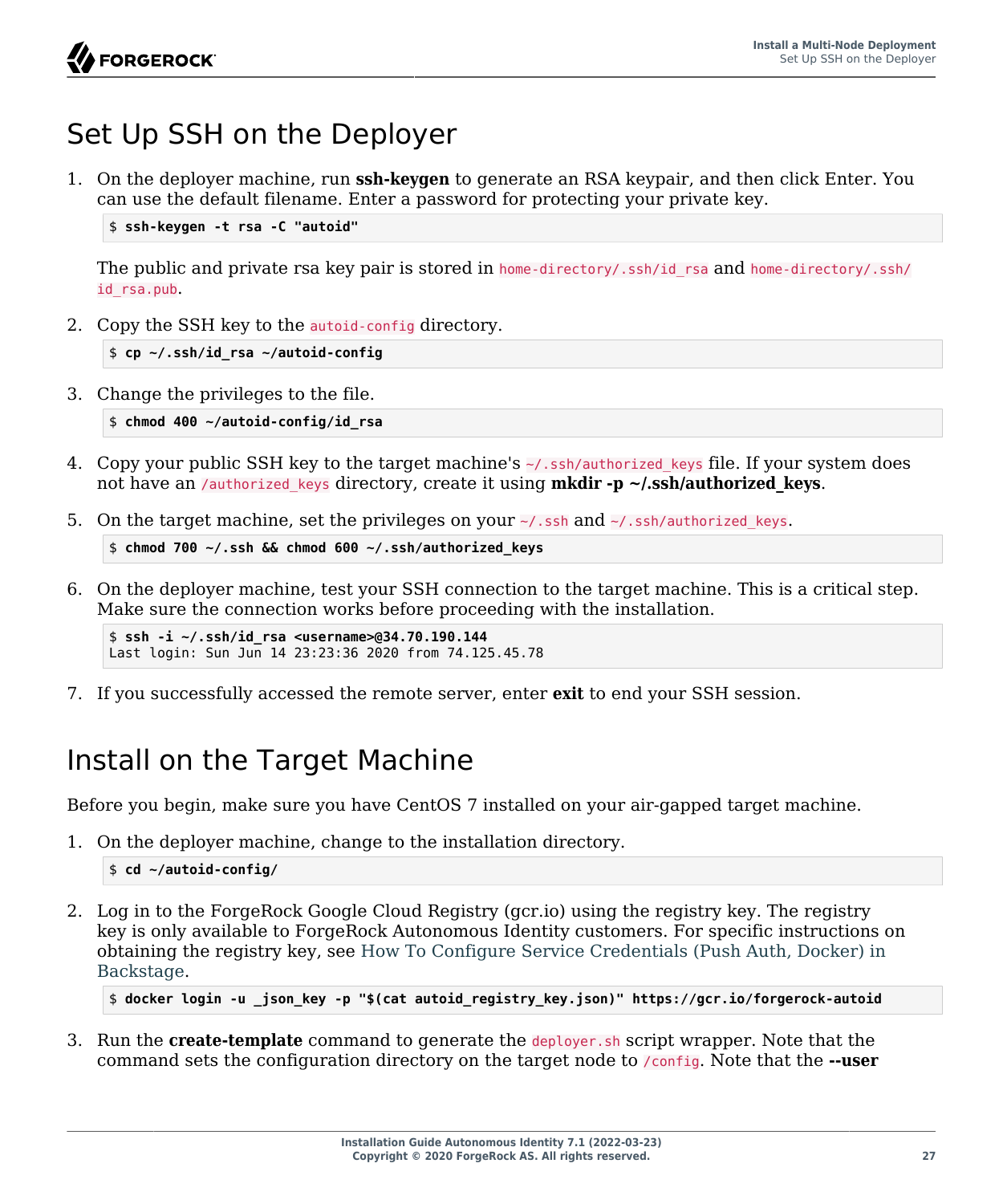

parameter eliminates the need to use **sudo** while editing the hosts file and other configuration files.

```
$ docker run --user=`id -u` -v ~/autoid-config:/config -it gcr.io/forgerock-autoid/deployer:2020.6.4
 create-template
```
4. Make the script executable.

```
$ chmod +x deployer.sh
```
5. The **create-template** commands creates a number of configuration files, including ansible.cfg. Open a text editor and edit the ansible.cfg to set up the remote user and SSH private key file location on the target node. Make sure that the remote user exists on the target node and that the deployer machine can ssh to the target node as the user specified in the id rsa file.

**[defaults] host\_key\_checking = False remote\_user = autoid private\_key\_file = id\_rsa**

6. Open a text editor and enter the public IP addresses of the target machines in the  $\sim$ /autoid-config/ hosts file. Make sure the target host IP addresses are accessible from the deployer machine. The following is an example of the  $\sim$ /autoid-config/hosts file:

```
[docker-managers]
34.105.16.229
[docker-workers]
34.105.16.198
[docker:children]
docker-managers
docker-workers
[cassandra-seeds]
34.105.16.201
[cassandra-workers]
34.105.16.76
[spark-master]
34.105.16.201
[spark-workers]
34.105.16.76
[analytics]
34.105.16.201
```
7. Define a mapping between the external IP and private IP addresses. This occurs when your target host is in a cloud, so that your external and internal IP addresses are different.

For each target node, add the private\_ip\_address\_mapping property in the ~/autoid-config/vars.yml file. You can look up the private IP on the cloud console, or run **sudo ifconfig** on the target host. Make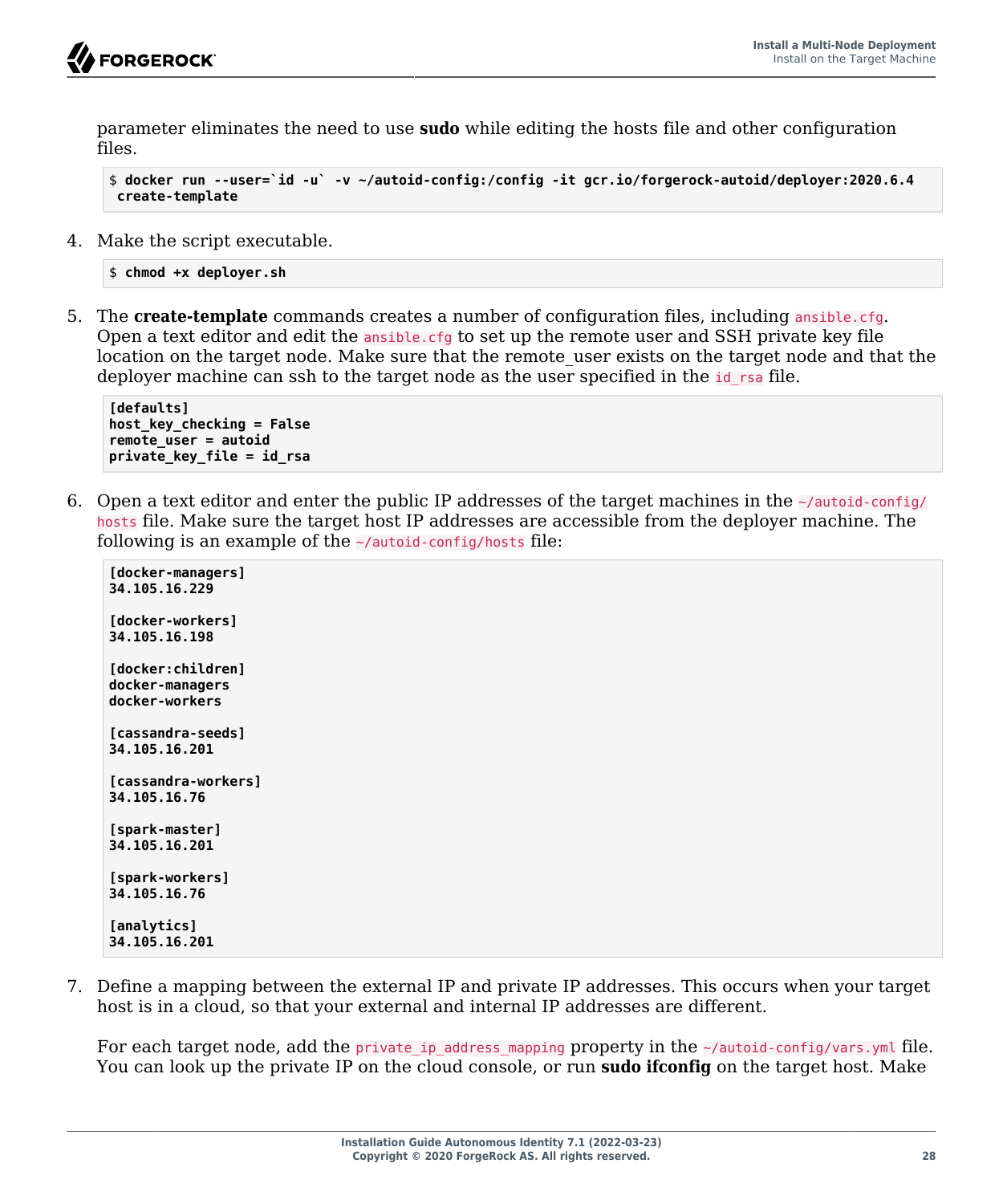sure the values are within double quotes. The key should not be in double quotes and should have two spaces preceding the IP address.

**private\_ip\_address\_mapping: 34.105.16.229: "10.128.0.34" 34.105.16.198: "10.128.0.51" 34.105.16.201: "10.128.0.54" 34.105.16.76: "10.128.0.55"**

- 8. Edit other properties in the  $\sim$ /autoid-config/vars.yml file, specific to your deployment, such as the following:
	- **Domain name**. For information, see "*Customize the Domain and Namespace*" in the *Admin Guide*.
	- **UI Theme**. Autonomous Identity provides a dark theme mode for its UI. Set the enable dark theme to true to enable it.
	- **Session Duration**. The default session duration is set to 30 minutes. You can alter this value by editing the jwt expiry property to a time value in minutes of your choice.
	- **SSO**. Autonomous Identity provides a single sign-on (SSO) feature that you can configure with an OIDC IdP provider. For information, see "*Set Up Single Sign-On*" in the *Admin Guide*.
- 9. The default Autonomous Identity URL will be: https://autoid-ui.forgerock.com. To customize your domain name and target environment, see "*Customize the Domain and Namespace*" in the *Admin Guide*.
- 10. Open a text editor and set the Autonomous Identity passwords for the configuration service, LDAP backend, and Cassandra database. The vault passwords file is located at ~/autoid-config/vault.yml.

```
Note
```
Do not include special characters & or \$ in vault.yml passwords as it will result in a failed deployer process.

```
configuration_service_vault:
   basic_auth_password: Welcome123
openldap_vault:
   openldap_password: Welcome123
```

```
cassandra_vault:
  cassandra_password: Welcome123
  cassandra_admin_password: Welcome123
```
11. Encrypt the vault file that stores the Autonomous Identity passwords, located at ~/autoid-config/ vault.yml. The encrypted passwords will be saved to /config/.autoid\_vault\_password. The /config/ mount is internal to the deployer container.

\$ **./deployer.sh encrypt-vault**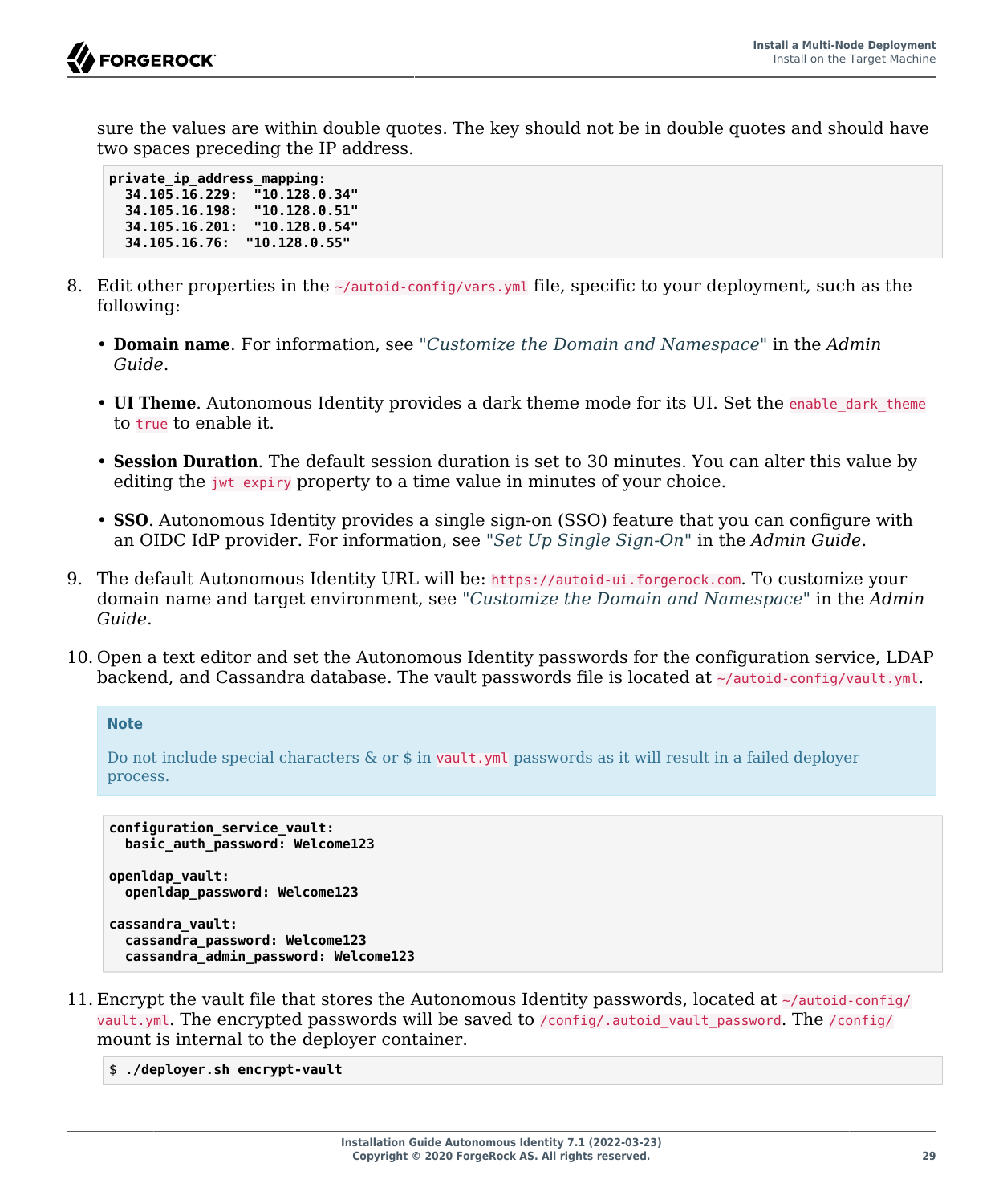12. Download the images. This step downloads software dependencies needed for the deployment and places them in the autoid-packages directory.

\$ **./deployer.sh download-images**

13. Run the deployment.

\$ **./deployer.sh run**

## <span id="page-34-0"></span>Access the Dashboard

You can now access the Autonomous Identity console UI.

- 1. Open a browser, and point it to https://autoid-ui.forgerock.com/ (or your customized URL: https:// myid-ui.abc.com).
- <span id="page-34-1"></span>2. Log in as a test user: **bob.rodgers@forgerock.com**. Enter the password: **Welcome123**.

## Check Apache Cassandra

On the target node, check the status of Apache Cassandra.

```
$ /opt/autoid/apache-cassandra-3.11.2/bin/nodetool status
```
An example output is as follows:

```
Datacenter: datacenter1
=======================
Status=Up/Down
|/ State=Normal/Leaving/Joining/Moving
                           Tokens 0wns (effective) Host ID<br>100.0% al0a9la4-96e83dd-85a2-4f90d19224d9 rackl
UN 34.70.190.144 1.33 MiB 256 100.0% a10a91a4-96e83dd-85a2-4f90d19224d9 rack1
```
## <span id="page-34-2"></span>Check Apache Spark

• SSH to the target node and open Spark dashboard using the bundled text-mode web browser

```
$ elinks http://localhost:8080
```
<span id="page-34-3"></span>You should see Spark Master status as ALIVE and worker(s) with State ALIVE

## Access Self-Service

The self-service feature lets Autonomous Identity users change their own passwords.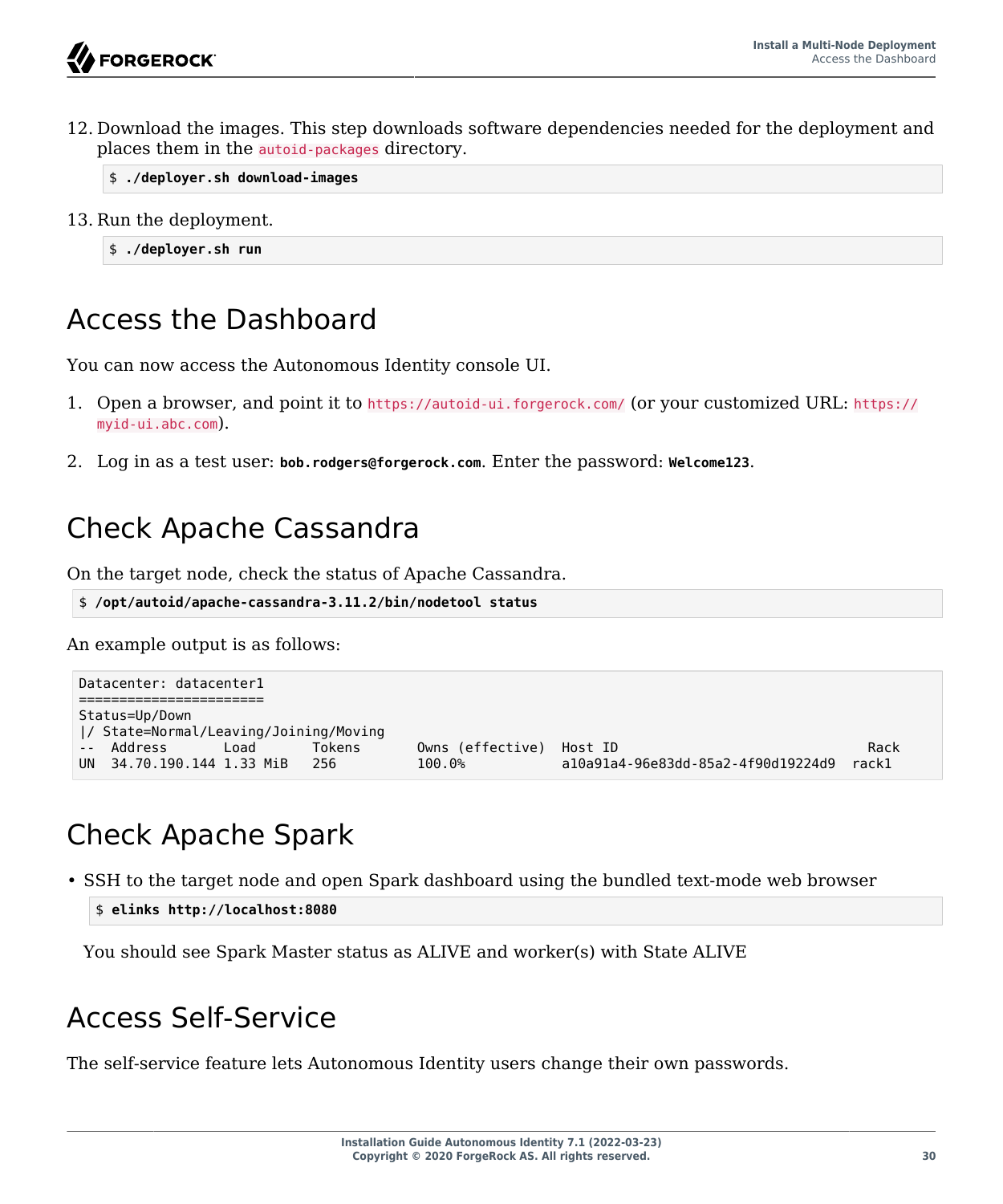<span id="page-35-0"></span>• Open a browser and point it to: https://autoid-selfservice.forgerock.com/.

## Run the Analytics

If the previous steps all check out successfully, you can start an analytics pipeline run, where association rules, confidence scores, predications, and recommendations are determined. Autonomous Identity provides a small demo data set that lets you run the analytics pipeline on. Note for production runs, prepare your company's dataset as outlined in "*Data Preparation*" in the *Admin Guide*.

- 1. SSH to the target node.
- 2. Check that the analytics service is running.

```
$ docker ps | grep analytics
```
3. If the previous step returns blank, start the analytics. For more information, see "*Data Preparation*" in the *Admin Guide*.

\$ **docker start analytics**

4. Once you have verified that the analytics service has started, you can run the analytics commands. For more information, see "*Run the Analytics Pipeline*" in the *Admin Guide*.

If your analytics pipeline run completes successfully, you have finished your Autonomous Identity installation.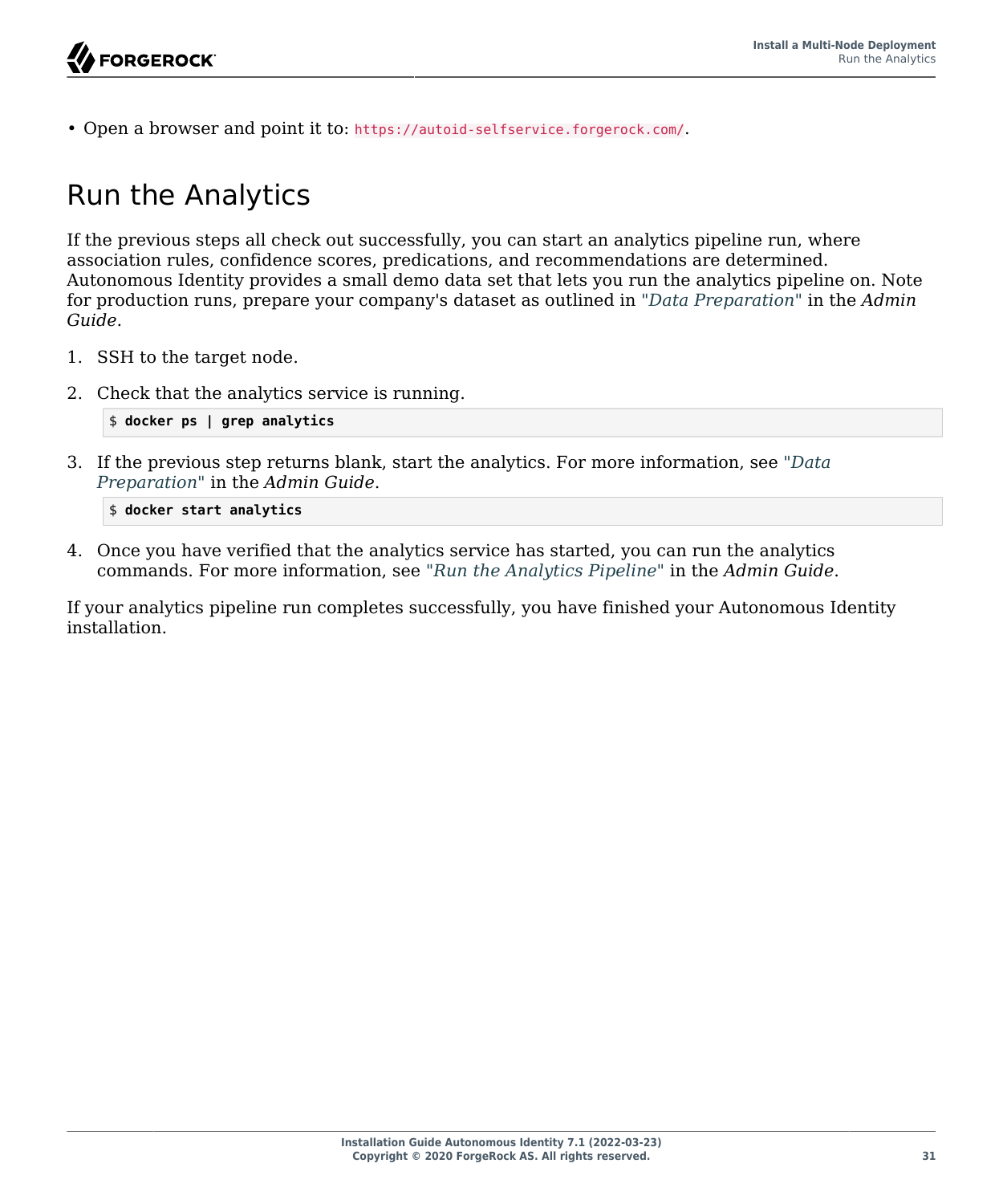## <span id="page-36-0"></span>**Chapter 7** Install a Multi-Node Air-Gapped Deployment

This chapter presents instructions on deploying Autonomous Identity in a multi-node air-gapped or offline target machine that has no external Internet connectivity. ForgeRock provides a deployer script that pulls a Docker container image from ForgeRock's Google Cloud Registry (gcr.io) repository. The image contains the microservices, analytics, and backend databases needed for the system.

The air-gap installation is similar to that of the multi-node deployment with Internet connectivity, except that the image and deployer script must be stored on a portable media, such as USB drive or drive, and copied to the air-gapped target environment.

The deployment depends on how the network is configured. You could have a Docker cluster with multiple Spark nodes and/or Cassandra nodes. The key is to determine the IP addresses of each node.

Figure 11: A multi-node air-gap deployment.



<span id="page-36-1"></span>Let's deploy Autonomous Identity on a single-node target on CentOS 7. The following are prequisites:

- **Operating System**. The target machine requires CentOS 7. The deployer machine can use any operating system as long as Docker is installed. For this guide, we use CentOS 7 as its base operating system.
- **Memory Requirements**. Make sure you have enough free disk space on the deployer machine before running the deployer.sh commands. We recommend at least a 40GB/partition with 14GB used and 27GB free after running the commands.
- **Default Shell**. The default shell for the autoid user must be bash.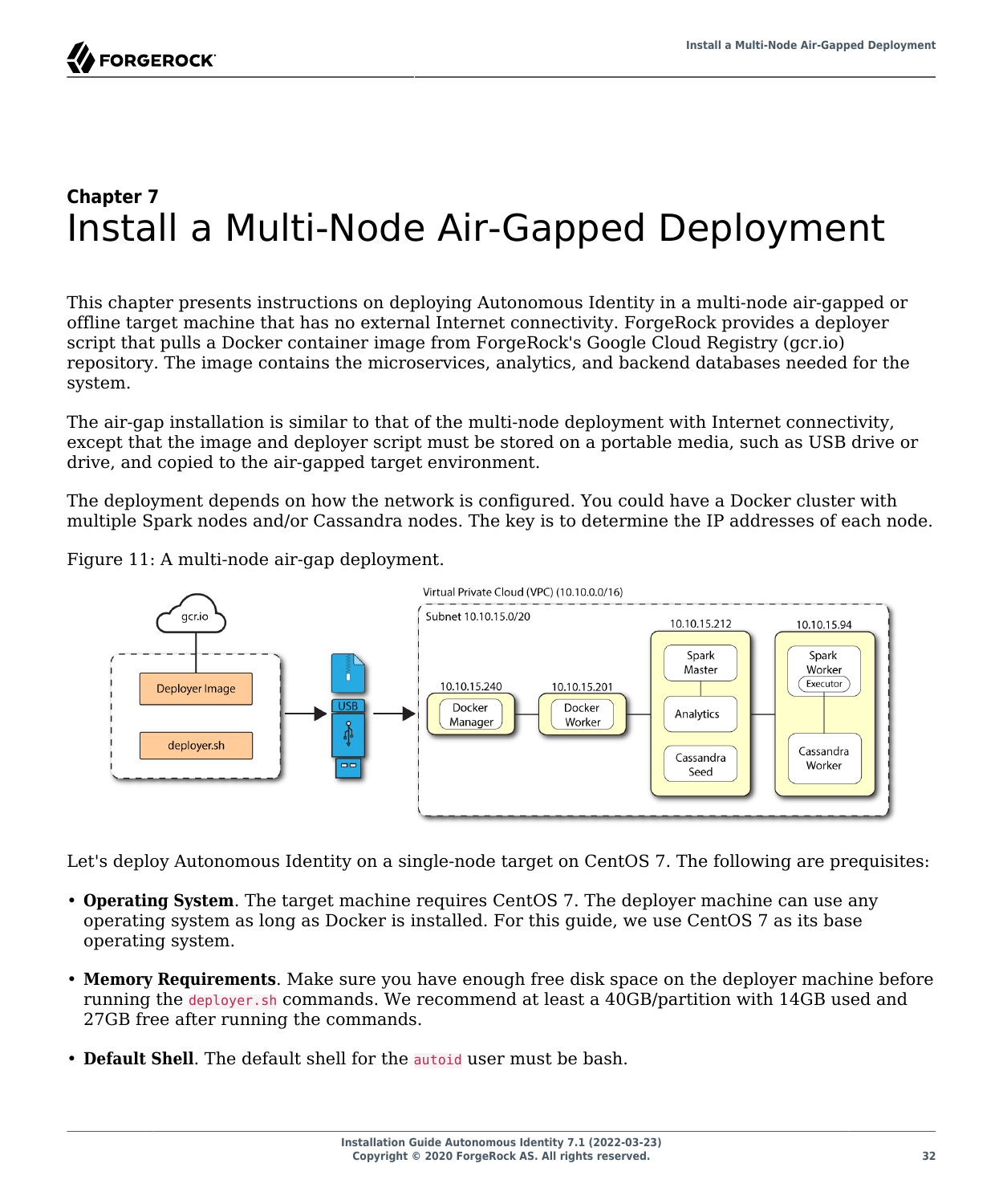• **Subnet Requirements**. We recommend deploying your multinode instances within the same subnet. Ports must be open for the installation to succeed. Each instance should be able to communicate to the other instances.

#### **Important**

If any hosts used for the Docker cluster (docker-managers, docker-workers) have an IP address in the range of 10.0.x.x/16, they will conflict with the Swarm network. As a result, the services in the cluster will not connect to the Cassandra database or Elasticsearch backend.

The Docker cluster hosts must be in a subnet that provides IP addresses 10.10.1.x or higher.

- **Deployment Requirements**. Autonomous Identity provides a Docker image that creates a deployer.sh script. The script downloads additional images necessary for the installation. To download the deployment images, you must first obtain a registry key to log into the [ForgeRock Google Cloud](https://gcr.io/forgerock-autoid/deployer:2020.6.4) [Registry](https://gcr.io/forgerock-autoid/deployer:2020.6.4) (gcr.io). The registry key is only available to ForgeRock Autonomous Identity customers. For specific instructions on obtaining the registry key, see [How To Configure Service Credentials](https://backstage.forgerock.com/knowledge/backstagehelp/article/a92326771) [\(Push Auth, Docker\) in Backstage.](https://backstage.forgerock.com/knowledge/backstagehelp/article/a92326771)
- **Filesystem Requirements**. Autonomous Identity requires a shared filesystem accessible from the Spark master, Spark worker, and analytics hosts. The shared filesystem should be mounted at the same mount directory on all of those hosts. If the mount directory for the shared filesystem is different from the default, /data, update the /autoid-config/vars.yml file to point to the correct directories:

analytics\_data\_dir: /data analytics\_conf\_dif: /data/conf

<span id="page-37-0"></span>• **Architecture Requirements**. Make sure that the analytics server is on the same node as the Spark master.

### Set Up the Deployer Machine

Set up the deployer on an Internet-connect machine.

1. The install assumes that you have CentOS 7 as your operating system. Check your CentOS 7 version.

```
$ sudo cat /etc/centos-release
```
2. Set the user for the target machine to a username of your choice. For example, autoid.

\$ **sudo adduser autoid**

3. Set the password for the user you created in the previous step.

\$ **sudo passwd autoid**

4. Configure the user for passwordless sudo.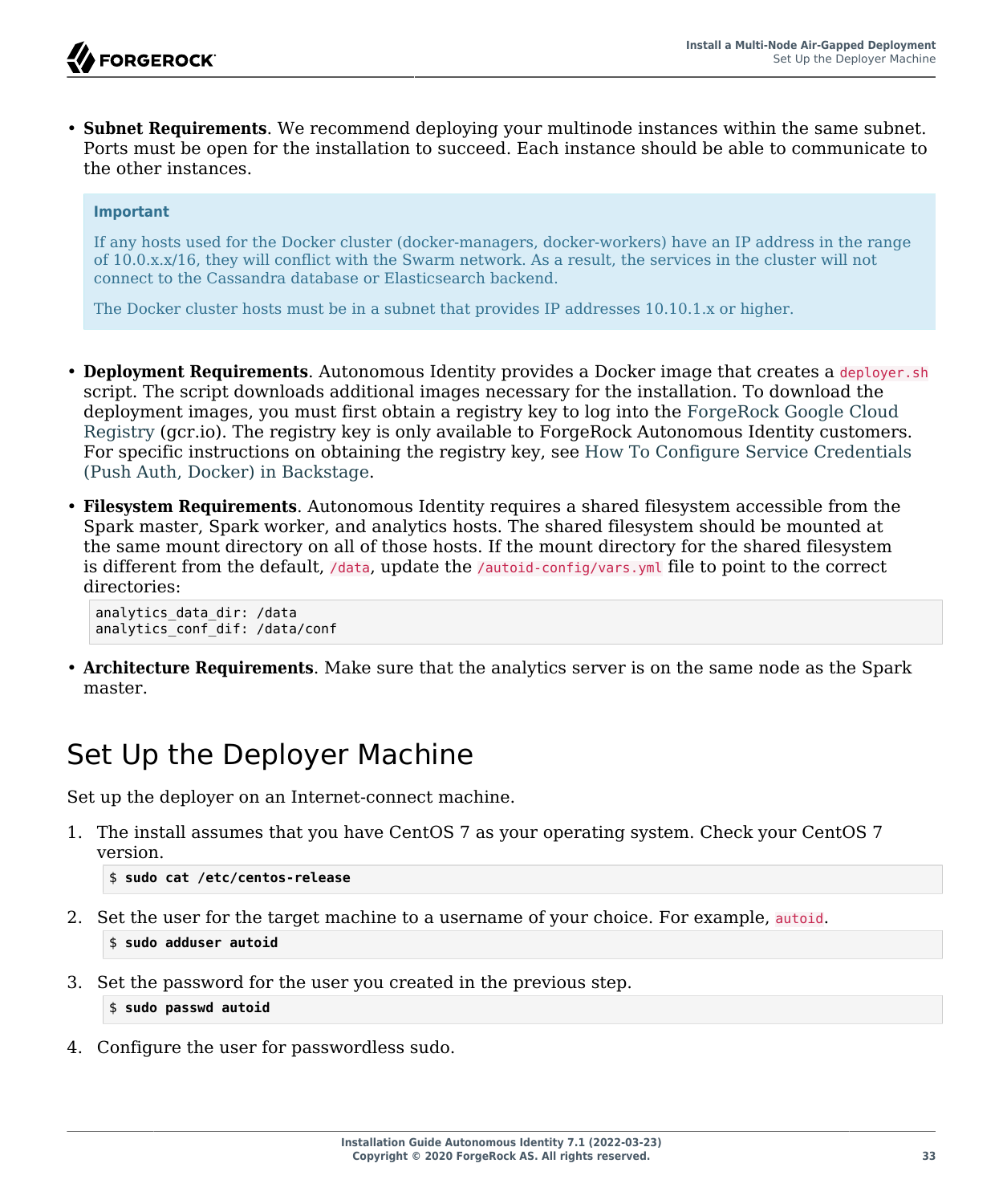

\$ **echo "autoid ALL=(ALL) NOPASSWD:ALL" | sudo tee /etc/sudoers.d/autoid**

5. Add administrator privileges to the user.

\$ **sudo usermod -aG wheel autoid**

6. Change to the user account.

\$ **su - autoid**

7. Install yum-utils package on the deployer machine. yum-utils is a utilities manager for the Yum RPM package repository. The repository compresses software packages for Linux distributions.

\$ **sudo yum install -y yum-utils**

8. Create the installation directory. Note that you can use any install directory for your system as long as your run the **deployer.sh** script from there. Also, the disk volume where you have the install directory must have at least 8GB free space for the installation.

\$ **mkdir ~/autoid-config**

#### <span id="page-38-0"></span>Install Docker on the Deployer Machine

1. On the target machine, set up the Docker-CE repository.

```
$ sudo yum-config-manager \
      --add-repo https://download.docker.com/linux/centos/docker-ce.repo
```
2. Install the latest version of the Docker CE, the command-line interface, and containerd.io, a containerized website.

\$ **sudo yum install -y docker-ce docker-ce-cli containerd.io**

#### <span id="page-38-1"></span>Set Up SSH on the Deployer

While SSH is not necessary to connect the deployer to the target node as the machines are isolated from one another. You still need SSH on the deployer so that it can communicate with itself.

1. On the deployer machine, run **ssh-keygen** to generate an RSA keypair, and then click Enter. You can use the default filename. Enter a password for protecting your private key.

\$ **ssh-keygen -t rsa -C "autoid"**

The public and private rsa key pair is stored in home-directory/.ssh/id rsa and home-directory/.ssh/ id\_rsa.pub.

2. Copy the SSH key to the autoid-config directory.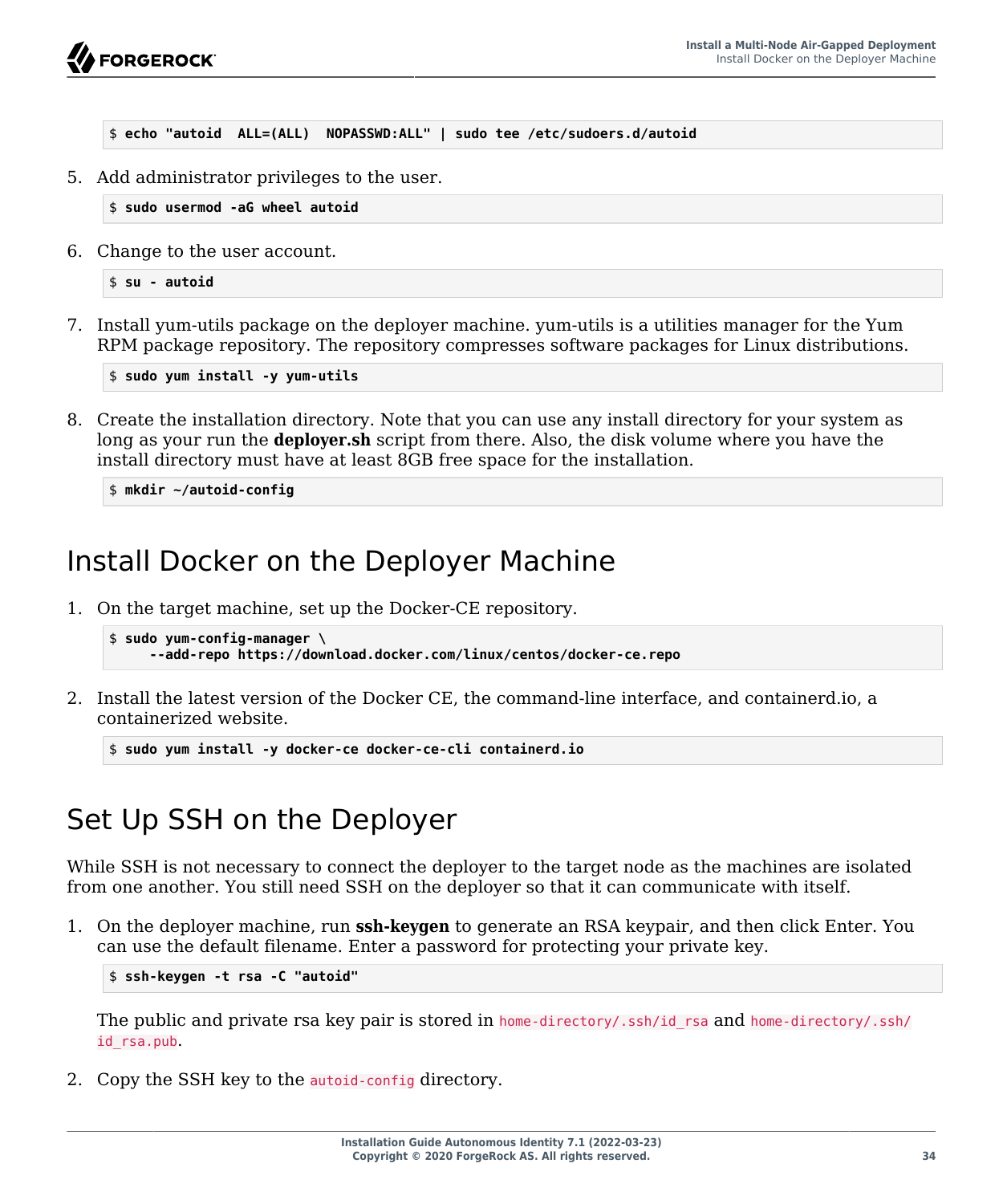```
 $ cp ~/.ssh/id_rsa ~/autoid-config
```
3. Change the privileges to the file.

```
$ chmod 400 ~/autoid-config/id_rsa
```
## <span id="page-39-0"></span>Prepare the Tar File

Run the following steps on an Internet-connect host machine:

1. On the deployer machine, change to the installation directory.

\$ **cd ~/autoid-config/**

2. Log in to the ForgeRock Google Cloud Registry (gcr.io) using the registry key. The registry key is only available to ForgeRock Autonomous Identity customers. For specific instructions on obtaining the registry key, see [How To Configure Service Credentials \(Push Auth, Docker\) in](https://backstage.forgerock.com/knowledge/backstagehelp/article/a92326771) [Backstage](https://backstage.forgerock.com/knowledge/backstagehelp/article/a92326771).

```
$ docker login -u _json_key -p "$(cat autoid_registry_key.json)" https://gcr.io/forgerock-autoid
```
3. Run the **create-template** command to generate the deployer.sh script wrapper. Note that the command sets the configuration directory on the target node to /config. Note that the **--user** parameter eliminates the need to use **sudo** while editing the hosts file and other configuration files.

```
$ docker run --user=`id -u` -v ~/autoid-config:/config -it gcr.io/forgerock-autoid/deployer:2020.6.4
 create-template
```
4. Make the script executable.

\$ **chmod +x deployer.sh**

5. Download the Docker images. This step downloads software dependencies needed for the deployment and places them in the autoid-packages directory.

\$ **sudo ./deployer.sh download-images**

6. Create a tar file containing all of the Autonomous Identity binaries.

```
$ tar czf deployer.sh autoid-packages.tgz autoid-packages/*
```
<span id="page-39-1"></span>7. Copy the autoid-packages.tgz to a USB drive or portable hard drive.

## Install from the Air-Gap Target

Before you begin, make sure you have CentOS 7 installed on your air-gapped target machine.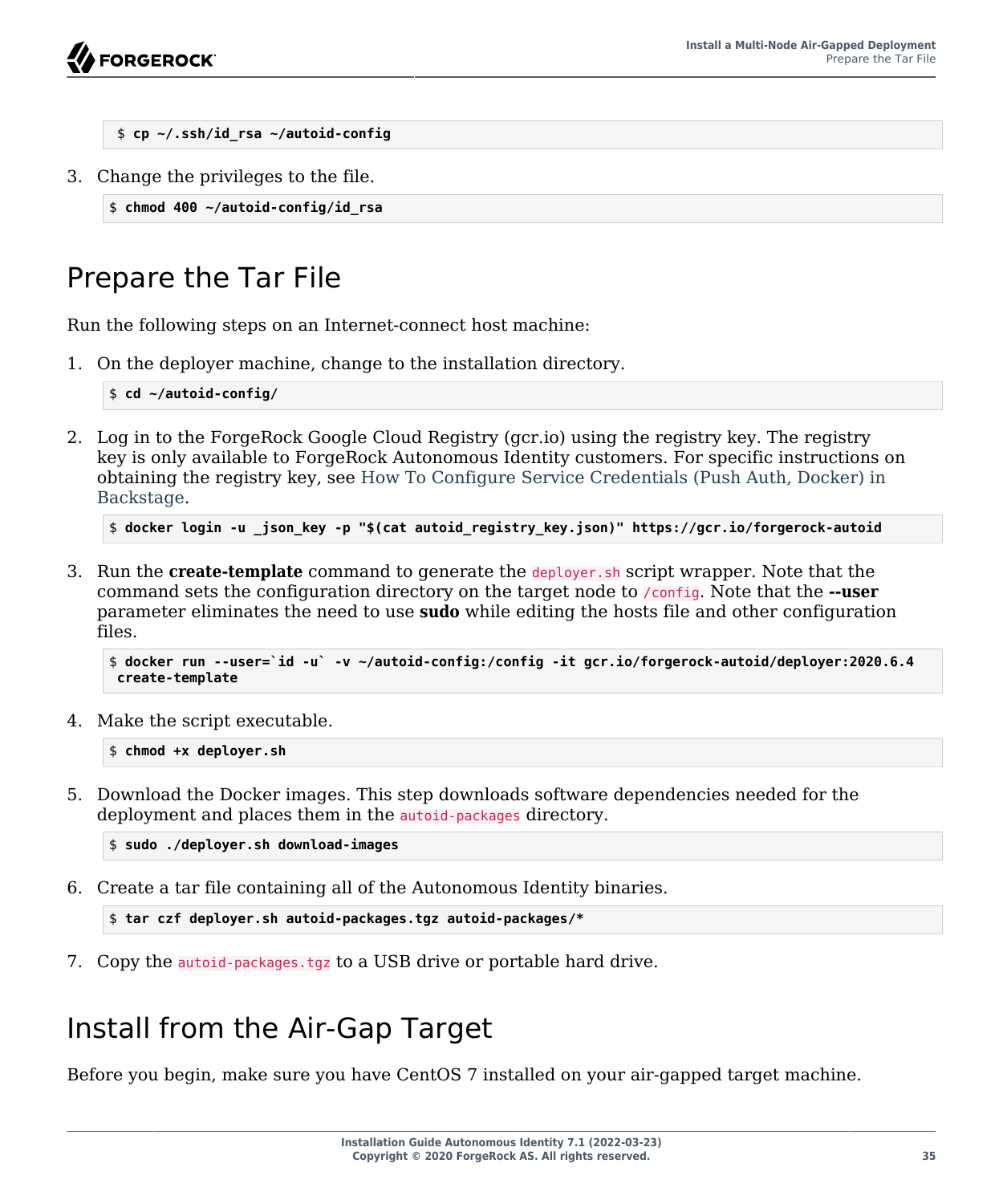1. Create the ~/autoid-config directory if you haven't already.

\$ **mkdir ~/autoid-config**

2. Unpack the tar file.

```
$ tar xf autoid-packages.tgz -C ~/autoid-config
```
3. On the air-gap host node, copy the SSH key to the ~/autoid-config directory.

```
 $ cp ~/.ssh/id_rsa ~/autoid-config
```
4. Change the privileges to the file.

\$ **chmod 400 ~/autoid-config/id\_rsa**

5. Change to the configuration directory.

```
$ cd ~/autoid-config
```
6. Install Docker.

\$ **sudo ./deployer.sh install-docker**

- 7. Log out and back in.
- 8. Change to the configuration directory.

\$ **cd ~/autoid-config**

9. Import the deployer image.

```
$ ./deployer.sh import-deployer
```
10. Create the configuration template using he **create-template** command. This command creates a configuration file, ansible.cfg.

```
$ ./deployer.sh create-template
```
11. Open a text editor and edit the ansible.cfg to set up the remote user and SSH private key file location on the target node. Make sure that the remote user exists on the target node and that the deployer machine can ssh to the target node as the user specified in the id rsa file.

```
[defaults]
host_key_checking = False
remote_user = autoid
private_key_file = id_rsa
```
12. Open a text editor and enter the IP addresses of the target machines in the ~/autoid-config/hosts file. Make sure the ports are open. The following is an example of the  $\sim$ /autoid-config/hosts file: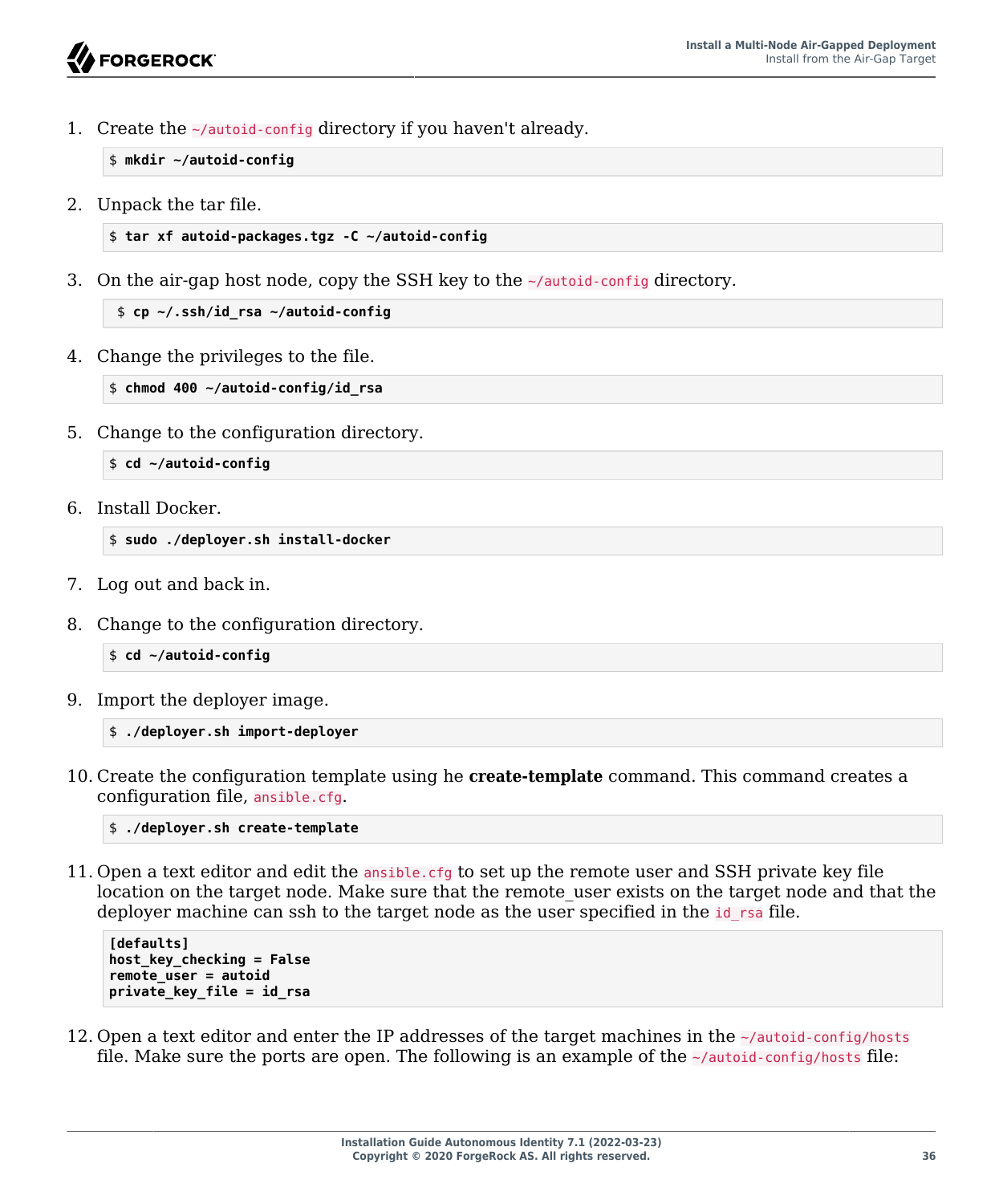**[docker-managers] 10.10.15.240 [docker-workers] 10.10.15.201 [docker:children] docker-managers docker-workers [cassandra-seeds] 10.10.15.212 [cassandra-workers] 10.10.15.94 [spark-master] 10.10.15.212 [spark-workers] 10.10.15.94 [analytics] 10.10.15.212**

13. An air-gap deployment has no external IP addresses, but you may still need to define a mapping if your internal IP address differs from an external IP, say in a virtual air-gapped configuration.

If the IP addresses are the same, you can skip this step.

On the target machine, add the private ip address mapping property in the /inventory/vars.yml file. Make sure the values are within double quotes. The key should not be in double quotes and should have two spaces preceding the IP address.

```
private_ip_address_mapping:
 34.70.190.144: "10.128.0.34"
```
- 14. Edit other properties in the ~/autoid-config/vars.yml file, specific to your deployment, such as the following:
	- **Domain name**. For information, see "*Customize the Domain and Namespace*" in the *Admin Guide*.
	- **UI Theme**. Autonomous Identity provides a dark theme mode for its UI. Set the enable dark theme to true to enable it.
	- **Session Duration**. The default session duration is set to 30 minutes. You can alter this value by editing the  $jwt$  expiry property to a time value in minutes of your choice.
	- **SSO**. Autonomous Identity provides a single sign-on (SSO) feature that you can configure with an OIDC IdP provider. For information, see "*Set Up Single Sign-On*" in the *Admin Guide*.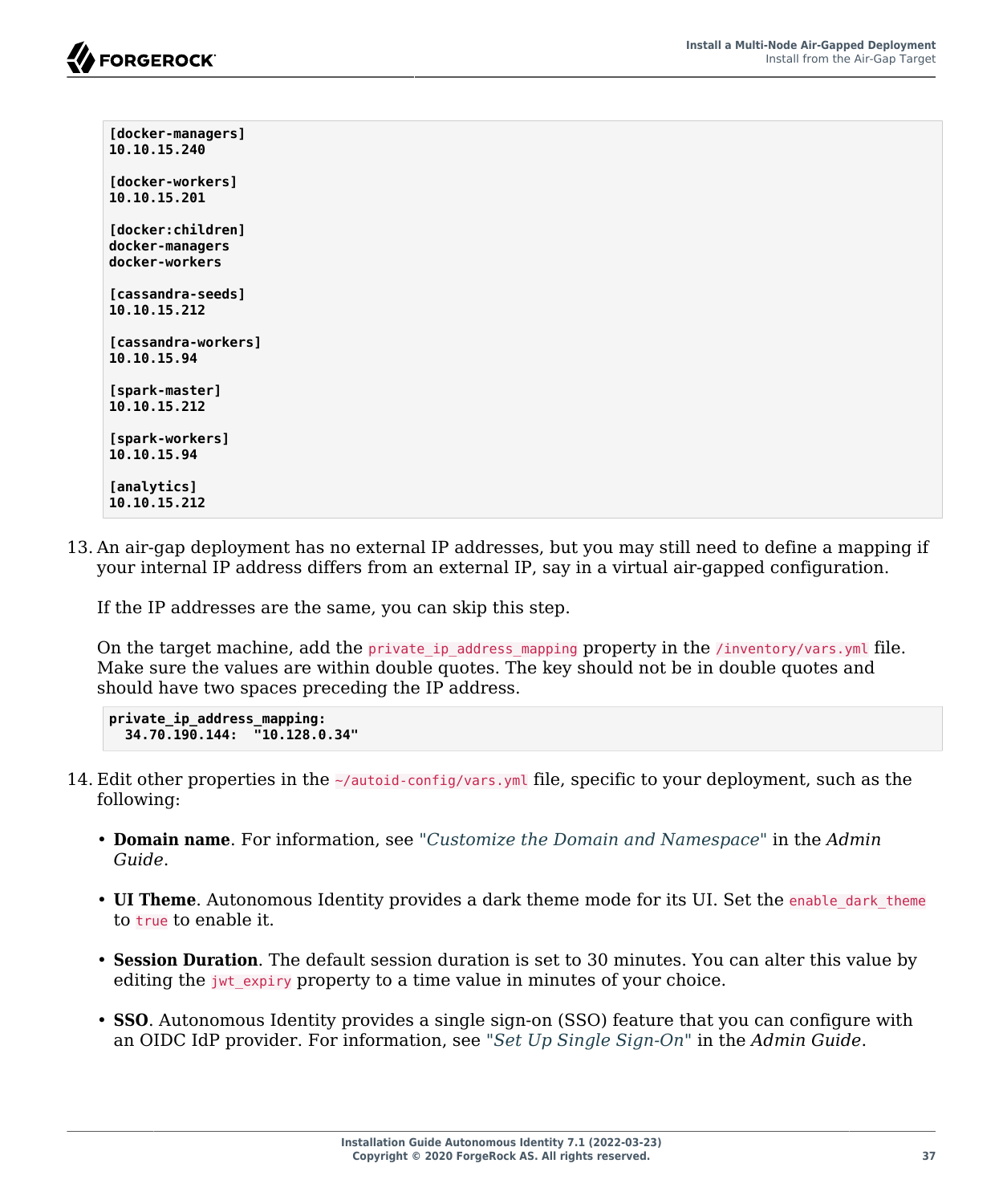**Note**

- 15. The default Autonomous Identity URL will be: https://autoid-ui.forgerock.com. To customize your domain name and target environment, see "*Customize the Domain and Namespace*" in the *Admin Guide*.
- 16. Set the Autonomous Identity passwords, located at ~/autoid-config/vault.yml.

```
Do not include special characters & or $ in vault.yml passwords as it will result in a failed deployer
process.
```

```
configuration_service_vault:
  basic_auth_password: Welcome123
openldap_vault:
  openldap_password: Welcome123
cassandra_vault:
  cassandra_password: Welcome123
  cassandra_admin_password: Welcome123
```
17. Encrypt the vault file that stores the Autonomous Identity passwords, located at ~/autoid-config/ vault.yml. The encrypted passwords will be saved to /config/.autoid vault password. The /config/ mount is internal to the deployer container.

```
$ ./deployer.sh encrypt-vault
```
18. Run the deployment.

```
$ ./deployer.sh run
```
## <span id="page-42-0"></span>Access the Dashboard

You can now access the Autonomous Identity console UI.

- 1. Open a browser, and point it to https://autoid-ui.forgerock.com/ (or your customized URL: https:// myid-ui.abc.com).
- <span id="page-42-1"></span>2. Log in as a test user: **bob.rodgers@forgerock.com**. Enter the password: **Welcome123**.

## Check Apache Cassandra

On the target node, check the status of Apache Cassandra.

```
$ /opt/autoid/apache-cassandra-3.11.2/bin/nodetool status
```
An example output is as follows: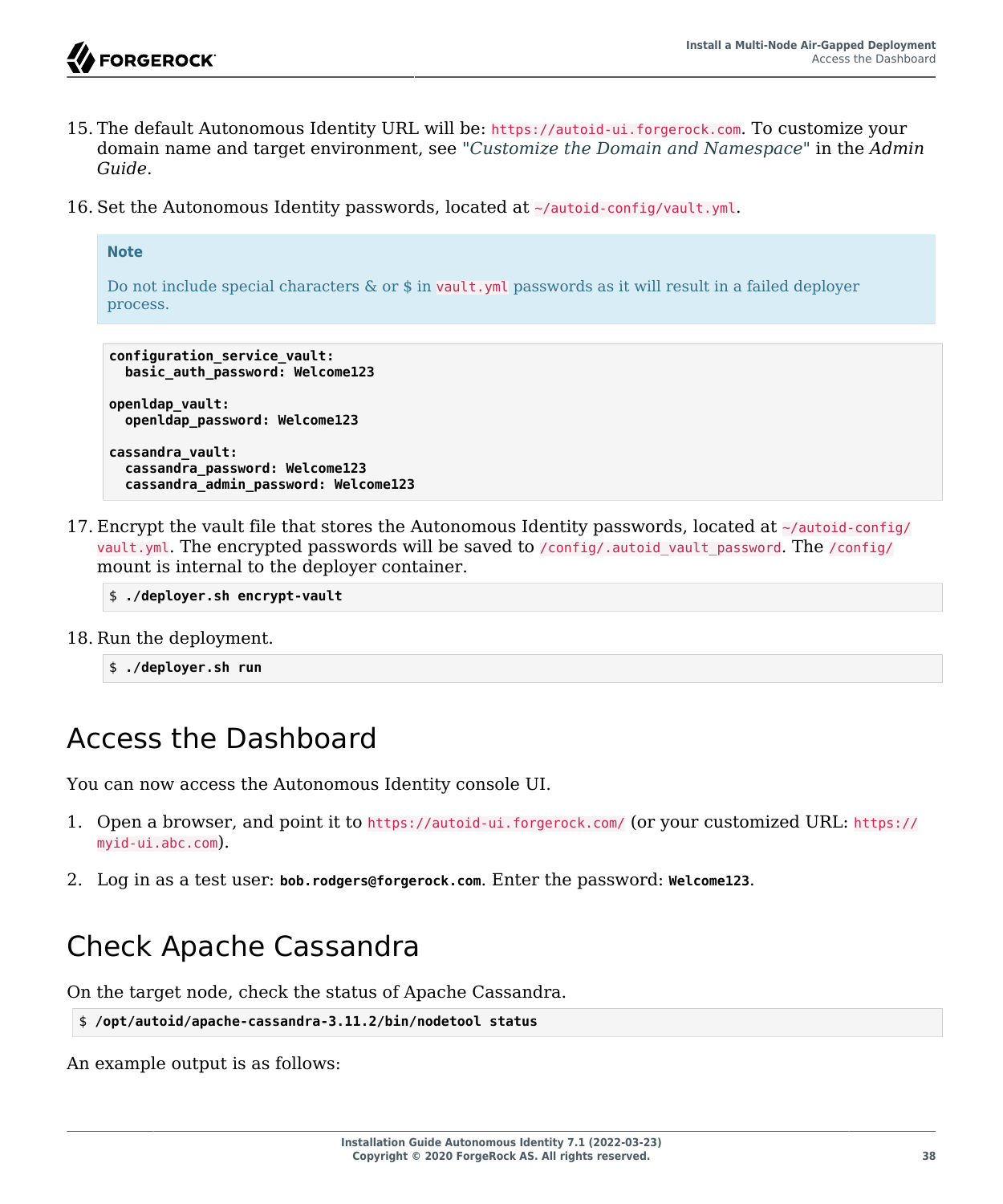

| Datacenter: datacenter1               |        |                  |                                    |       |
|---------------------------------------|--------|------------------|------------------------------------|-------|
|                                       |        |                  |                                    |       |
| Status=Up/Down                        |        |                  |                                    |       |
| / State=Normal/Leaving/Joining/Moving |        |                  |                                    |       |
| -- Address<br>Load                    | Tokens | Owns (effective) | Host ID                            | Rack  |
| UN 34.70.190.144 1.33 MiB             | -256   | 100.0%           | a10a91a4-96e83dd-85a2-4f90d19224d9 | rack1 |

## <span id="page-43-0"></span>Check Apache Spark

• SSH to the target node and open Spark dashboard using the bundled text-mode web browser

```
$ elinks http://localhost:8080
```
<span id="page-43-1"></span>You should see Spark Master status as ALIVE and worker(s) with State ALIVE

#### Access Self-Service

The self-service feature lets Autonomous Identity users change their own passwords.

<span id="page-43-2"></span>• Open a browser and point it to: https://autoid-selfservice.forgerock.com/.

### Run the Analytics

If the previous steps all check out successfully, you can start an analytics pipeline run, where association rules, confidence scores, predications, and recommendations are determined. Autonomous Identity provides a small demo data set that lets you run the analytics pipeline on. Note for production runs, prepare your company's dataset as outlined in "*Data Preparation*" in the *Admin Guide*.

- 1. SSH to the target node.
- 2. Check that the analytics service is running.

```
$ docker ps | grep analytics
```
3. If the previous step returns blank, start the analytics. For more information, see "*Data Preparation*" in the *Admin Guide*.

```
$ docker start analytics
```
4. Once you have verified that the analytics service has started, you can run the analytics commands. For more information, see "*Run the Analytics Pipeline*" in the *Admin Guide*.

If your analytics pipeline run completes successfully, you have finished your Autonomous Identity installation.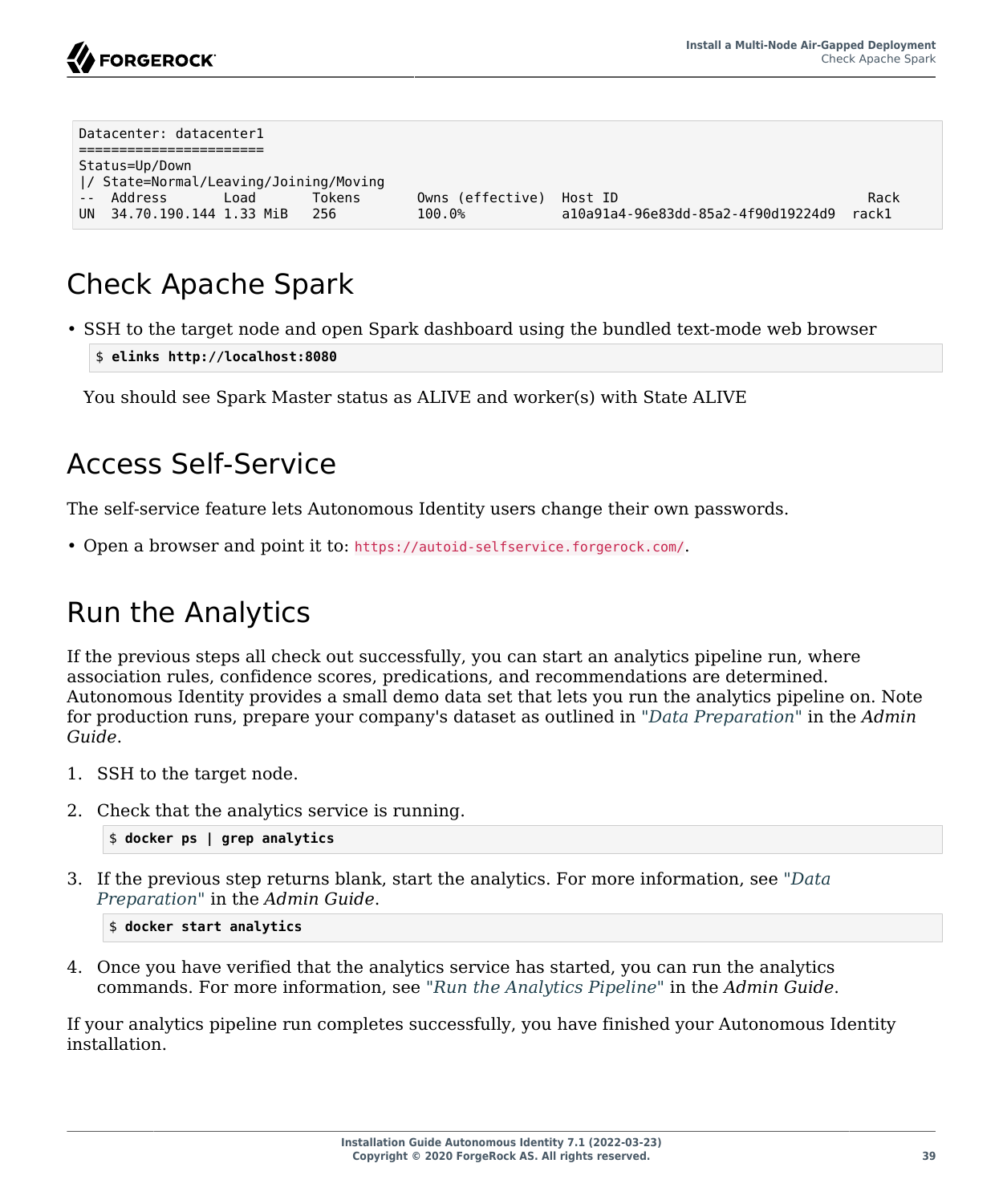## <span id="page-44-0"></span>**Chapter 8** Upgrading Autonomous Identity

Autonomous Identity 2020.6.4 provides upgrade commands to update your core software to the latest version while migrating your data.

#### **Important**

If you use a custom role management accelerator, you must apply an update patch to fix a vulnerability in a third-party component. See [Update the Custom Role Accelerator Patch](#page-47-0).

#### **Note**

Make sure to test your upgrade on a staging or QA server before running it in production.

The upgrade assumes the following:

- **Database Systems are the Same**. If your current database is Apache Cassandra, you cannot upgrade to a MongoDB-based system. You will need to run a clean installation with the new version.
- **Host IPs should the Same**. Host IP addresses must be the same for existing components. You must update the  $\sim$ /autoid-config/hosts file by adding the IP addresses for the Elasticsearch entries. See the instructions below.
- **Registry Key Required**. To download the deployment images for the upgrade, you still need a registry key to log into the ForgeRock Google Cloud Registry (gcr.io). The registry key is only available to ForgeRock Autonomous Identity customers. You can copy it from your previous install to the new upgraded installment.
- **Upgrade Paths**. The following upgrade paths are supported:
	- 2020.6.0, 2020.6.1, 2020.6.2, or 2020.6.3 to 2020.6.4

## <span id="page-44-1"></span>Upgrading to Version 2020.6.4

Run the following procedure to upgrade your existing 2020.6.0, 2020.6.1, 2020.6.2, and 2020.6.3 deployments: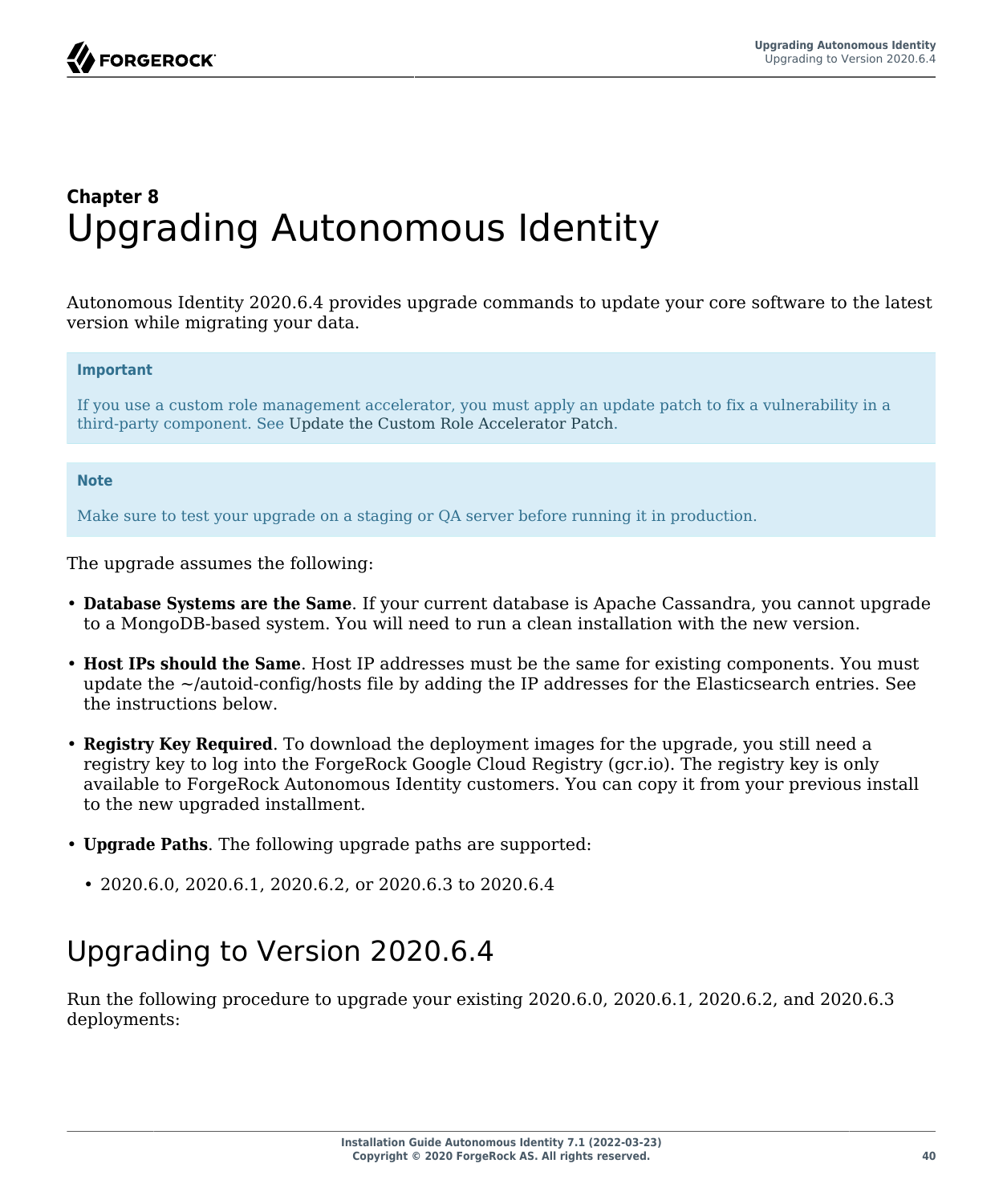

#### *Upgrade to 2020.6.4*

1. On the deployer machine, back up the 2020.6.x ~/autoid-config directory or move it to another location.

\$ **mv ~/autoid-config ~/backup-2020.6**

2. Create a new ~/autoid-config directory.

\$ **mkdir ~/autoid-config**

3. Copy your original SSH key into the new directory.

```
$ cp ~/.ssh/id_rsa ~/autoid-config
```
4. Change the permissions on the SSH key.

```
$ chmod 400 ~/autoid-config/id_rsa
```
5. Check if you can successfully SSH to the target server.

```
$ ssh -i id_rsa autoid@<Target-IP-Address>
```
6. Stop the stack.

```
$ docker stack rm configuration-service consul-server consul-client nginx openldap selfservice
 swagger-ui ui api
```
7. Take a backup of the /data/conf directory. This directory holds the configuration files used in 2020.6.x.

\$ **cp -r /data/conf <backup\_directory>**

8. Remove the analytics container on the analytics node:

\$ **docker rm -f analytics**

- 9. Enter exit to end your SSH session.
- 10. From the deployer, restart Docker:

```
$ sudo systemctl restart docker
```
11. On the deployer node, change to the  $\sim$ /autoid-config directory.

\$ **cd ~/autoid-config**

- 12. Copy the autoid registry key.json file and your SSH key, such as id rsa from  $\sim$ /backup-2020.6 to  $\sim$ / autoid-config.
- 13. Log in to the ForgeRock Google Cloud Registry (gcr.io) using the registry key.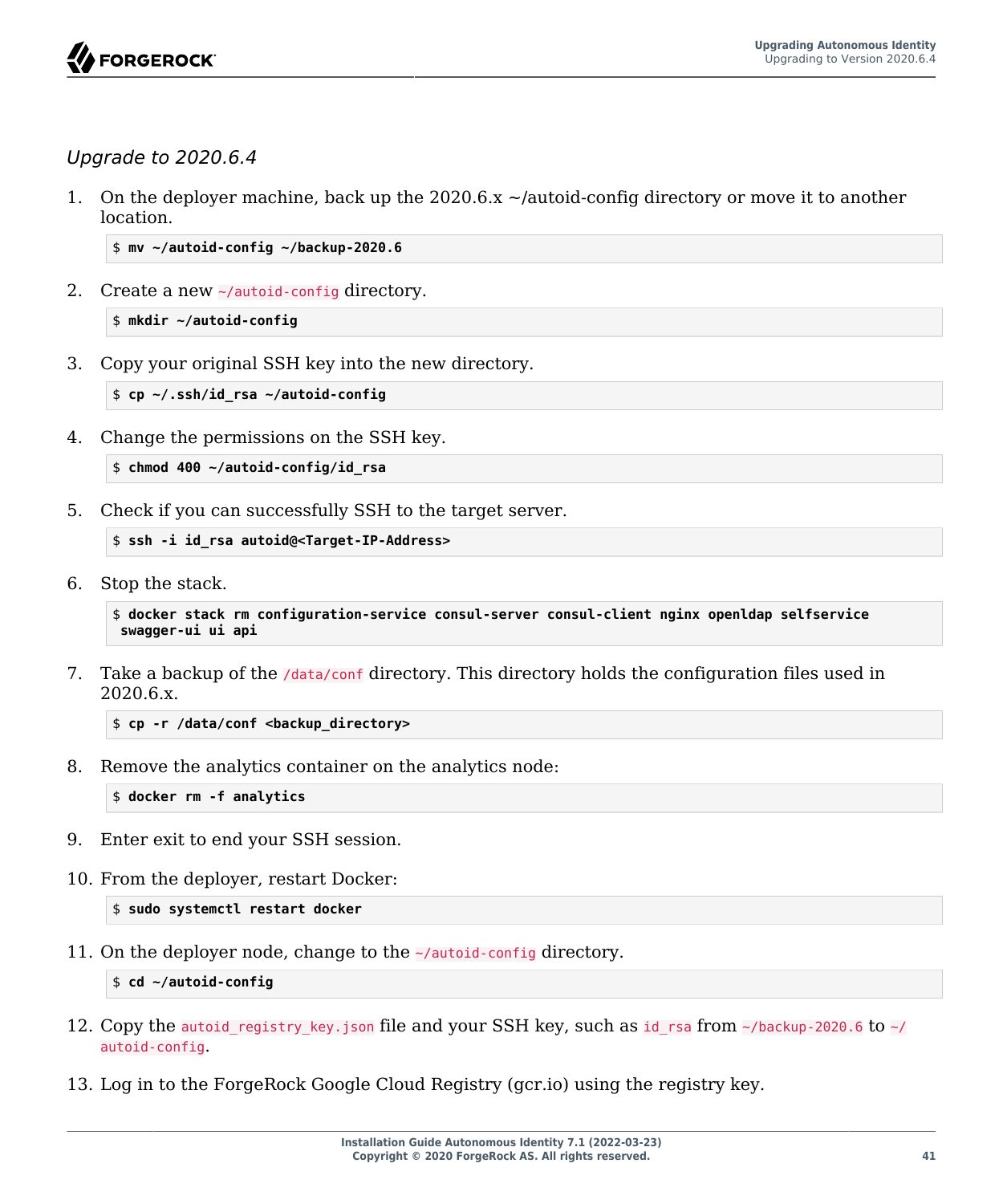

\$ **docker login -u \_json\_key -p "\$(cat autoid\_registry\_key.json)" https://gcr.io/forgerock-autoid**

14. Run the **create-template** command to generate the deployer.sh script wrapper and configuration files.

```
$ docker run --user=$(id -u) -v ~/autoid-config:/config -it gcr.io/forgerock-autoid/deployer:2020.6.4
 create-template
```
15. Edit your ~/autoid-config/vars.yml , ~/autoid-config/hosts, and ~/autoid-config/ansible.cfg files on the deployer machine.

#### **Important**

Make sure to keep your IP configuration settings consistent from one system to another.

- 16. SSH to the target node.
- 17. Stop Apache Spark master and workers, so that the deployer can upgrade the version to 3.0.1.

```
$ /opt/autoid/spark/spark-2.4.4-bin-hadoop2.7/sbin/stop-all.sh
```
- 18. Exit your SSH session.
- 19. Change to the ~/autoid-config directory.

\$ **cd ~/autoid-config**

20. Download the images. This step downloads software dependencies needed for the deployment and places them in the autoid-packages directory.

\$ **./deployer.sh download-images**

- 21. Run the upgrade.
	- \$ **./deployer.sh upgrade**
- 22. Log out and then log in. SSH to the target server.
- 23. Create an analytics template. This step creates a template from the new analytics image.

\$ **analytics create-template**

- 24. Edit the /data/conf/analytics\_init\_config.yml file if you made changes to this file in your previous deployment.
- 25. Apply the analytics template.

#### \$ **analytics apply-template**

26. Rerun your analytics pipeline steps.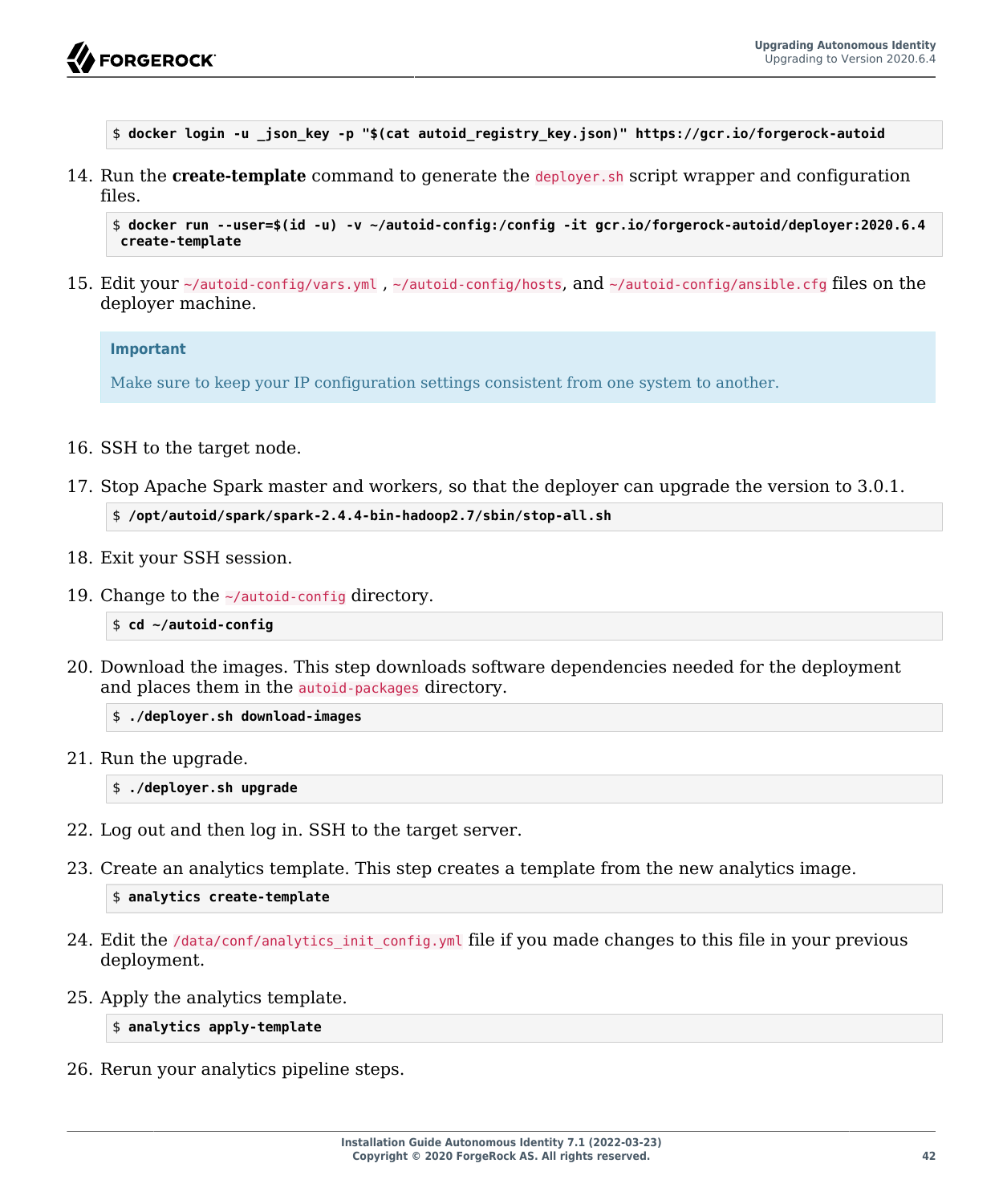```
$ analytics ingest
$ analytics train
$ analytics predict-as-is
$ analytics predict-recommendation
$ analytics publish
```
You have successfully upgraded your Autonomous Identity server to 2020.6.4.

<span id="page-47-0"></span>*Update the Custom Role Management Accelerator Patch*

As of December 2021, you must update your code if you use a custom role management accelerator to fix a vulnerability in a third-party component. Run the following procedure:

1. Pull the latest Activiti image. Replace <company-name> with your company ID name in lowercase, established at install. For example, "forgerock".

```
$ docker pull gcr.io/forgerock-autoid/<company-name>/roles/activiti:12202021
```
2. Edit the Activiti docker-compose.deploy.yml file to include the pulled image:

```
 version: '3'
 services:
 activiti:
    image: gcr.io/forgerock-autoid/<company-name>/roles/activiti:12202021
```
3. Remove the currently running Activiti container:

```
$ docker stack rm activiti
```
4. Deploy the new Activiti image:

```
$ docker stack deploy --with-registry-auth --compose-file </path/to/docker-compose.deploy.yml>
 activiti
```
5. Update the nginx service:

```
$ docker service update --force nginx nginx
```
6. Verify the successful startup of the Activiti container:

```
$ docker service logs activiti_activiti
```
You have successfully updated the new custom role management accelerator patch.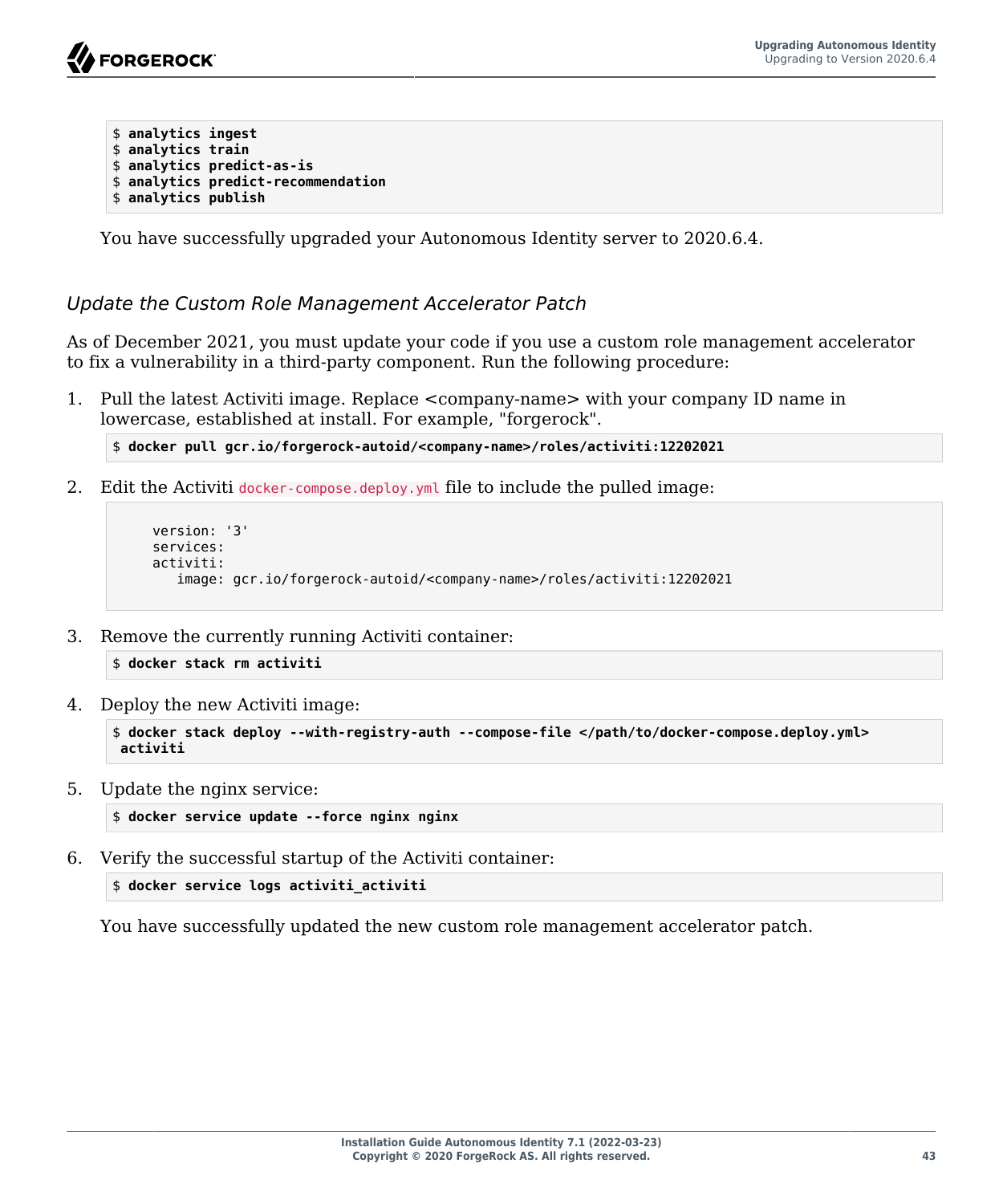<span id="page-48-0"></span>

# **Appendix A. Appendix A: Autonomous Identity Ports**

The Autonomous Identity deployment uses the following ports. The Docker deployer machine opens the ports in the firewall on the target node. If you are using cloud virtual machines, you need to open these ports on the virtual cloud network.

Autonomous Identity uses the following ports:

| <b>Port</b> | <b>Protocol</b> | <b>Machine</b>         | <b>Description</b>                                                                                                          |
|-------------|-----------------|------------------------|-----------------------------------------------------------------------------------------------------------------------------|
| 2376        | <b>TCP</b>      | Docker                 | Secure Docker client communication. This port is<br>required for the Docker machine, which orchestrates<br>the Docker hosts |
| 2377        | <b>TCP</b>      | Docker                 | Communication between the nodes of a Docker swarm<br>cluster. Only needed on manager nodes.                                 |
| 7946        | TCP/UDP         | Docker                 | Communication among nodes for container network<br>discovery.                                                               |
| 4789        | <b>TCP</b>      | Docker                 | Overlay network traffic.                                                                                                    |
| 7001        | <b>TCP</b>      | Cassandra              | Internode communication.                                                                                                    |
| 9042        | <b>TCP</b>      | Cassandra              | CQL native transport.                                                                                                       |
| 7077        | <b>TCP</b>      | Spark                  | Spark master internode communication port.                                                                                  |
| 40040-40045 | <b>TCP</b>      | Analytics              | Spark driver ports for Spark workers to callback.                                                                           |
| 443         | <b>TCP</b>      | Autonomous<br>Identity | Port to access the dashboard and API.                                                                                       |

#### *Autonomous Identity Ports*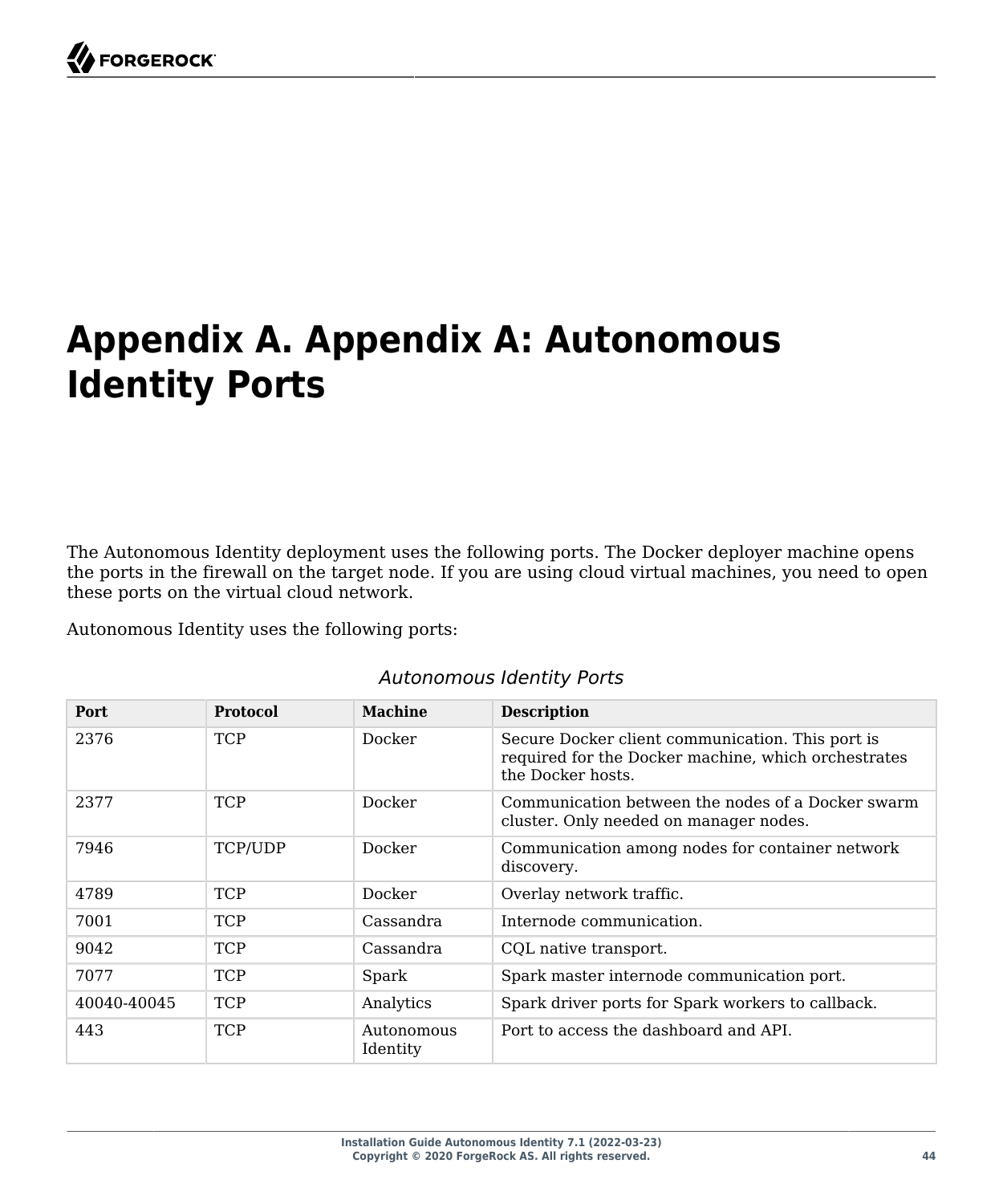**FORGEROCK** 

#### <span id="page-49-0"></span>**Chapter 9** Appendix B: vars.yml

Autonomous Identity has a configuration file where you can set the analytics data and configuration directories, UI dark theme mode, private IP address mapping, LDAP/SSO options, and session duration during installation. The file is created when running the **create-template** command during the installation and is located in the /autoid-config directory.

The file is as follows:

```
domain_name: forgerock.com <br>
\begin{array}{ccc}\n\text{domain name} \\
\text{target environment: } \text{autoid} \\
\end{array}target_environment: autoid # Default namespace
analytics data dir: /data
analytics_conf_dir: /data/conf \qquad \qquad \qquad \qquad \qquad \qquad \qquad \qquad \qquad \qquad \qquad \qquad \qquad \qquad \qquad \qquad \qquad \qquad \qquad \qquad \qquad \qquad \qquad \qquad \qquad \qquad \qquad \qquad \qquad \qquad \qquad \qquad# Set true for dark UI theme mode
# Needed only if private and public IP address of
# target nodes are different. If cloud VMs the private
# is different than the IP address (public ip) used for
# SSH. Private IP addresses are used by various services
# to reach other services in the cluster
# Example:
# private_ip_address_mapping:
     # 35.223.33.21: "10.128.0.5"
# 108.59.83.132: "10.128.0.37"
     # ...
private_ip_address_mapping: # private and external IP mapping
#private_ip_address_mapping-ip-addesses#
api:
  authentication_option: "Ldap" <br>
access log enabled: true <br>
# Enable access logs logs logs and the matrice of the matrice of the matrice of the matrice of the matrice of the matrice of the matrice of the matrice of the matr
  access_log_enabled: true # Enable access logs<br>iwt expirv: "30 minutes" <br># Default session duration
  jwt_expiry: "30 minutes" # Default session duration<br>iwt_secret_file: "{{ install path }}/iwt/secret.txt" # Location of JWT secret_file
  jwt_secret_file: "{{ install_path }}/jwt/secret.txt"
# set the following API parameters when \qquad # SSO and LdapAndSSO properties
# authentication_option is SSO or LdapAndSSO
# oidc_issuer:
# oidc_auth_url:
# oidc token url:
# oidc_user_info_url:
# oidc_callback_url:
# oidc_jwks_url:
# oidc client scope:
# oidc_groups_attribute:
# oidc uid attribute:
# oidc_client_id:
# oidc client secret:
# admin_object_id:
# entitlement owner object id:
```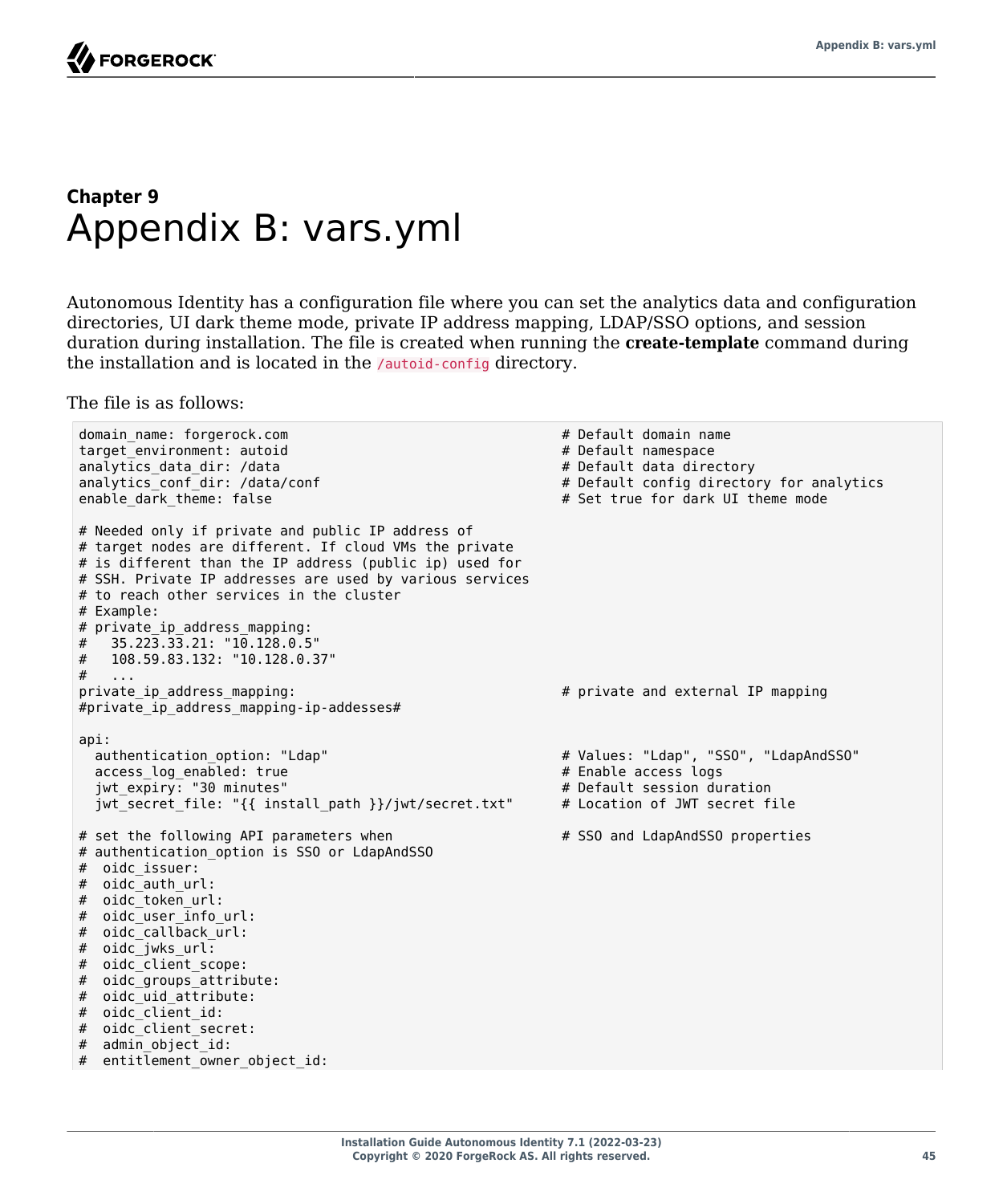

- # executive\_object\_id:
- # supervisor\_object\_id:
- # user\_object\_id: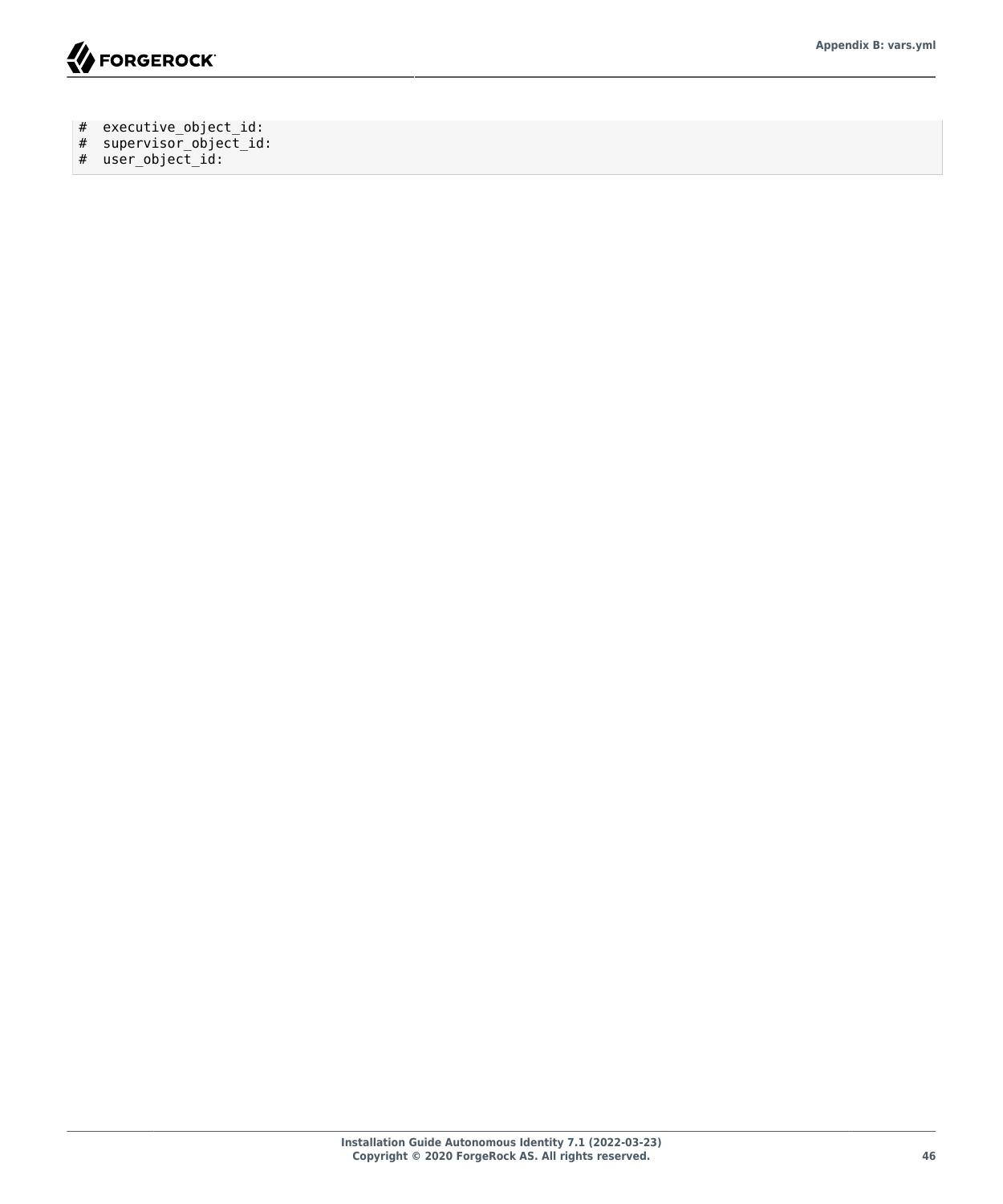# <span id="page-51-0"></span>**Glossary**

| anomaly report    | A report that identifies potential anomalous assignments.                                                                                                                               |
|-------------------|-----------------------------------------------------------------------------------------------------------------------------------------------------------------------------------------|
| as-is predictions | A process where confidence scores are assigned to the entitlements<br>that users have.                                                                                                  |
| confidence score  | A score from a scale from 0 to 100% that indicates the strength of<br>correlation between an assigned entitlement and a user's data profile.                                            |
| data audit        | A pre-analytics process that audits the seven data files to ensure data<br>validity with the client.                                                                                    |
| data ingestion    | A pre-analytics process that pushes the seven .csv files into the<br>Cassandra database. This allows the entire training process to be<br>performed from the database.                  |
| data sparsity     | A reference to data that has null values. Autonomous Identity<br>requires dense, high quality data with very few null values in the user<br>attributes to get accurate analysis scores. |
| data validation   | A pre-analytics process that tests the data to ensure that the content<br>is correct and complete prior to the training process.                                                        |
| driving factor    | An association rule that is a key factor in a high entitlement<br>confidence score. Any rule that exceeds a confidence threshold level<br>(e.g., 75%) is considered a driving factor.   |
| entitlement       | An entitlement is a specialized type of assignment. A user or device with<br>an entitlement gets access rights to specified resources.                                                  |
| insight report    | A report that provides metrics on the rules and predictions generated<br>in the analytics run.                                                                                          |